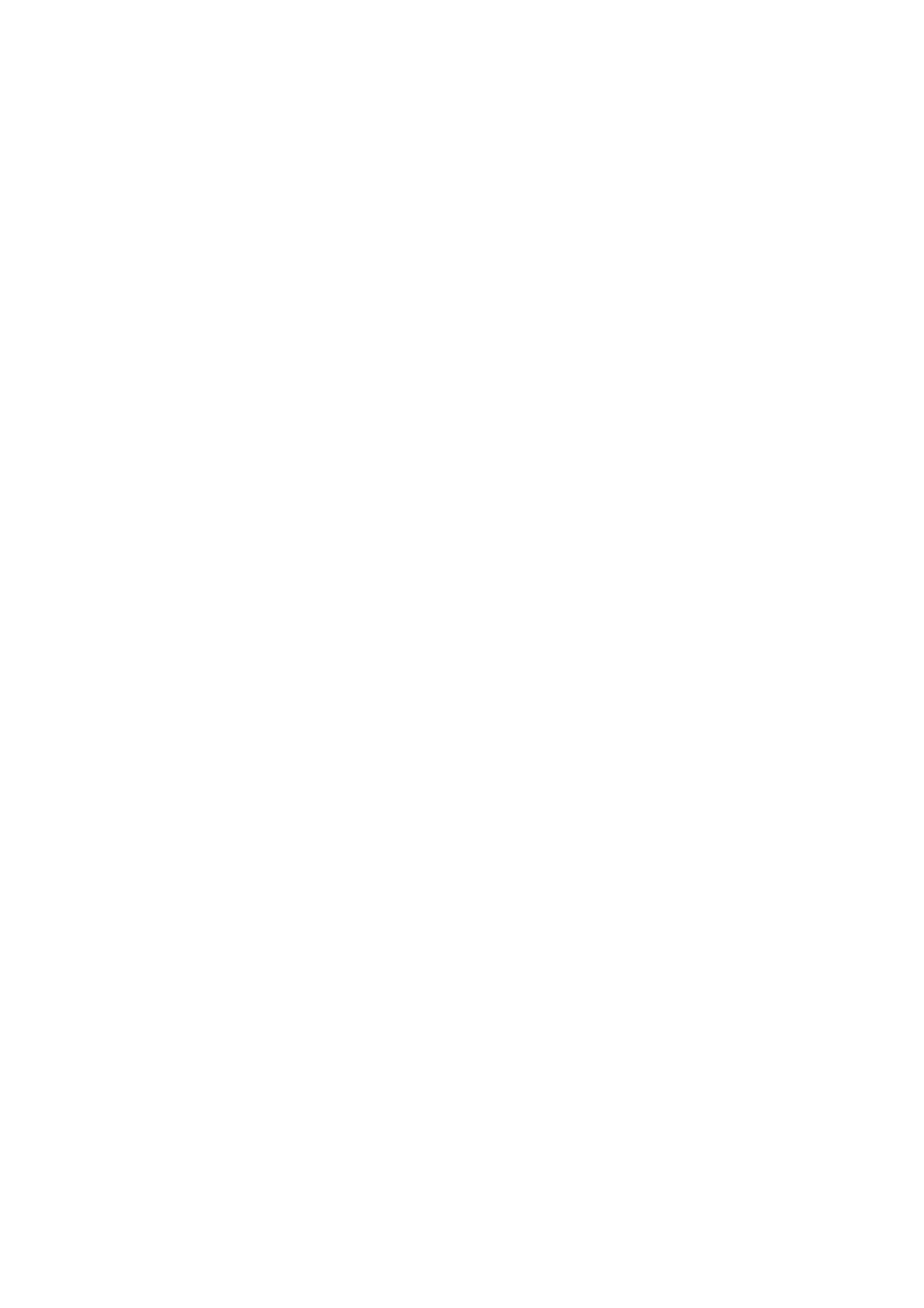## Contents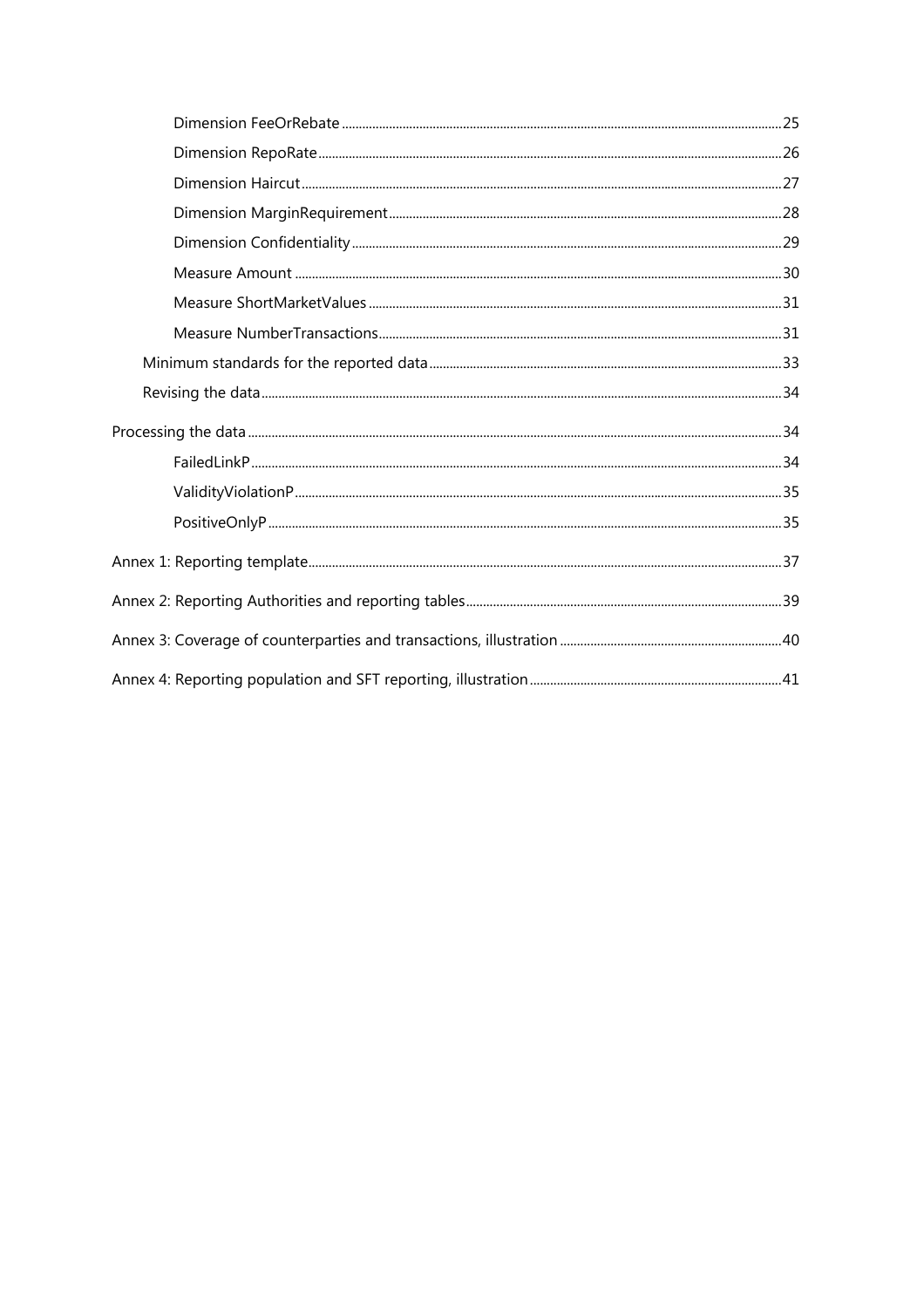## Organization of this document

1. On August 2013, the FSB published the report *Policy Framework for Addressing Shadow Banking Risks in Securities Lending and Repos* that set out final recommendations to address financial stability risks in relation to securities lending and repos.<sup>1</sup> These included recommendations for national/regional authorities to improve data collection on securities lending and repo markets to detect financial stability risks and develop policy responses, and for the Financial Stability Board (FSB) to aggregate the total national/regional data for these markets in order to assess global trends in financial stability. In November 2015, the FSB published the report *Standards and Processes for Global Securities Financing Data Collection and Aggregation* that set out, along the recommendations to national/regional authorities related to the collection of data from market participants, the finalised standards and processes for global securities financing data collection and aggregation for reporting of aggregates by national/regional authorities to the FSB.<sup>2</sup>

2. This document defines the reporting guidelines for implementing the November 2015 FSB Global Securities Financing Data Standards. It starts with an overview of the reporting guidelines where measures (as main information being collected) and characteristics (used in classification of measures) are briefly defined. Temporal aspects of the data are also described here. The same section defines the sources of foreign exchange rates that should be used to convert original currency amounts into US dollars (which is the reporting currency).

3. The next section describes the reporting guidelines in details. Dimensions that characterise the measures are defined here. Each dimension is briefly described and linked to data elements defined in the November 2015 Global Securities Financing Data Standards.3 The Standards provide a table for each data element with a code-list that should be used in reporting, and also set out the rules that should be met for successful validation of the reported data.

4. The last section defines the procedures that are used in validation of the reported data.

5. There are four annexes. Annex 1 defines the reporting template, Annex 2 shows which set of tables should be reported by each national/regional authority and will be finalised once it is clarified which national/regional authority provides the data for each jurisdiction. Annex 3 illustrates the coverage of securities financing transactions (SFTs) that should be included in SFT reporting. Annex 4 illustrate how example of transactions from the November 2015 Global Securities Financing Data Standards should be reported following these guidelines.

 $\overline{\phantom{a}}$ 

<sup>&</sup>lt;sup>1</sup> http://www.fsb.org/wp-content/uploads/r\_130829b.pdf<br><sup>2</sup> http://www.fsb.org/wp-content/uploads/FSB-Standards-for-Global-Securities-Financing-Data-Collection.pdf

<sup>&</sup>lt;sup>3</sup> See http://www.fsb.org/2015/11/standards-and-processes-for-global-securities-financing-data-collectionand-aggregation-3/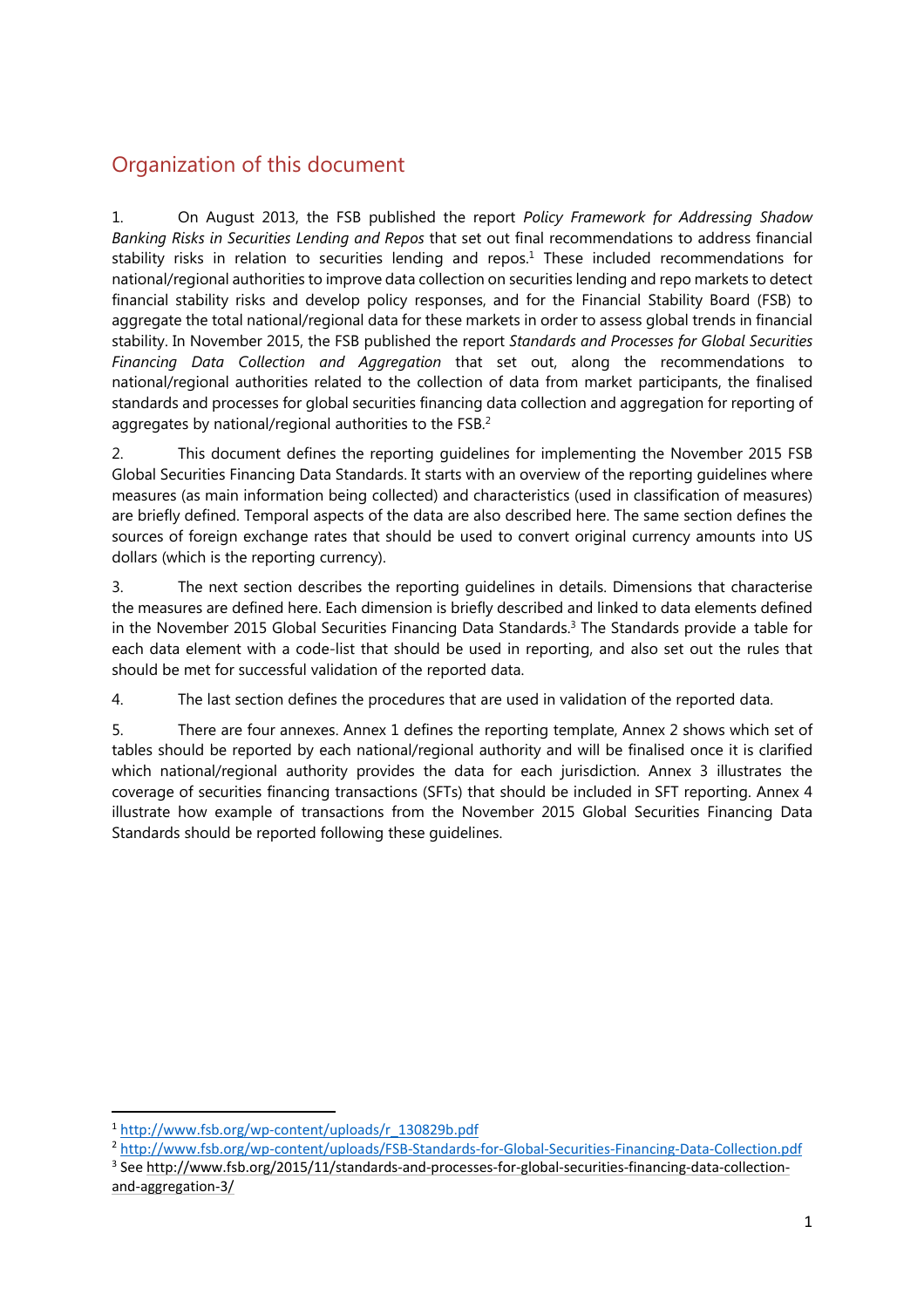## **Overview**

6. The November 2015 FSB Global Securities Financing Data Standards define the data elements for repos, securities lending and margin lending that national/regional authorities are asked to report as aggregates to the global aggregator for financial stability purposes. Furthermore, repo and securities financing are split into loan and collateral segments.

7. For the purpose of the regular production of the SFT global aggregates and related data, in terms of different measures such as cash or collateral value, free credit balances, short market values, gross repo flows, and number of transactions, national/regional authorities will provide monthly data.

8. National/regional data are reported by Reporting Authorities.4 Data reported should follow the rules of reporting described in this document. A unique data set is defined for data storage, processing and dissemination of the collected data.

9. The basic piece of data which is the subject of reporting is the Measure, defined in section Measures (below). These values need to be uniquely described in the reports using dimensions and combinations of dimensions' values.

10. The description of each individual Measure comprises two groups of dimensions:

- The first group is related to general identification of a report.
- The second group provides classifications that will be used in interpretation of the reported Measure.

11. There is only one reporting template that consolidates all data elements into a single reporting record (Template; see Annex 1). The Template covers all data elements envisaged by the November 2015 Data Standards:

- It is possible to identify parts of the Standards in the Template that refer to a particular Standards' table using a matrix of tables and related data elements (see Annex 1);
- Dimensions that are not part of some Standards' tables will not contain values when reported in Template's dimensions associated to those tables.
- Additional data requests can be defined at a later stage. They would be simply incorporated into the Template using available dimensions;
- Possible addition of new dimensions that will be used exclusively in new reports would not affect existing data collection and data validation procedures.

## Coverage

 $\overline{\phantom{a}}$ 

- 12. Reporting Authorities provide SFT data in the following three datasets:
- Repo data
- Securities lending data
- Margin lending data

13. Reporting Authorities define reporting population and data sources for each dataset. Reporting population in one dataset does not have to be the same as the one for some other dataset covered by SFT reporting. Annex 3 illustrates how to define reporting population for a specific example.

14. It is important to note that counterparties' activity is a source of all information. This means that when reporting entity provides information on behalf of other counterparties to a trade, it will

<sup>4</sup> See Table D1 in this document.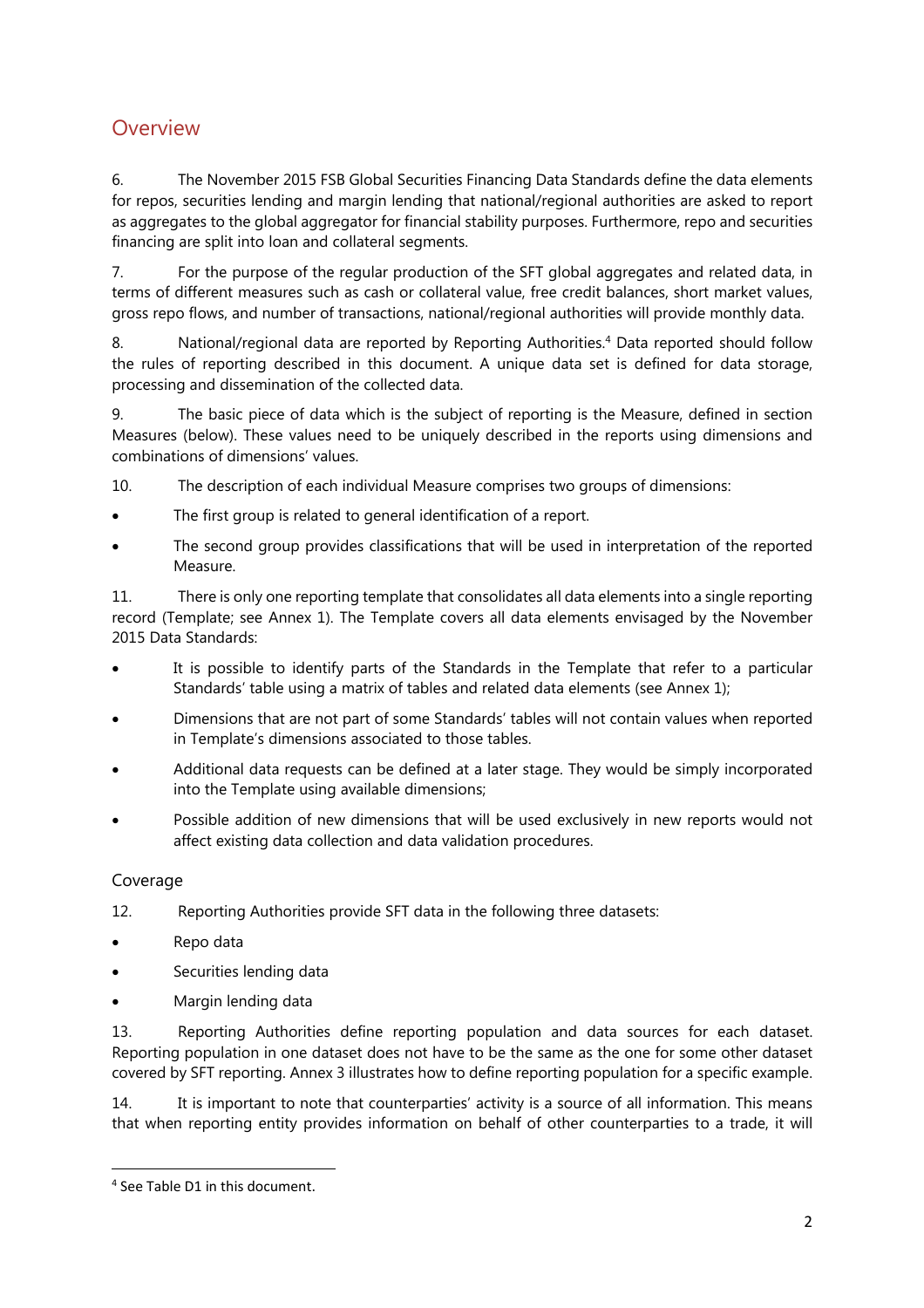create its report using the data relevant to those counterparties' activity in SFT markets. As a result, Reporting Authority's report will correctly cover the SFT market activity.

## Measures

15. Measures are cash or collateral value, free credit balances, short market values, gross repo flows, and number of transactions.

16. Each measure is described by specific combination of economic units (e.g. reporting country, counterparty identifiers, etc.) and financial instruments (e.g. asset class, currency, maturity, etc.) at a certain date or for a certain period.

17. Measures are always numeric, reported in rounded US dollar units (as outstanding amounts, or repo flow) or integer numbers (number of transactions.)

## Dimensions

18. Each Measure is characterised by selection of dimensions and their values:

- Classification dimensions provide classification data for the Measure (e.g. its characteristics);
- Combinations of values in classification data define the reporting universe;
- Validity periods define the reporting universe valid at a certain moment in time;
- Particular reporting period to which the Measure refers to is also provided.

19. Some dimensions can contain any correctly formatted value (e.g. reporting date), while others can contain only values from the code lists (e.g. counterparty jurisdiction.) A single value in any code list is valid at a single point in time, restricted with the beginning and the end of its validity period. Validity periods are also used in tracking changes in the code lists.

## Validity period

20. Validity period defines starting and ending date of a period in which certain value (for a single characteristic) or combination of values (for a group of characteristics) can be used.

21. Introduction of a new member and cancelation of its previous value will be controlled by their validity periods. Thus, validity periods cannot be overlapping for the same value.

- 22. Validity periods are maintained for:
- Individual value (for each dimension):
- Validity period for individual value of a single characteristic is introduced with initial appearance of that value;
- For values used in compilation process, validity period for individual value of a characteristic is retrieved from the code lists.
- Combination of values (for combination of dimensions):
- Derived validity period for each combination of values is calculated by the system;
- Derived validity periods are based on highest starting period and lowest ending period of any value contributing to the particular combination of values. They can get different values than the minimum and maximum, but cannot get any value outside of these boundaries.

#### Foreign exchange rates

23. All amounts will be reported in US dollar units using foreign exchange rates.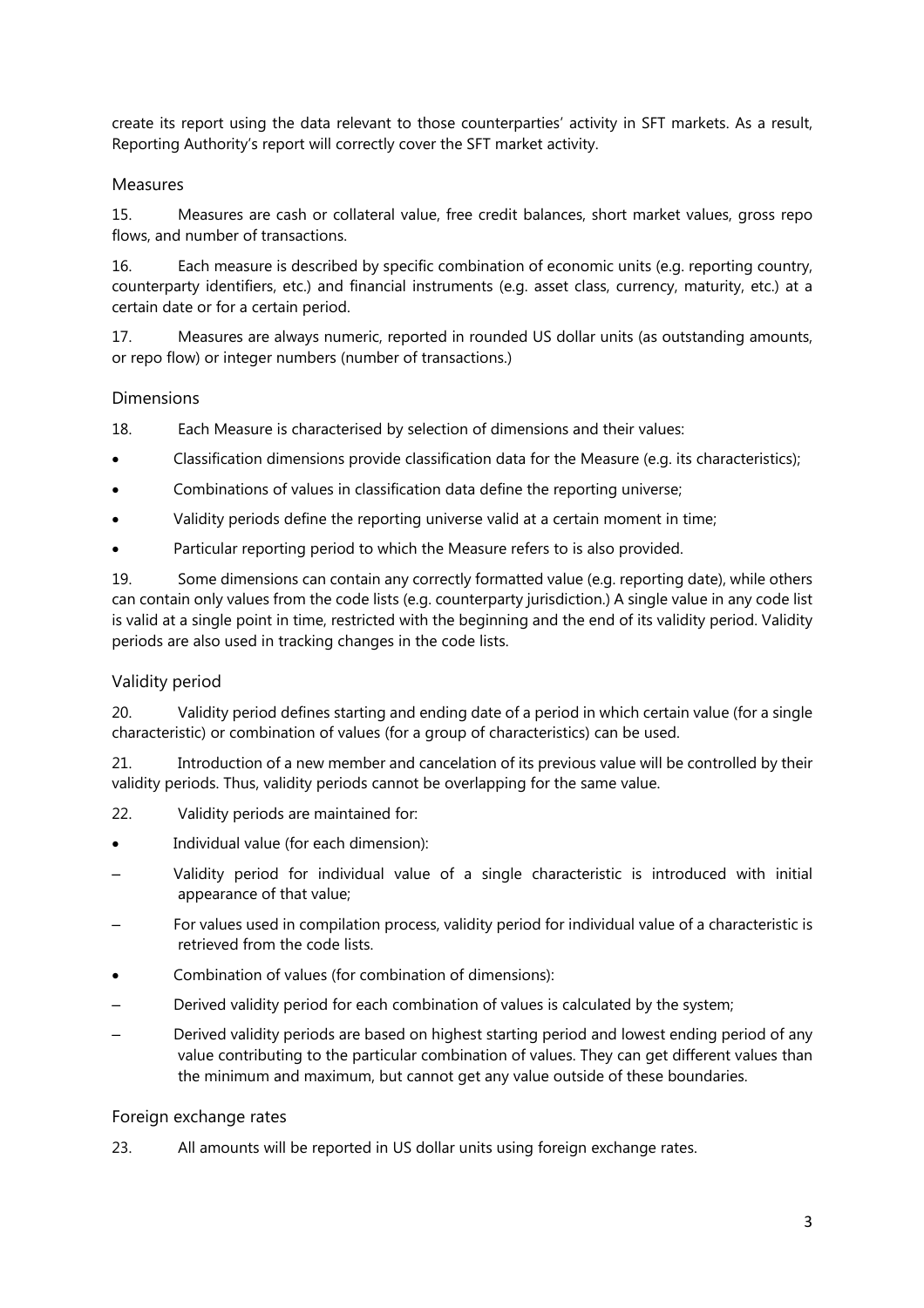24. Sources of foreign exchange rates used in conversion of original currency amounts to US dollar amounts should be listed in the metadata, together with the data transmitted to the Bank for International Settlements (BIS), acting as a global aggregator.

- These sources should provide exchange rates that accurately represent the underlying market and are in line with international best practices;
- Jurisdictions that do not have strong preferences over the source of exchange rates for their national/regional aggregator are encouraged to consider using the IMF's exchange rate archives.5

25. Reporting Authorities should use an exchange rate that is appropriate for the type of data being converted.

- As most jurisdictions will be collecting daily data, they will be in the position to perform currency conversion with the relevant daily exchange rate for both flows and position data;
- Jurisdictions that collect loans flow data (defined in the Standard's Table 2) at monthly frequency should use the average monthly exchange rate for converting flow data. Stock data should be converted using end-of-month exchange rates.

26. Trades denominated in non-convertible currencies should be converted at the exchange rate implied by non-deliverable forward markets.

27. Some SFTs involve collateral denominated in currencies that are no longer legal tender (e.g. pre-euro currencies, or Brazilian cruzado). To convert these currencies to legal tender, national/regional aggregators should use the prescribed conversion rate (e.g. the ECB's Determination of the euro conversion rates for pre-euro currencies).6

## Confidentiality

 $\overline{\phantom{a}}$ 

28. Reporting Authorities should assess the degree of confidentiality for each aggregated data point (e.g. aggregated trades) sent to the global aggregator.

29. Different levels of confidentiality are provided by Reporting Authorities for each data item being reported.

Frequency of reporting and submission deadline

30. Data will be provided on a monthly frequency (both flows and outstanding amounts.)

31. The deadline for submission of monthly data to the global aggregator should be by close of business on the 15th working day following the end of the reporting month.<sup>7</sup> For the purposes of this document, working days are Monday to Friday, excluding national holidays.

<sup>&</sup>lt;sup>5</sup> See https://www.imf.org/external/np/fin/data/param rms mth.aspx

<sup>&</sup>lt;sup>5</sup> See <u>https://www.imf.org/external/np/fin/data/param\_rms\_mth.aspx</u><br><sup>6</sup> See <u>http://www.ecb.europa.eu/press/pr/date/1998/html/pr981231\_2.en.html</u>

<sup>&</sup>lt;sup>7</sup> Subject to revision, depending on the pilot exercise results.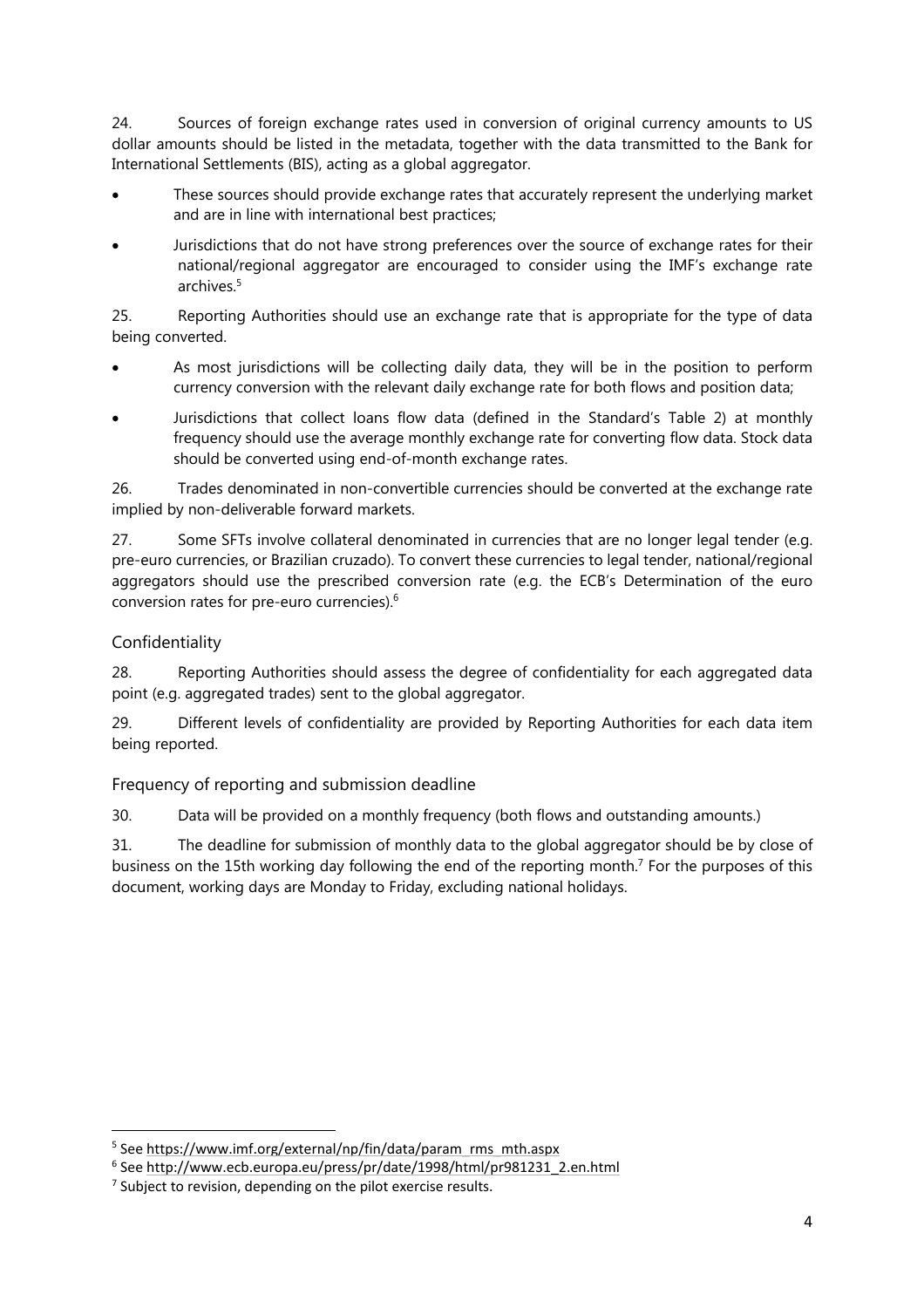## Reporting the data

32. This section describes in details elements of the SFT reporting guidelines for each of the collected data sets.

33. Data reported by the Reporting Authorities will be checked. Records with no errors will contribute to derivation of global aggregates.

34. Records with errors will not be accepted. For them, error entry will be created and errors will be communicated to the reporting national/regional authority.

- 35. Reported data covers:
- Parties to a trade –collections of reporting entities, e.g. it is not requested to identify individual market players. However, in highly concentrated market there could be a need to report data on a single reporting entity because it is party to a trade covered by the national/regional reporting requirement: Reporting Authority will keep the anonymity of the entity in global report, provide the data for global aggregations, and may classify such records as confidential;
- Flows only one leg (cash) is requested for each collection of trades, e.g. aggregate of trades that share common characteristics defined in the Standard's tables. If there is a need to report single trade that cannot be grouped with other trades in a collection, Reporting Authority may classify such records as confidential;
- Outstanding amounts both legs are requested for all collections of outstanding amounts. If there is a need to report individual outstanding amount that cannot be grouped with other outstanding amounts, Reporting Authority may classify such records as confidential.

## Internal dataset

 $\overline{\phantom{a}}$ 

36. Internal dataset contains only valid data reported in the Template described in the next section.

37. Values reported may not be recognised (e.g. they do not follow the rules defined in this document) and will be classified as errors. For such records, additional error entries will be created.

- Some values may be part of the code list, but reported outside their validity periods. These cases will be classified as errors, and will result in creation of error entries.
- Validation of values that are members of the code list will also take into account role of the reported member in SFT transaction.8

38. Results of data validation will be communicated to Reporting Authorities using standardised messages that refer to both submission and record identifiers.

The message will contain both incorrect data and error information.

39. Error messages can cover not only current reporting period, but also any period for which the reporting institution provides revised and flawed data.

<sup>&</sup>lt;sup>8</sup> E.g. DEM is a historical member of ISO 4217 currency code list and cannot be reported as loan currency in 2016. However, it can be reported as a currency of denomination for securities used as collateral that were denominated in DEM and are still outstanding.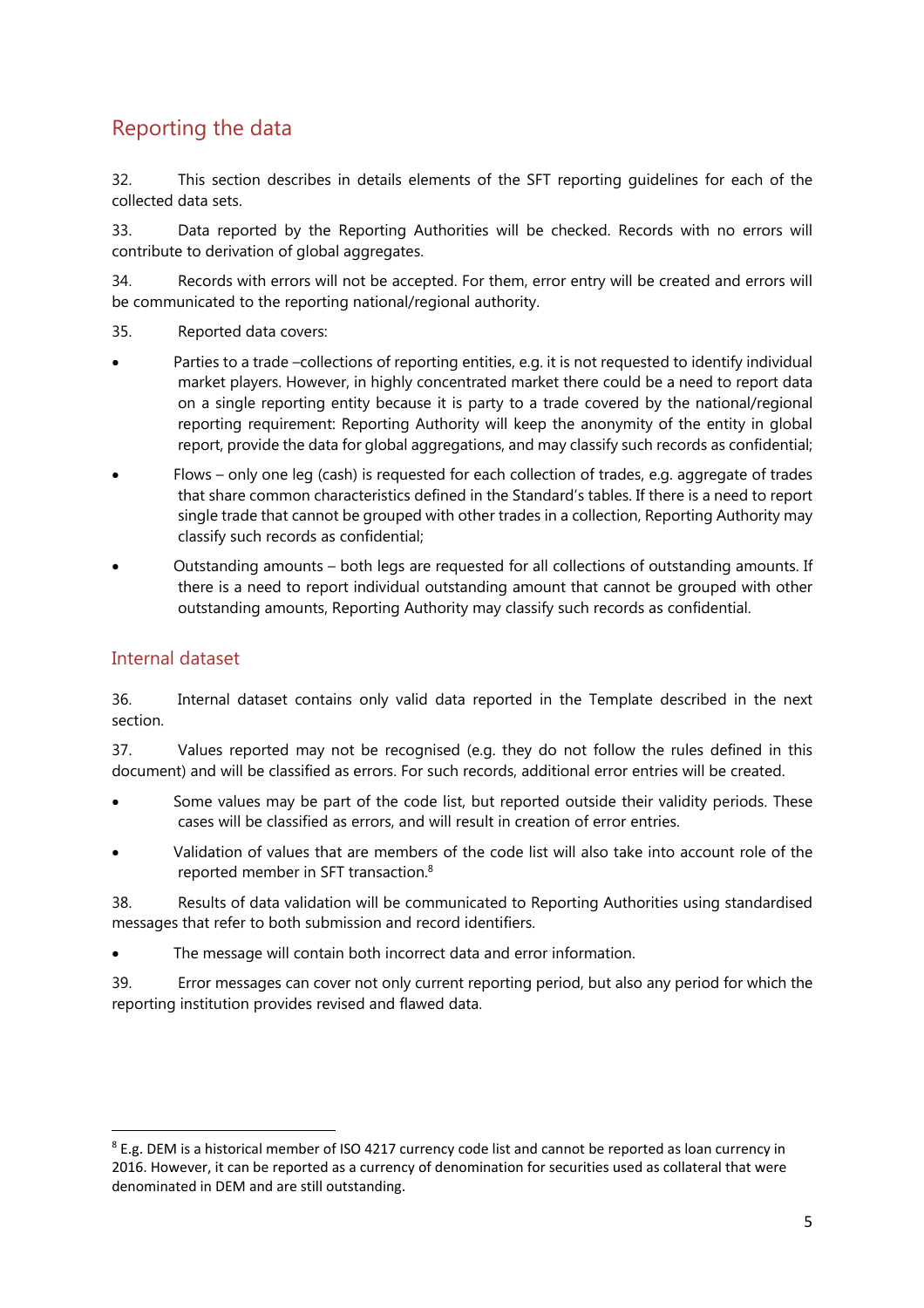## Reporting template

 $\overline{\phantom{a}}$ 

40. This section describe how to consolidate data elements defined by the Standards in a single reporting record presented in Annex 1 (Template). Technical details related to data reporting (e.g. format of the report), relationship between different data elements (e.g. residual maturity has to be lower or equal to original maturity), and similar information will be provided at a later stage.

41. Template contains all data elements envisaged by the Standards. It is possible to identify parts of the report that refer to a particular table by combining table identifiers and related data elements.

42. Other data requests can be defined at a later stage. They would be simply incorporated into the Template using available dimensions (described in the next section), to the extent possible.

 Possible addition of new dimensions that will be used in new reports would not affect existing data collection and data validation procedures.

43. Data elements are mapped to Template's dimensions. Each dimension covers at least one data element, but can also cover more if the corresponding cell in the table refers to several data elements.

Dimensions that are not used in some tables cannot contain any value in the Template.

44. Each reporting record has a reference to the report's table in dimension 'ReportingTable'. This enables classification of reported values and their accurate presentation.

45. The following table shows a link between the Template and the Standards (additional details in Annex 1).  $9$ 

| <b>November 2015 Data Standards</b> |         |         |         |                    |         | <b>Template</b> |                           |         |          |           |                                |           |
|-------------------------------------|---------|---------|---------|--------------------|---------|-----------------|---------------------------|---------|----------|-----------|--------------------------------|-----------|
|                                     | Repo    |         |         | Securities lending |         |                 | Margin loans              |         |          | Dimension |                                |           |
| Table 2                             | Table 3 | Table 4 | Table 5 | Table 6            | Table 7 | Table 8a        | Table 8b                  | Table 9 | Table 10 |           |                                | Data type |
|                                     |         |         |         |                    |         |                 |                           |         |          |           | 1. AuthorityName               | List      |
|                                     |         |         |         |                    |         |                 |                           |         |          |           | 2. Authority Country           | List      |
| Table 2                             | Table 3 | Table 4 | Table 5 | Table 6            | Table 7 |                 | Table 8a Table 8b Table 9 |         | Table 10 |           | 3. Reporting Table             | List      |
| 2.1                                 | 3.1     | 4.1     | 5.1     | 6.1                | 7.1     | 8a.1            | 8b.1                      | 9.1     | 10.1     |           | 4. ReportingPeriod             | Date      |
| 2.3                                 |         |         |         |                    |         |                 |                           |         |          |           | 5. Original Maturity           | List      |
| 2.4                                 | 3.10    | 4.11    | 5.11    | 6.11               | 7.5     | 8a.5            |                           | 9.8     |          |           | 6. Currency                    | List      |
|                                     | 3.2     | 4.2     | 5.2     |                    |         |                 |                           |         |          |           | 7. ContractType                | List      |
|                                     |         |         | 5.3     | 6.2                |         |                 |                           |         |          |           | 8. Position                    | List      |
|                                     | 3.3     | 4.3     | 5.4     | 6.3                | 7.2     | 8a.2            | 8b.2                      |         |          |           | 9. ReportingSector             | List      |
|                                     | 3.4     |         | 5.5     |                    |         |                 |                           |         |          |           | 10. MarketSegmentTrading       | List      |
|                                     | 3.5     | 4.4     | 5.6     | 6.4                |         |                 |                           |         |          |           | 11. MarketSegmentClearing      | List      |
|                                     | 3.6     | 4.6     | 5.7     | 6.6                | 7.3     | 8a.3            | 8b.3                      | 9.2     |          |           | 12. CounterpartySector         | List      |
|                                     | 3.7     | 4.7     | 5.8     | 6.7                | 7.4     | 8a.4            | 8b.4                      | 9.3     |          |           | 13. CounterpartyJurisdiction   | List      |
|                                     | 3.8     | 4.12    | 5.10    | 6.12               |         | 8a.6            |                           | 9.9     |          |           | 14. ResidualMaturity           | List      |
|                                     |         | 4.5     |         | 6.5                |         |                 |                           |         |          |           | 15. CollateralManagement       | List      |
|                                     |         | 4.8     |         | 6.8                |         |                 |                           | 9.4     |          |           | 16. CollateralReuseEligibility | List      |
|                                     |         | 4.9     | 5.9     | 6.9                |         |                 |                           | 9.5     |          |           | 17. CollateralType             | List      |
|                                     |         | 4.10    |         | 6.10               |         |                 |                           | 9.6     |          |           | 18. Collateral Quality         | List      |
|                                     |         | 4.13    |         | 6.13               |         |                 |                           | 9.7     |          |           | 19. JurisdictionIssuer         | List      |
|                                     |         |         |         |                    |         |                 |                           |         | 10.2     |           | 20. FundingSources             | List      |
|                                     |         |         |         |                    | 7.7     |                 |                           |         |          |           | 21. CashCollateralReinvestm    | List      |
|                                     |         |         |         |                    | 7.6     |                 |                           |         |          |           | 22. CashReinvestmentRate       | List      |
|                                     |         |         | 5.12    |                    |         |                 |                           |         |          |           | 23. FeeOrRebate                | List      |
|                                     | 3.9     |         |         |                    |         | 8a.7            |                           |         |          |           | 24. RepoRate                   | List      |
|                                     |         | 4.14    |         | 6.14               |         |                 |                           |         |          |           | 25. Haircut                    | List      |
|                                     |         |         |         |                    |         |                 |                           | 9.10    |          |           | 26. MarginRequirement          | List      |
| 2.5                                 | 3.11    | 4.15    | 5.13    | 6.15               | 7.7     | 8a.8            | 8b.5                      | 9.11    | 10.3     |           | 27. Amount                     | Number    |
|                                     |         |         |         |                    |         |                 | 8b.6                      |         |          |           | 28. ShortMarketValues          | Number    |
| 2.2                                 |         |         |         |                    |         |                 |                           |         |          |           | 29. NumberTransactions         | Number    |
|                                     |         |         |         |                    |         |                 |                           |         |          |           | 30. Confidentiality            | List      |

<sup>9</sup> E.g. dimension OriginalMaturity can be reported only for table 2. This means that field ReportingTable can only contain value "Table 2", and that any other record whose ReportingTable does not contain value "Table 2" cannot be accepted. Similarly, dimension ContractType can be reported only for tables 3 to 5.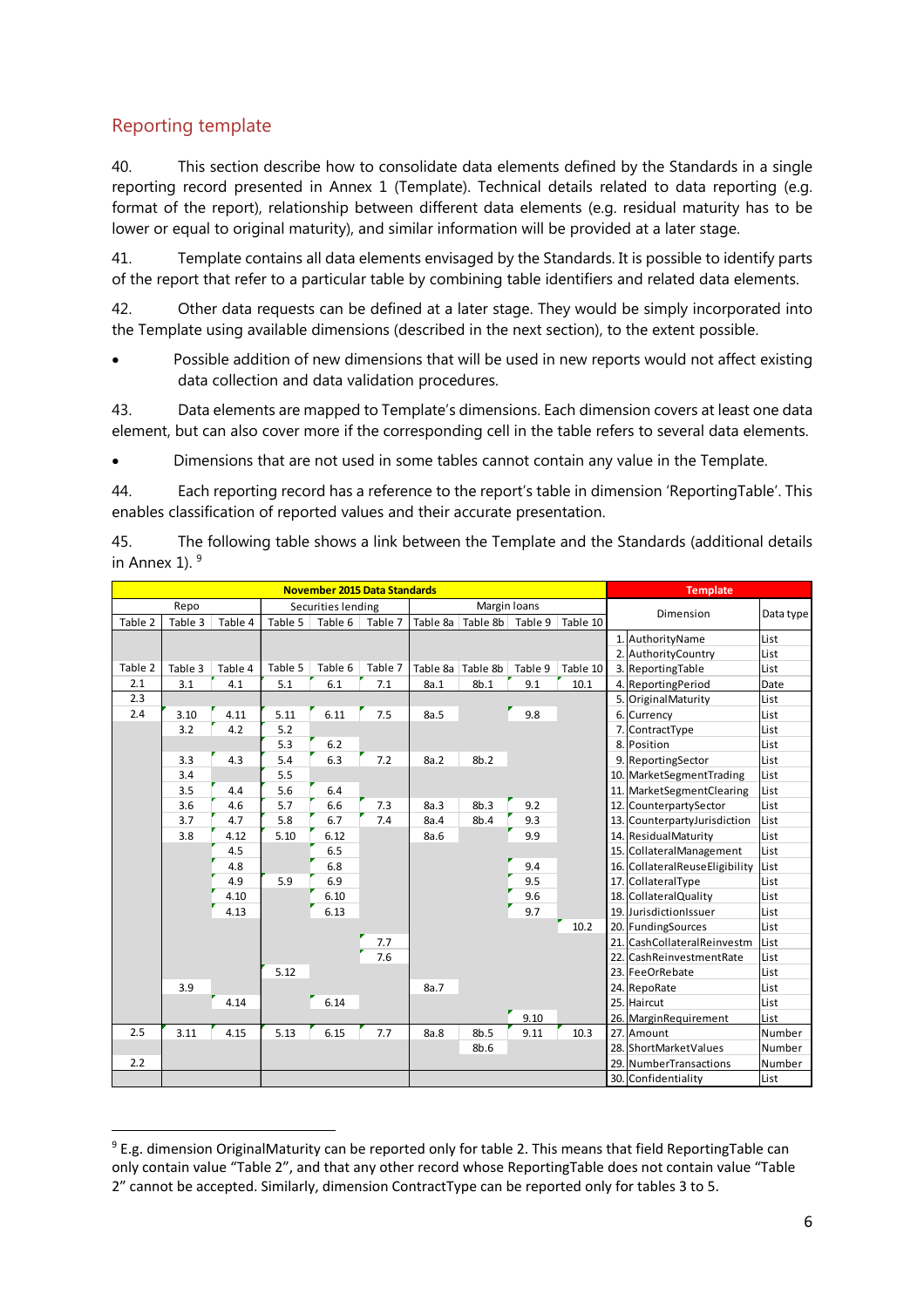46. This section continues with description of each dimension included in internal dataset, and related procedures.

## Dimension AuthorityName

47. Dimension [AuthorityName] provides information about the authority that reports national/regional aggregates (e.g. Reporting Authority) to the global aggregator.

48. Country/region can nominate more than one national/regional Reporting Authority. However, their reports cannot be overlapping.

 There is an exclusive set of reporting tables per national/regional Reporting Authority, as defined in Annex 2.

49. This dimension uses a code list defined in Table D1. Reporting Authorities will provide a code from the code list representing the Reporting Authority. Only codes whose validity period includes the reporting period will be accepted.

| Members of [AuthorityName] |             |            | Table D1 |
|----------------------------|-------------|------------|----------|
| Member                     | Description | Valid from | Valid to |
|                            |             |            |          |

*Table to be filled* 

## 50. The following transposition table will be used:

| [AuthorityName] |           |                |                           |       |
|-----------------|-----------|----------------|---------------------------|-------|
| Reported value  | Condition | Description    | Internal dataset<br>Value | Error |
| Is in Table D1  | Annex 1   | As in Table D1 | As reported               | No    |
| Null            | None      | Not provided   | Not applicable            | Yes   |
| Any other       | None      | Not recognised | Not applicable            | Yes   |

51. Processes described in sections →FailedLinkP and →ValidityViolationP will be used to check the validity of the reported codes. Error flag will be assigned to records whose value is unknown or not in expected validity period (Error=Yes).

52. Only records without errors (Error=No) will be stored in internal data set.

Dimension AuthorityCountry

53. Dimension [AuthorityCountry] provides information about country/region for which the Reporting Authority provides the data.

54. This dimension is based on ISO 3166. Reporting Authorities will provide a code from ISO 3166- 1 alpha 2 expanded for exceptional reserved codes referring to regions for which the data is being provided (e.g. EU for European Union, or EZ for euro area). Only codes whose validity period includes the reporting period will be accepted.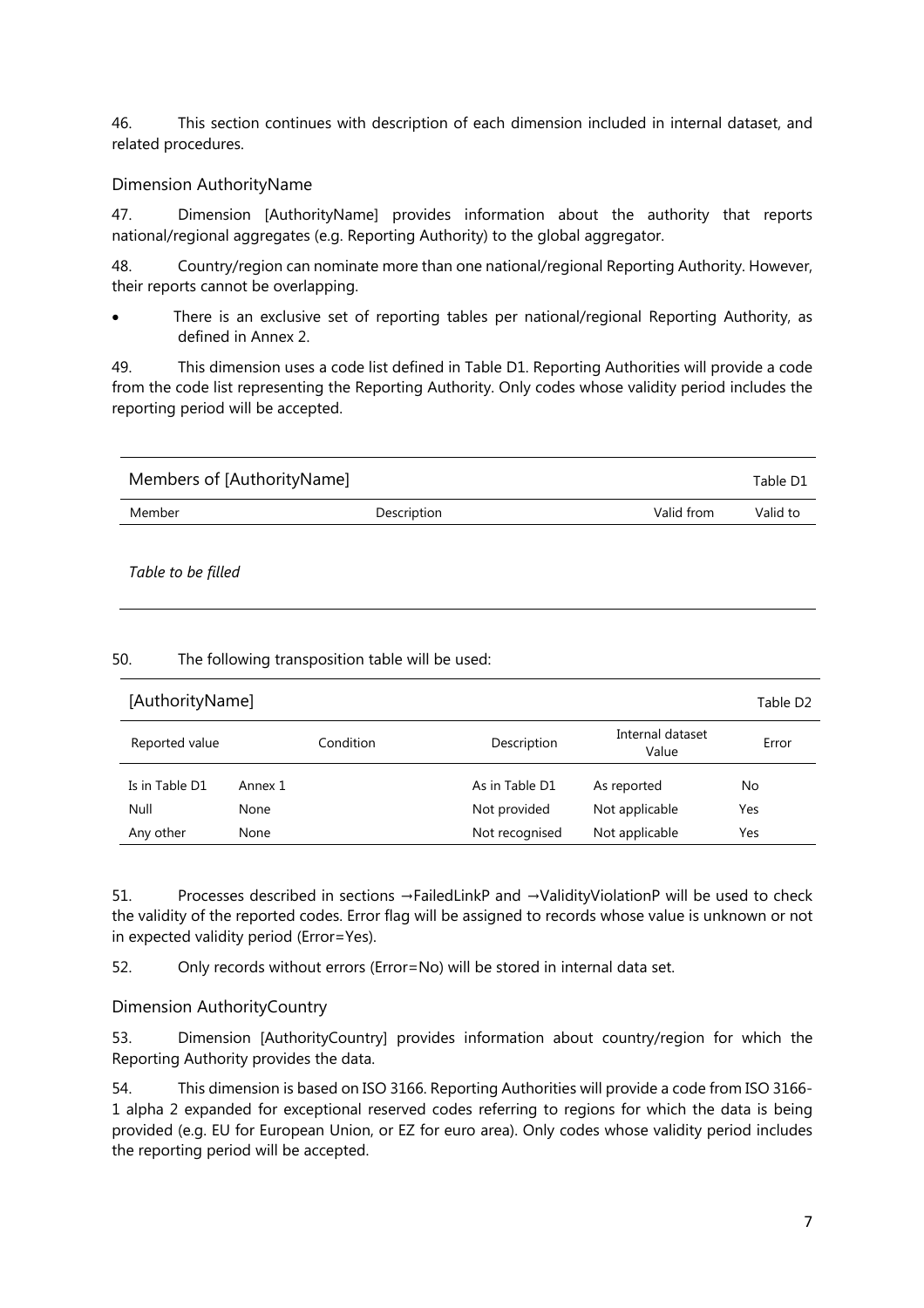| Members of [AuthorityCountry] <sup>10</sup> |             | Table D3   |          |
|---------------------------------------------|-------------|------------|----------|
| Member                                      | Description | Valid from | Valid to |
|                                             |             |            |          |

*Table to be filled* 

This table corresponds to country list as defined by ISO 3166-1 alpha 2 expanded for exceptional reserved codes referring to regions for which the data is being provided (e.g. EU for European Union, or EZ for euro area) .

#### 55. The following transposition table will be used:

| [AuthorityCountry] |           | Table D4                                          |
|--------------------|-----------|---------------------------------------------------|
| Reported<br>value  | Condition | Internal dataset<br>Description<br>Error<br>Value |
| Is in Table D3     | Annex 1   | As in Table D3<br>ISO 3166-1 alpha 2<br>No        |
| Null               | None      | Not provided<br>Not applicable<br>Yes             |
| Any other          | None      | Not applicable<br>Not recognised<br>Yes           |

56. Processes described in sections →FailedLinkP and →ValidityViolationP will be used to check the validity of the reported codes. Error flag will be assigned to records whose value is unknown or not in expected validity period (Error=Yes).

57. Only records without errors (Error=No) will be stored in internal data set.

## Dimension ReportingTable

58. Dimension [ReportingTable] provides information about the Standards' table to which reported data refers to.

59. This dimension uses a code list defined in Table D5. Reporting Authorities will provide alphanumeric code from the code list representing the reporting table. Only codes whose validity period includes the reporting period will be accepted.

 $\overline{\phantom{a}}$ 

<sup>&</sup>lt;sup>10</sup> To be defined at a later stage.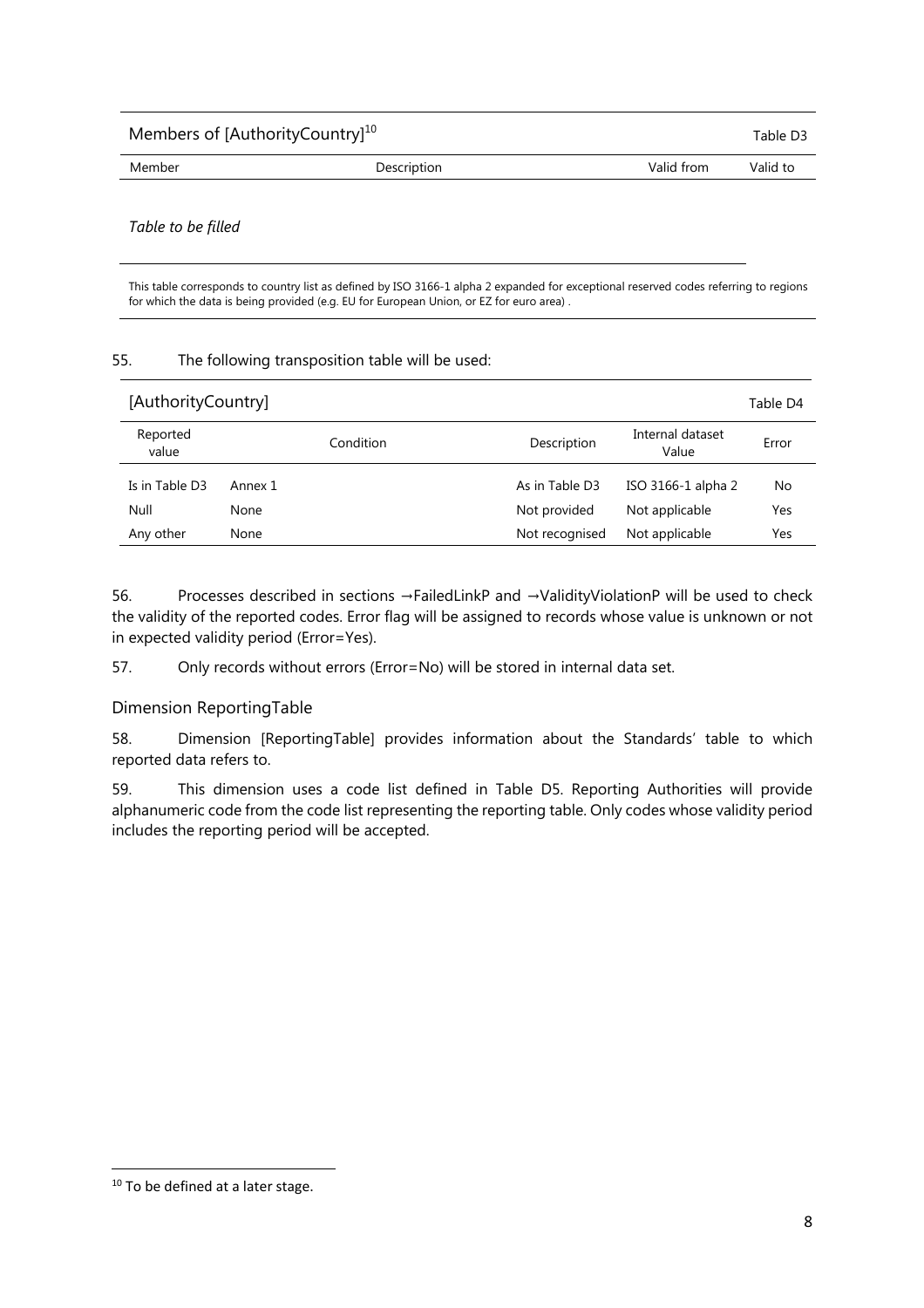| Members of [ReportingTable] |                                                                                                        |            |          |  |
|-----------------------------|--------------------------------------------------------------------------------------------------------|------------|----------|--|
| Member                      | Description                                                                                            | Valid from | Valid to |  |
| T <sub>02</sub>             | Table 2, Data elements related to reverse repos – loans flow data                                      | 1.1.2018   | Open     |  |
| T <sub>0</sub> 3            | Table 3, Data elements related to reverse repos and repos – loans stock<br>data                        | 1.1.2018   | Open     |  |
| T <sub>04</sub>             | Table 4, Data elements related to reverse repos and repos – collateral<br>stock data                   | 1.1.2018   | Open     |  |
| T05                         | Table 5, Data elements related to securities lending and borrowing –<br>loan stock data                | 1.1.2018   | Open     |  |
| T <sub>06</sub>             | Table 6, Data elements related to securities lending and borrowing -<br>collateral stock data          | 1.1.2018   | Open     |  |
| T07                         | Table 7, Data elements related to securities lending and borrowing on<br>cash collateral reinvestments | 1.1.2018   | Open     |  |
| T8A                         | Table 8a, Data elements related to margin lending – loans stock data                                   | 1.1.2018   | Open     |  |
| T8B                         | Table 8b, Data elements related to margin lending – free credit balances<br>and short market values    | 1.1.2018   | Open     |  |
| T <sub>09</sub>             | Table 9, Data elements related to margin lending – collateral portfolios                               | 1.1.2018   | Open     |  |
| T <sub>10</sub>             | Table 10, Data elements related to margin lending – funding sources of<br>the financial institution    | 1.1.2018   | Open     |  |

| [ReportingTable] |           |                |                           |       |
|------------------|-----------|----------------|---------------------------|-------|
| Reported value   | Condition | Description    | Internal dataset<br>Value | Error |
| Is in Table D5   | Annex 1   | As in Table D5 | As reported               | No    |
| Null             | None      | Not provided   | Not applicable            | Yes   |
| Any other        | None      | Not recognised | Not applicable            | Yes   |

61. Processes described in sections →FailedLinkP and →ValidityViolationP will be used to check the validity of the reported codes. Error flag will be assigned to records whose value is unknown or not in expected validity period (Error=Yes).

62. Only records without errors (Error=No) will be stored in internal data set.

## Dimension ReportingPeriod

63. Dimension [ReportingPeriod] provides information about a month and a year to which reported data refers to.

64. It corresponds to the Standards' item 2.1 Reporting period in Table 2, 3.1 Reference date in Table 3, 4.1 Reference date in Table 4, 5.1 Reference date in Table 5, 6.1 Reference date in Table 6, 7.1 Reference date in Table 7, 8a.1 Reference date in Table 8a, 8b.1 Reference date in Table 8b, 9.1 Reference date in Table 9, 10.1 Reference date in Table 10.

65. This dimension is date type. It always refers to the last calendar day of the month for which the data is being reported, for both flows and positions.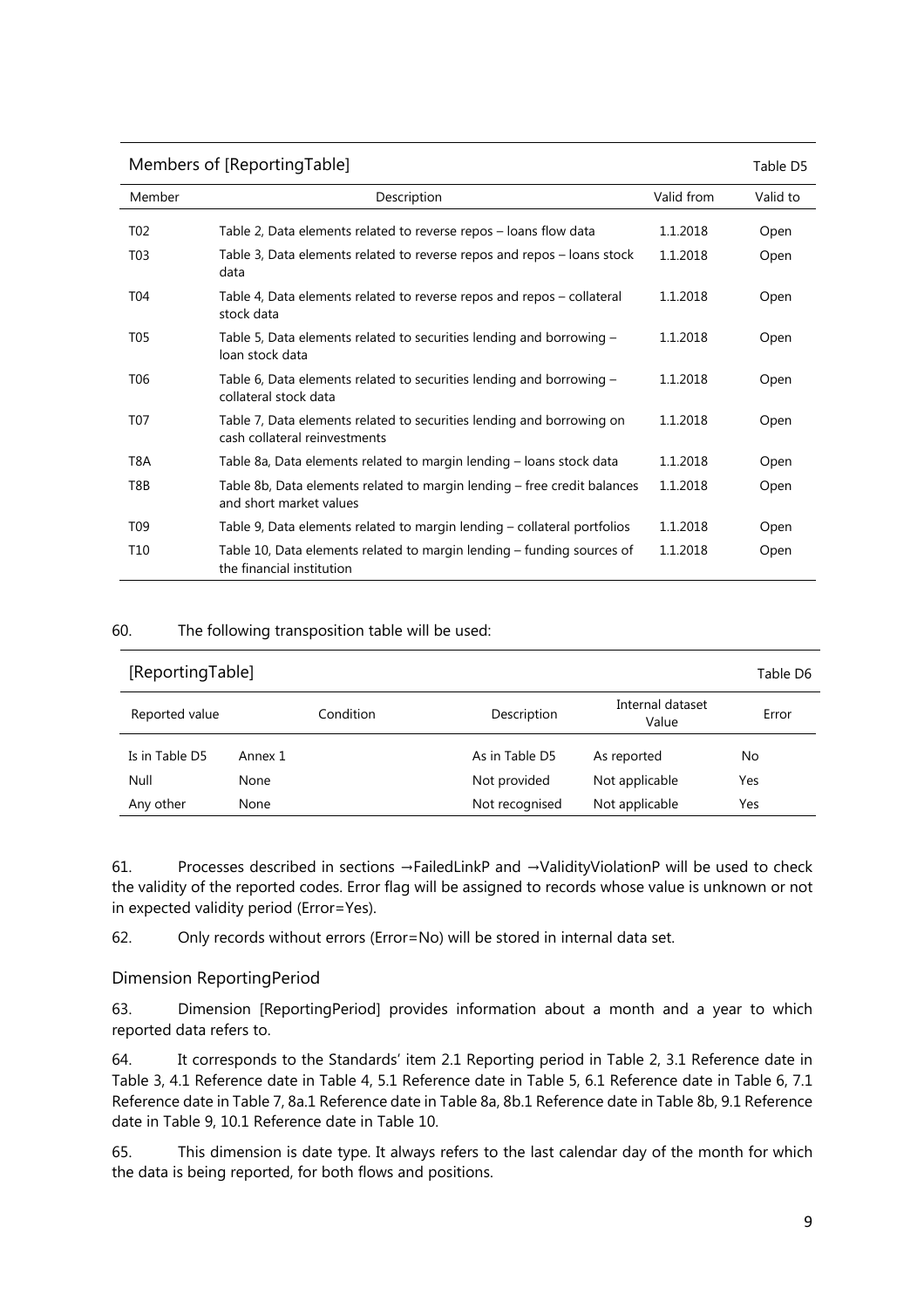| [ReportingPeriod] |                              |                  |                           |       |
|-------------------|------------------------------|------------------|---------------------------|-------|
| Reported value    | Condition                    | Description      | Internal dataset<br>Value | Error |
| Is date type      | Format will be defined later | Reporting period | As reported               | No    |
| Null              | None                         | Not provided     | Not applicable            | Yes   |
| Any other         | None                         | Not recognised   | Not applicable            | Yes   |

67. Error flag will be assigned to records whose value is unknown, after the submission date, or not date type (Error=Yes).

68. Only records without errors (Error=No) will be stored in internal data set.

Dimension OriginalMaturity

69. Dimension [OriginalMaturity] provides information about original maturity class for collection of transactions in the reporting period.

70. It corresponds to the Standards' item 2.3 Original maturity in Table 2.

71. This dimension uses a code list defined in Table D8. Reporting Authorities will provide a code from the code list representing a maturity bucket. Only codes whose validity period includes the reporting period will be accepted.

| Members of [OriginalMaturity] |                                                                               |            |          |  |
|-------------------------------|-------------------------------------------------------------------------------|------------|----------|--|
| Member                        | Description                                                                   | Valid from | Valid to |  |
| <b>OPEN</b>                   | Open or continuing terms contracts for which no maturity date is<br>specified | 1.1.2018   | Open     |  |
| ON.                           | Overnight, including 1-day term trades that mature the next business<br>day   | 1.1.2018   | Open     |  |
| 2D1W                          | From 2 days (included) to 1 week (included)                                   | 1.1.2018   | Open     |  |
| 1W1M                          | From 1 week (not included) to 1 month (included)                              | 1.1.2018   | Open     |  |
| 1M3M                          | From 1 month (not included) to 3 months (included)                            | 1.1.2018   | Open     |  |
| 3M6M                          | From 3 months (not included) to 6 months (included)                           | 1.1.2018   | Open     |  |
| 6M1Y                          | From 6 months (not included) to 12 months (included)                          | 1.1.2018   | Open     |  |
| 1YOV                          | One year (not included) and more                                              | 1.1.2018   | Open     |  |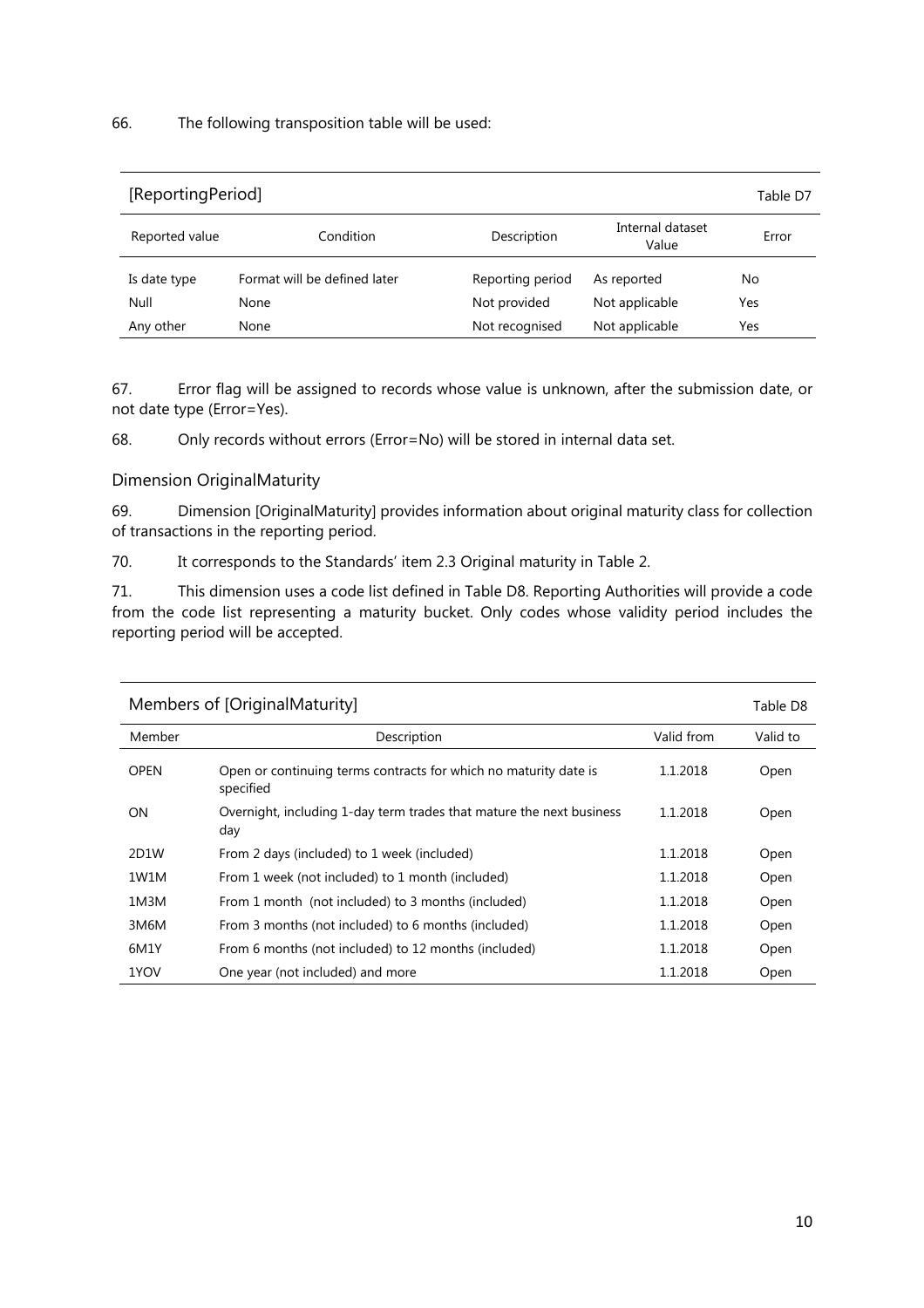| [OriginalMaturity] |           |                |                           |       |
|--------------------|-----------|----------------|---------------------------|-------|
| Reported value     | Condition | Description    | Internal dataset<br>Value | Error |
| Is in Table D8     | Annex 1   | As in Table D8 | As reported               | No    |
| Null               | None      | Not provided   | Not applicable            | Yes   |
| Any other          | None      | Not recognised | Not applicable            | Yes   |

73. Processes described in sections →FailedLinkP and →ValidityViolationP will be used to check the validity of the reported codes. Error flag will be assigned to records whose value is unknown or not in expected validity period (Error=Yes).

74. Only records without errors (Error=No) will be stored in internal data set.

#### Dimension Currency

75. Dimension [Currency] provides information about currency of denomination for collection of securities, as well as currency of collection of loans and collection of cash. This dimension is provided for both flows and positions.

76. It corresponds to the Standards' items 2.4 Currency in Table 2, 3.10 Cash currency in Table 3, 4.11 Collateral currency in Table 4, 5.11 Currency in Table 5, 6.11 Collateral currency in Table 6, 7.5 Collateral currency in Table 7, 8a.5 Loan currency in Table 8a (currency lines of a single margin loan should be reported separately), and 9.8 Currency of the collateral in Table 9.

77. This dimension is based on ISO 4217. Reporting Authorities will provide a code from ISO 4217 representing currency of loan, cash, or collateral. Only codes whose validity period includes the reporting period will be accepted (see footnote 5).

| Members of [Currency]<br>Table D10                              |                |            |          |  |
|-----------------------------------------------------------------|----------------|------------|----------|--|
| Member                                                          | Description    | Valid from | Valid to |  |
| ISO 4217                                                        | ISO 4217 codes | 1.1.2018   | Open     |  |
| This table corresponds to currency list as defined by ISO 4217. |                |            |          |  |

#### 78. The following transposition table will be used:

| [Currency]      |           |                 |                           | Table D11 |
|-----------------|-----------|-----------------|---------------------------|-----------|
| Reported value  | Condition | Description     | Internal dataset<br>Value | Error     |
| Is in Table D10 | Annex 1   | As in Table D10 | As reported               | No        |
| Null            | None      | Not provided    | Not applicable            | Yes       |
| Any other       | None      | Not recognised  | Not applicable            | Yes       |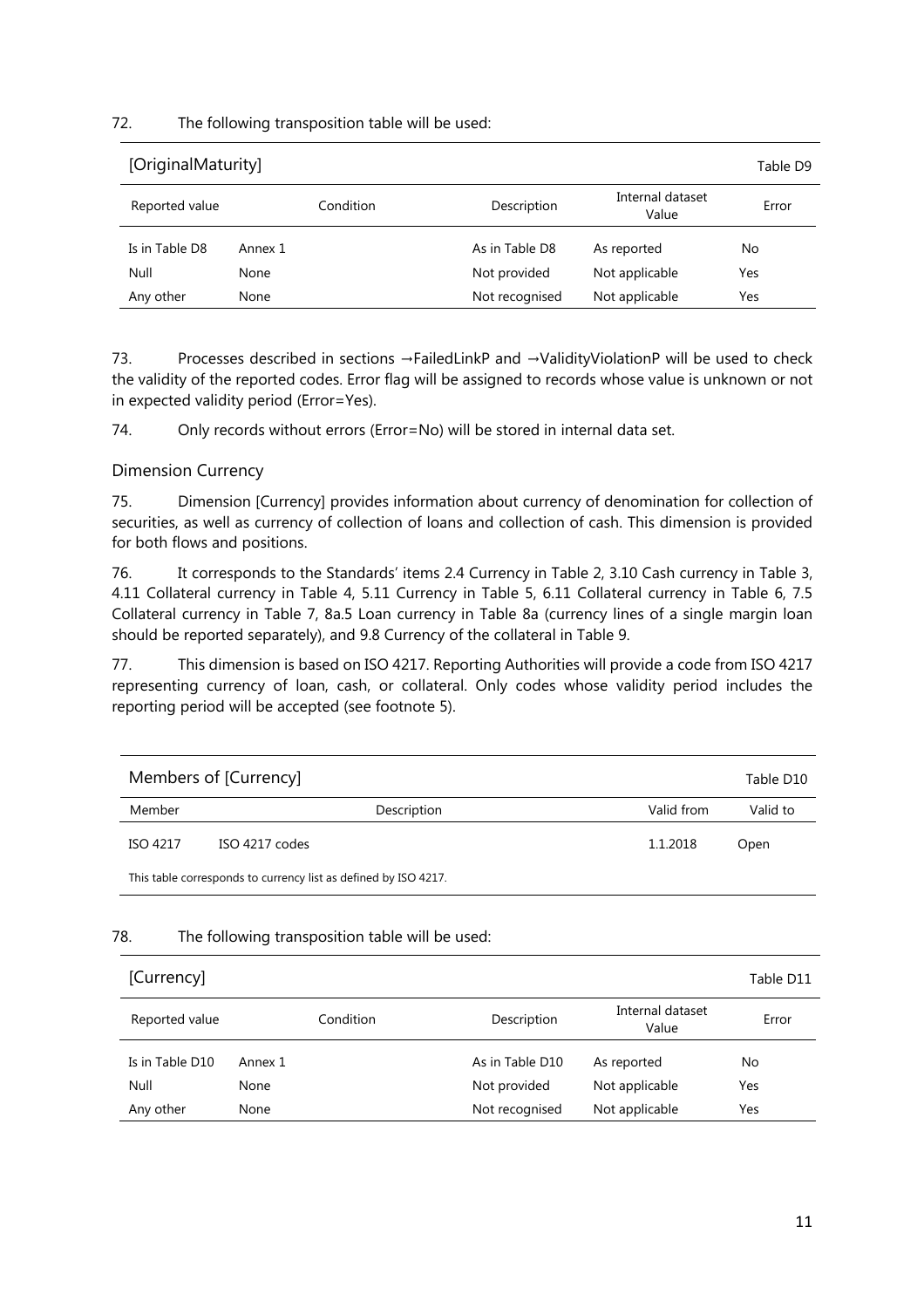79. Processes described in sections →FailedLinkP and →ValidityViolationP will be used to check the validity of the reported codes. Error flag will be assigned to records whose value is unknown or not in expected validity period (Error=Yes).

80. Only records without errors (Error=No) will be stored in internal data set.

## Dimension ContractType

81. Dimension [ContractType] provides information about type of contract for the position reported.

82. It corresponds to the Standards' items 3.2 Type of contract in Table 3, 4.2 Type of contract in Table 4, and 5.2 Type of contract in Table 5.

83. This dimension uses a code list defined in Table D12. Reporting Authorities will provide a code from the code list representing type of contract. Only codes whose validity period includes the reporting period will be accepted.

| Members of [ContractType] |                                                          |            |          |
|---------------------------|----------------------------------------------------------|------------|----------|
| Member                    | Description                                              | Valid from | Valid to |
| <b>REPU</b>               | Repo and sell/buy back operations                        | 1.1.2018   | Open     |
| <b>RVPO</b>               | Reverse repo and buy/sell back operations                | 1.1.2018   | Open     |
| <b>SECL</b>               | Securities lending/ Securities borrowing - Exclusive     | 1.1.2018   | Open     |
| <b>SECB</b>               | Securities lending/ Securities borrowing - Non-exclusive | 1.1.2018   | Open     |

#### 84. The following transposition table will be used:

| [ContractType]<br>Table D13 |                                     |                 |                           |       |
|-----------------------------|-------------------------------------|-----------------|---------------------------|-------|
| Reported<br>value           | Condition                           | Description     | Internal dataset<br>Value | Error |
| REPU or RVPO                | Reporting Table = $3$ or = 4        | As in Table D12 | As reported               | No    |
| <b>SECL or SECB</b>         | ReportingTable=5                    | As in Table D12 | As reported               | No    |
| REPU or RVPO                | Reporting Table < $>$ 3 and < $>$ 4 | Not allowed     | Not applicable            | Yes   |
| SECL or SECB                | ReportingTable < > 5                | Not allowed     | Not applicable            | Yes   |
| Null                        | None                                | Not provided    | Not applicable            | Yes   |
| Any other                   | None                                | Not recognised  | Not applicable            | Yes   |

85. Processes described in sections →FailedLinkP and →ValidityViolationP will be used to check the validity of the reported codes. Error flag will be assigned to records whose value is unknown or not in expected validity period (Error=Yes).

86. Only records without errors (Error=No) will be stored in internal data set.

## Dimension Position

87. Dimension [Position] provides information about reporters' position in securities lending/borrowing.

88. It corresponds to the Standards' items 5.3 Position in Table 5 and 6.2 Position in Table 6.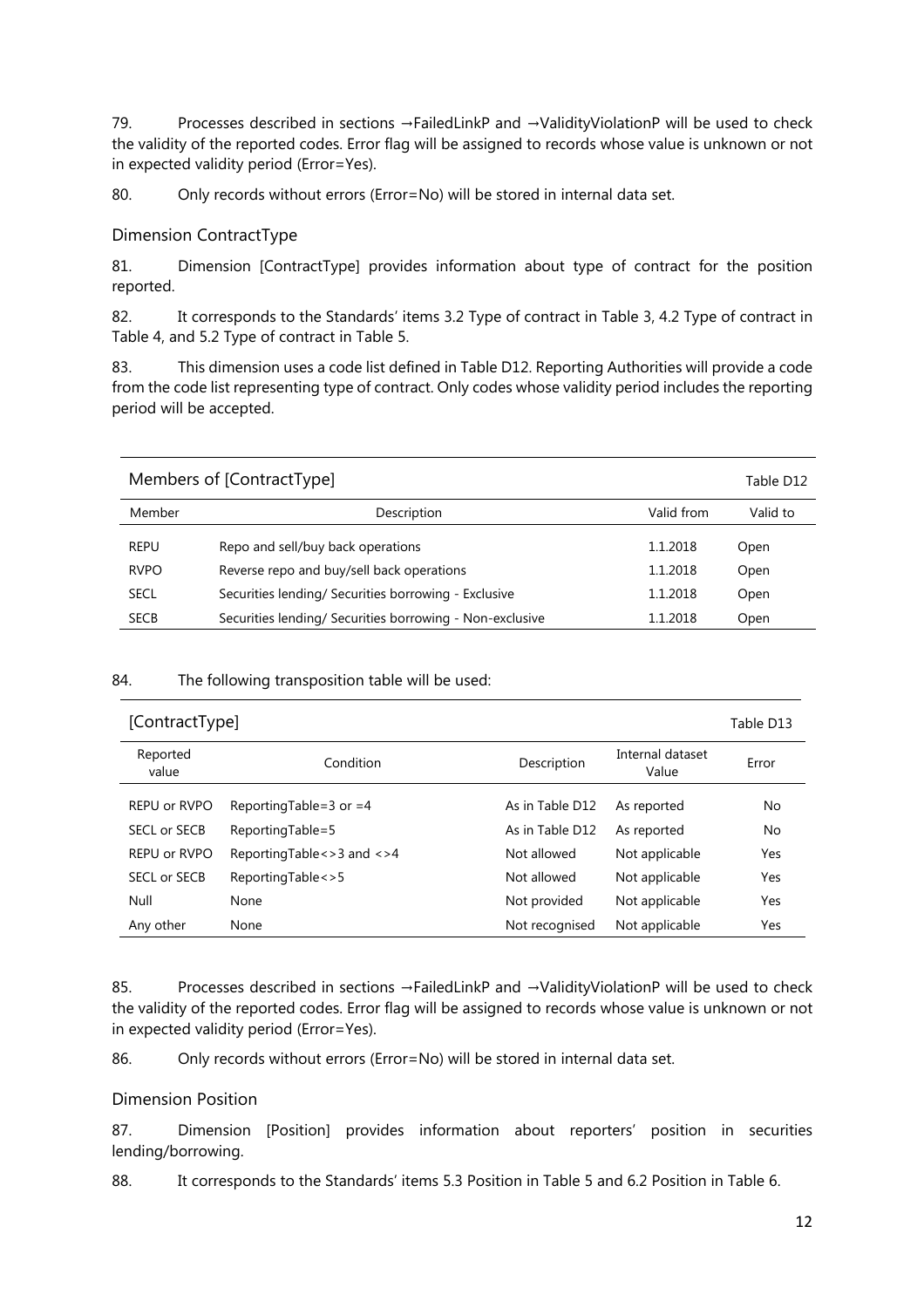89. This dimension uses a code list defined in Table D14. Reporting Authorities will provide a code from the code list representing position. Only codes whose validity period includes the reporting period will be accepted.

| Members of [Position]<br>Table D14 |                      |            |          |
|------------------------------------|----------------------|------------|----------|
| Member                             | Description          | Valid from | Valid to |
| PА                                 | Securities lending   | 1.1.2018   | Open     |
| РB                                 | Securities borrowing | 1.1.2018   | Open     |

## 90. The following transposition table will be used:

| [Position]        |           | Table D15                                         |  |
|-------------------|-----------|---------------------------------------------------|--|
| Reported<br>value | Condition | Internal dataset<br>Description<br>Error<br>Value |  |
| Is in Table D14   | Annex 1   | As in Table D14<br>As reported<br>No              |  |
| Null              | None      | Not applicable<br>Not provided<br>Yes             |  |
| Any other         | None      | Not applicable<br>Not recognised<br>Yes           |  |

91. Processes described in sections →FailedLinkP and →ValidityViolationP will be used to check the validity of the reported codes. Error flag will be assigned to records whose value is unknown or not in expected validity period (Error=Yes).

92. Only records without errors (Error=No) will be stored in internal data set.

Dimension ReportingSector

93. Dimension [ReportingSector] provides information about sector classification for the collection of reporters.

94. It corresponds to the Report's items 3.3 Sector of the reporting party to a trade in Table 3, 4.3 Sector of the reporting party to a trade in Table 4, 5.4 Sector of the reporting party to a trade in Table 5, 6.3 Sector of the reporting party to a trade in Table 6, 7.2 Sector of the reporting party to a trade in Table 7, 8a.2 Sector of the reporting party to a trade in Table 8a, and 8b.2 Sector of the reporting party to a trade in Table 8b.

95. This dimension uses a code list defined in Table D16. Reporting Authorities will provide alphanumeric code from the code list representing reporting sector. Only codes whose validity period includes the reporting period will be accepted.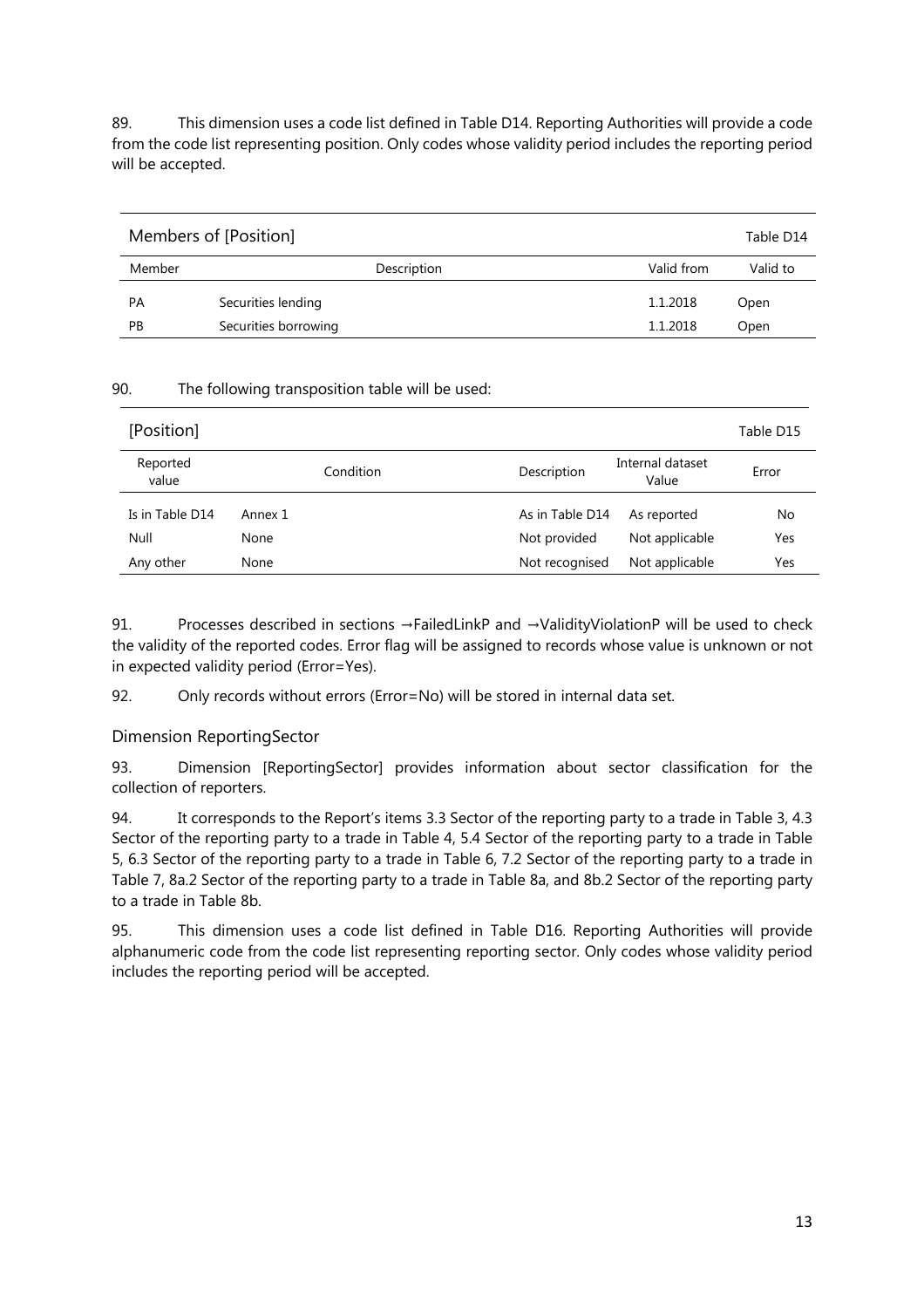| Members of [ReportingSector]<br>Table D16 |                                                                                                                                             |            |          |
|-------------------------------------------|---------------------------------------------------------------------------------------------------------------------------------------------|------------|----------|
| Member <sup>11</sup>                      | Description                                                                                                                                 | Valid from | Valid to |
| S1220                                     | Banks (SNA: deposit-taking corporations)                                                                                                    | 1.1.2018   | Open     |
| S1252                                     | Broker-dealers and investment firms                                                                                                         | 1.1.2018   | Open     |
| S1230                                     | <b>MMFs</b>                                                                                                                                 | 1.1.2018   | Open     |
| S1241                                     | <b>ETFs</b>                                                                                                                                 | 1.1.2018   | Open     |
| S1242                                     | <b>REITs</b>                                                                                                                                | 1.1.2018   | Open     |
| S1253                                     | <b>CCP<sub>S</sub></b>                                                                                                                      | 1.1.2018   | Open     |
| S1243                                     | Other investment funds                                                                                                                      | 1.1.2018   | Open     |
| S1251                                     | Other financial corporations                                                                                                                | 1.1.2018   | Open     |
| S1281                                     | Insurance/re-insurance corporations, type 1 <sup>*</sup>                                                                                    | 1.1.2018   | Open     |
| S1282                                     | Insurance/re-insurance corporations, type 2*                                                                                                | 1.1.2018   | Open     |
| S1290                                     | Pension funds, retirement, charitable, and non-profit accounts                                                                              | 1.1.2018   | Open     |
| S1300                                     | General government (transactions with central banks are excluded)                                                                           | 1.1.2018   | Open     |
| S1100                                     | Non-financial corporations (including public non-financial corporations,<br>large corporate and small-medium enterprises) and other sectors | 1.1.2018   | Open     |

\* Insurance companies subject to regulatory capital and liquidity requirements that have access to central bank facilities excluded from the application of numerical haircut floors should be reported as type 2 insurance/reinsurance corporations. Otherwise, they should be reported as type 1 insurance/re-insurance corporations.

#### 96. The following transposition table will be used:

| [ReportingSector]                                            |                                                                                                                   |                 |                           | Table D17 |
|--------------------------------------------------------------|-------------------------------------------------------------------------------------------------------------------|-----------------|---------------------------|-----------|
| Reported<br>value                                            | Condition                                                                                                         | Description     | Internal dataset<br>Value | Error     |
| Is in Table D16                                              | Reporting Table = 3 or = 4 or = 5 or = 6 or = 7                                                                   | As in Table D16 | As reported               | No.       |
| S1220 or S1252                                               | ReportingTable=8a or =8b                                                                                          | As in Table D16 | As reported               | No        |
| Is in Table D16,<br>but $\langle$ > S1220<br>and $\le$ S1252 | ReportingTable < > 3 and < > 4 and < > 5 and<br>$\langle$ >6 and $\langle$ >7                                     | Not allowed     | Not applicable            | Yes       |
| S1220 or S1252                                               | ReportingTable < > 3 and < > 4 and < > 5 and<br>$\langle$ >6 and $\langle$ >7 and $\langle$ >8a and $\langle$ >8b | Not allowed     | Not applicable            | Yes       |
| Null                                                         | None                                                                                                              | Not provided    | Not applicable            | Yes       |
| Any other                                                    | None                                                                                                              | Not recognised  | Not applicable            | Yes       |

97. Processes described in sections →FailedLinkP and →ValidityViolationP will be used to check the validity of the reported codes. Error flag will be assigned to records whose value is unknown or not in expected validity period (Error=Yes).

98. Only records without errors (Error=No) will be stored in internal data set.

 $\overline{\phantom{a}}$ 

<sup>&</sup>lt;sup>11</sup> These codes may be revised.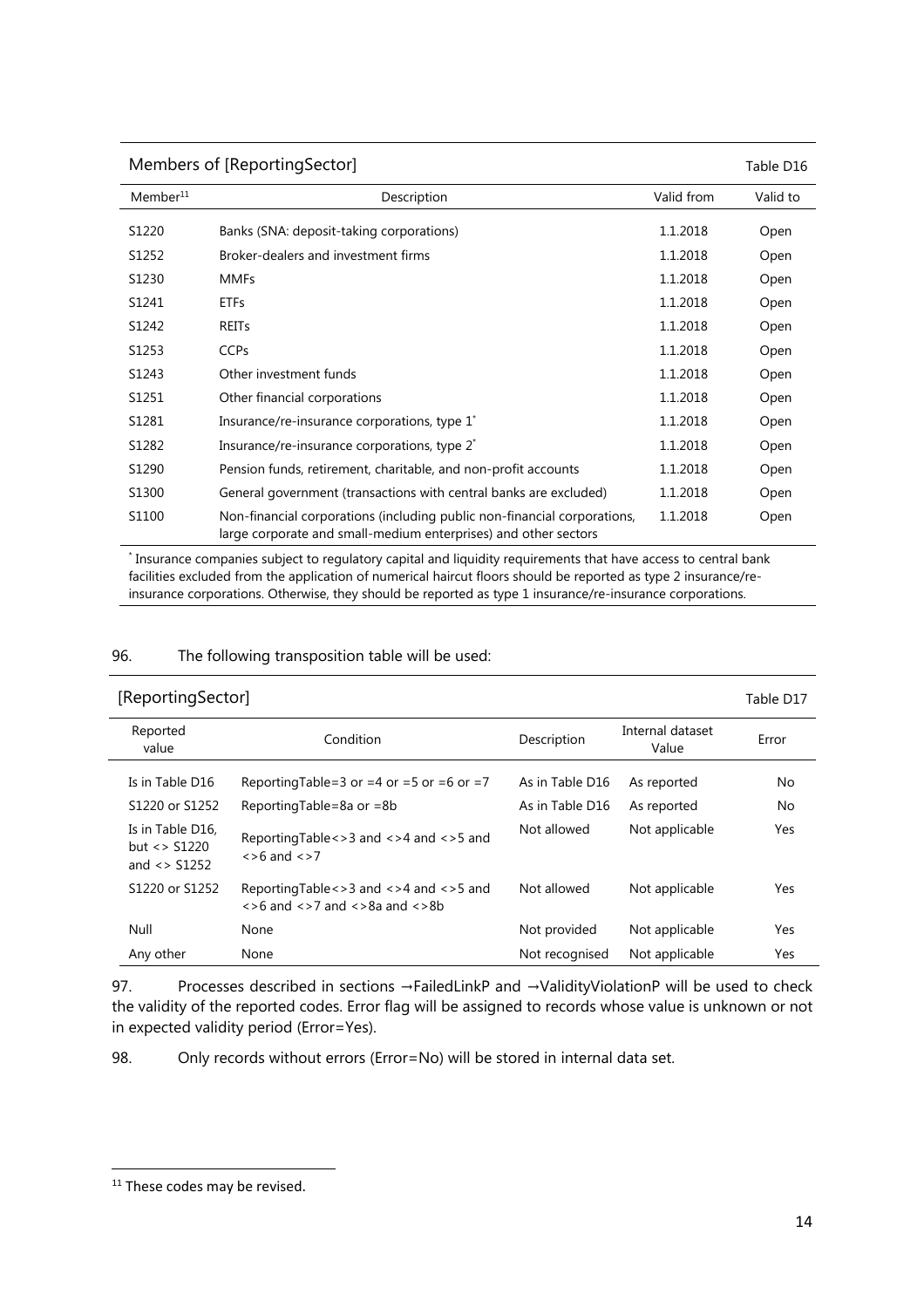## Dimension MarketSegmentTrading

99. Dimension [MarketSegmentTrading] provides information about intermediation of the collection of positions reported.

100. It corresponds to the Standards' items 3.4 Market segment-trading in Table 3 and 5.5 Market segment-trading in Table 5.

101. This dimension uses a code list defined in Table D18. Reporting Authorities will provide a code from the code list representing market segment trading. Only codes whose validity period includes the reporting period will be accepted.

| Members of [MarketSegmentTrading]<br>Table D18 |                                        |            |          |
|------------------------------------------------|----------------------------------------|------------|----------|
| Member                                         | Description                            | Valid from | Valid to |
| TА                                             | On a pure principal-to-principal basis | 1.1.2018   | Open     |
| ΤВ                                             | With the intermediation of an agent    | 1.1.2018   | Open     |

#### 102. The following transposition table will be used:

| [MarketSegmentTrading] |           |                 |                           | Table D19 |
|------------------------|-----------|-----------------|---------------------------|-----------|
| Reported<br>value      | Condition | Description     | Internal dataset<br>Value | Error     |
| Is in Table D18        | Annex 1   | As in Table D18 | As reported               | No        |
| Null                   | None      | Not provided    | Not applicable            | Yes       |
| Any other              | None      | Not recognised  | Not applicable            | Yes       |

103. Processes described in sections →FailedLinkP and →ValidityViolationP will be used to check the validity of the reported codes. Error flag will be assigned to records whose value is unknown or not in expected validity period (Error=Yes).

104. Only records without errors (Error=No) will be stored in internal data set.

## Dimension MarketSegmentClearing

105. Dimension [MarketSegmentClearing] provides information about clearing of the collection of positions reported.

106. It corresponds to the Standards' items 3.5 Market segment-clearing in Table 3, 4.4 Market segment-clearing in Table 4, 5.6 Market segment-clearing in Table 5, and 6.4 Market segment-clearing in Table 6.

107. This dimension uses a code list defined in Table D20. Reporting Authorities will provide a code from the code list representing market segment clearing. Only codes whose validity period includes the reporting period will be accepted.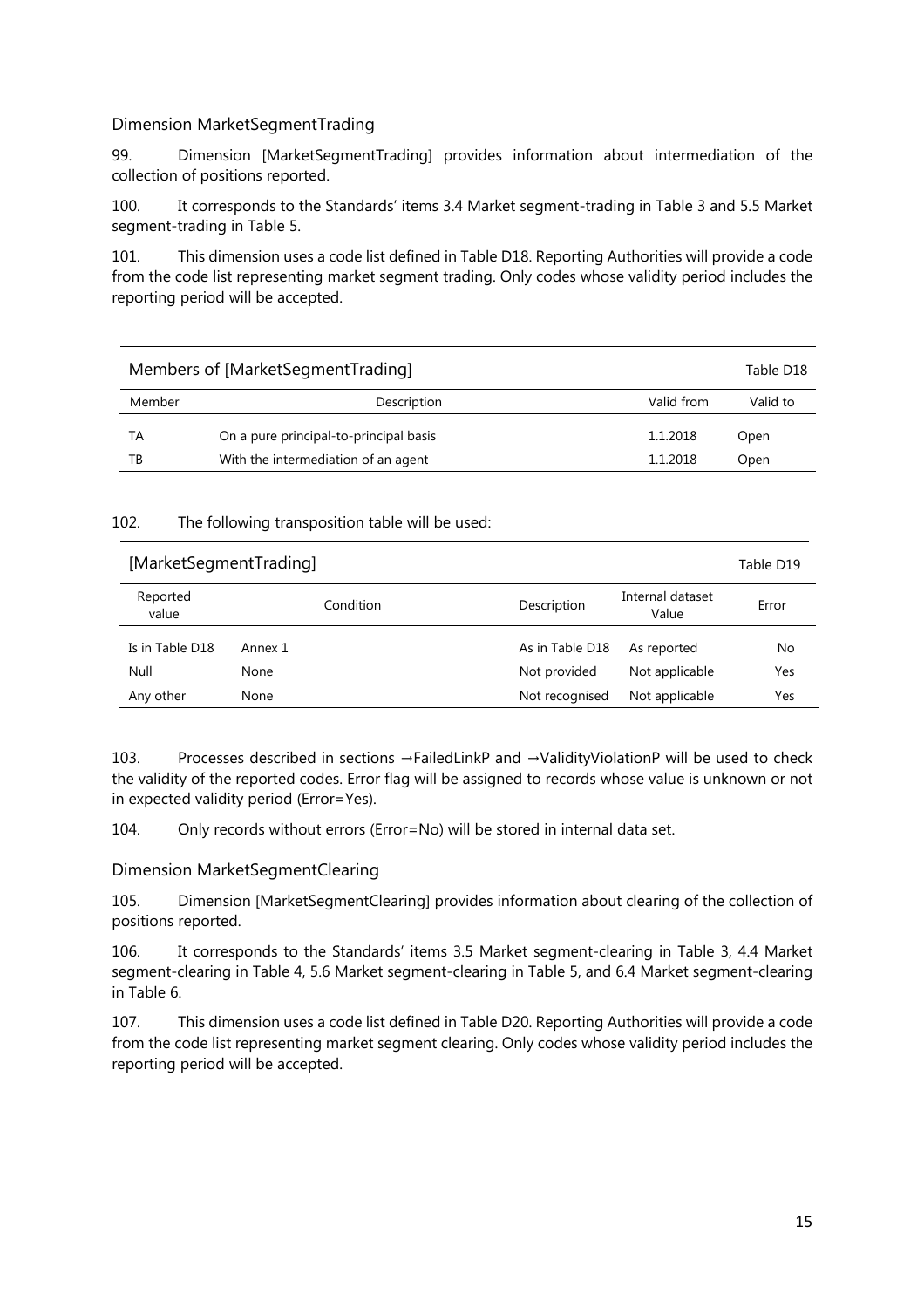| Members of [MarketSegmentClearing]<br>Table D20 |                       |            |          |
|-------------------------------------------------|-----------------------|------------|----------|
| Member                                          | Description           | Valid from | Valid to |
| AA                                              | Centrally cleared     | 1.1.2018   | Open     |
| AB                                              | Not centrally cleared | 1.1.2018   | Open     |

| [MarketSegmentClearing] |           |                                          | Table D21 |
|-------------------------|-----------|------------------------------------------|-----------|
| Reported<br>value       | Condition | Internal dataset<br>Description<br>Value | Error     |
| Is in Table D20         | Annex 1   | As in Table D20<br>As reported           | No        |
| Null                    | None      | Not provided<br>Not applicable           | Yes       |
| Any other               | None      | Not applicable<br>Not recognised         | Yes       |

109. Processes described in sections →FailedLinkP and →ValidityViolationP will be used to check the validity of the reported codes. Error flag will be assigned to records whose value is unknown or not in expected validity period (Error=Yes).

110. Only records without errors (Error=No) will be stored in internal data set.

## Dimension CounterpartySector

111. Dimension [CounterpartySector] provides information about sector classification for the collection of counterparties or clients.

112. It corresponds to the Standards' items 3.6 Counterparty sector in Table 3, 4.6 Counterparty sector in Table 4, 5.7 Counterparty sector in Table 5, 6.6 Counterparty sector in Table 6, 7.3 Counterparty sector in Table 7, 8a.3 Sector of the client in Table 8a, 8b.3 Sector of the client in Table 8b, and 9.2 Sector of the client in Table 9.

113. This dimension uses a code list defined in Table D16. Reporting Authorities will provide a code from the code list representing counterparty sector. Only codes whose validity period includes the reporting period will be accepted.

| 114. | The following transposition table will be used: |  |
|------|-------------------------------------------------|--|
|      |                                                 |  |

| [CounterpartySector] |           |  |                 |                           | Table D22 |
|----------------------|-----------|--|-----------------|---------------------------|-----------|
| Reported<br>value    | Condition |  | Description     | Internal dataset<br>Value | Error     |
| Is in Table D16      | Annex 1   |  | As in Table D16 | As reported               | No        |
| Null                 | None      |  | Not provided    | Not applicable            | Yes       |
| Any other            | None      |  | Not recognised  | Not applicable            | Yes       |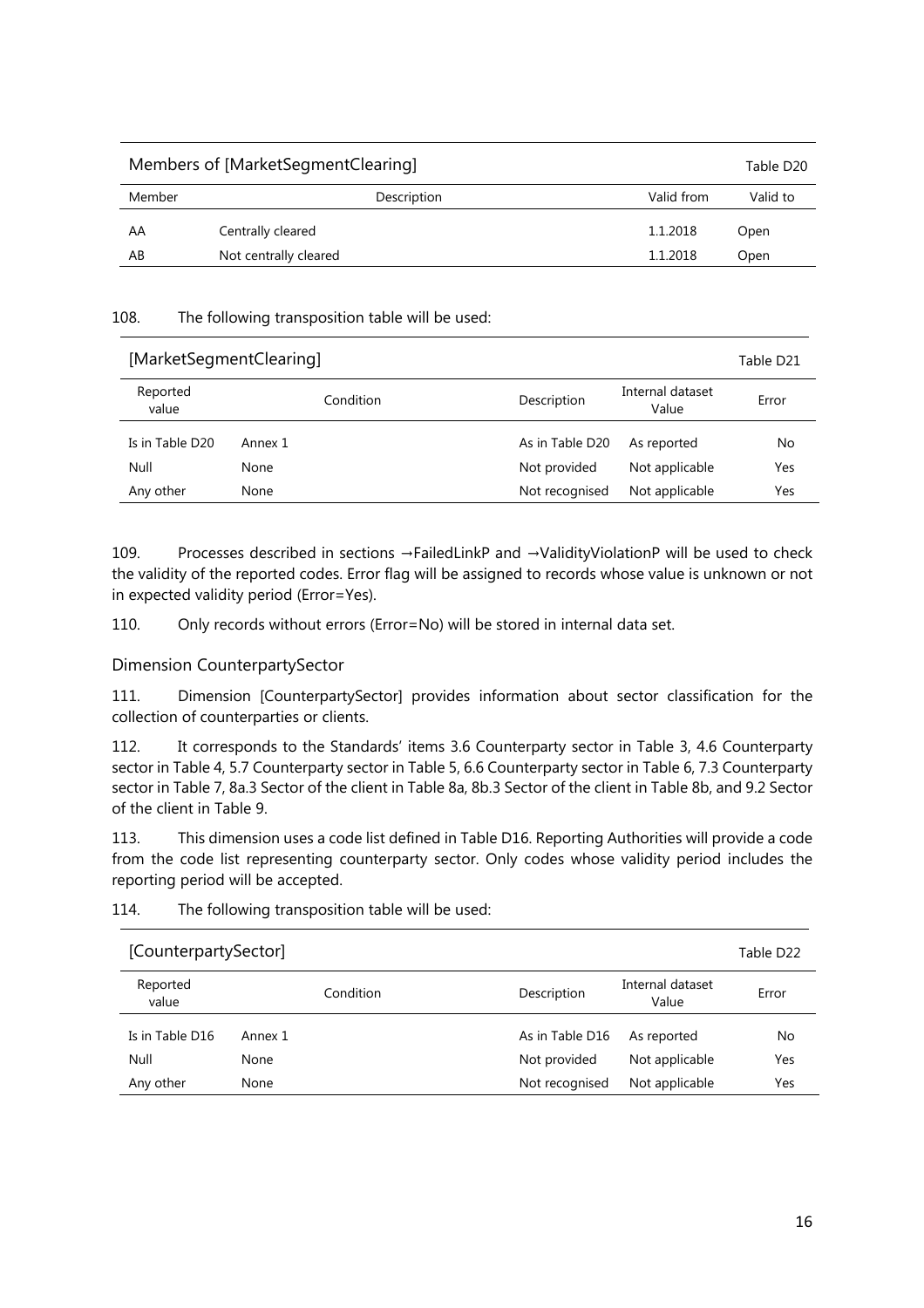115. Processes described in sections →FailedLinkP and →ValidityViolationP will be used to check the validity of the reported codes. Error flag will be assigned to records whose value is unknown or not in expected validity period (Error=Yes).

116. Only records without errors (Error=No) will be stored in internal data set.

Dimension CounterpartyJurisdiction

117. Dimension [CounterpartyJurisdiction] provides information about country classification for the collection of counterparties or clients.

118. It corresponds to the Standards' items 3.7 Counterparty jurisdiction in Table 3, 4.7 Counterparty jurisdiction in Table 4, 5.8 Counterparty jurisdiction in Table 5, 6.7 Counterparty jurisdiction in Table 6, 7.4 Counterparty jurisdiction in Table 7, 8a.4 Jurisdiction of the client in Table 8a, 8b.4 Jurisdiction of the client in Table 8b, and 9.3 Jurisdiction of the client in Table 9.

119. This dimension is based on ISO 3166. Reporting Authorities will provide a code from ISO 3166- 1 alpha 2 representing counterparty's country of residence.<sup>12</sup> For centrally cleared transactions, the jurisdiction of CCP is reported. Only codes whose validity period includes the reporting period will be accepted.

| Members of [CounterpartyJurisdiction]                                    |                | Table D23  |          |
|--------------------------------------------------------------------------|----------------|------------|----------|
| Member                                                                   | Description    | Valid from | Valid to |
| ISO 3166                                                                 | ISO 3166 codes | 1.1.2018   | Open     |
| This table corresponds to country list as defined by ISO 3166-1 alpha 2. |                |            |          |

## 120. The following transposition table will be used:

| [CounterpartyJurisdiction] |           |                 |                           | Table D24 |
|----------------------------|-----------|-----------------|---------------------------|-----------|
| Reported<br>value          | Condition | Description     | Internal dataset<br>Value | Error     |
| Is in Table D23            | Annex 1   | As in Table D23 | ISO 3166-1 alpha 2        | No        |
| Null                       | None      | Not provided    | Not applicable            | Yes       |
| Any other                  | None      | Not recognised  | Not applicable            | Yes       |

121. Processes described in sections →FailedLinkP and →ValidityViolationP will be used to check the validity of the reported codes. Error flag will be assigned to records whose value is unknown or not in expected validity period (Error=Yes).

122. Only records without errors (Error=No) will be stored in internal data set.

Dimension ResidualMaturity

 $\overline{\phantom{a}}$ 

123. Dimension [ResidualMaturity] provides information about residual maturity for the collection of instruments outstanding at the end of the reporting period.

<sup>&</sup>lt;sup>12</sup> The ISO 3166 code list could be slightly expanded to include ISO 3166 reserved codes or user-assigned codes, if needed (https://www.iso.org/obp/ui/#iso:pub:PUB500001:en).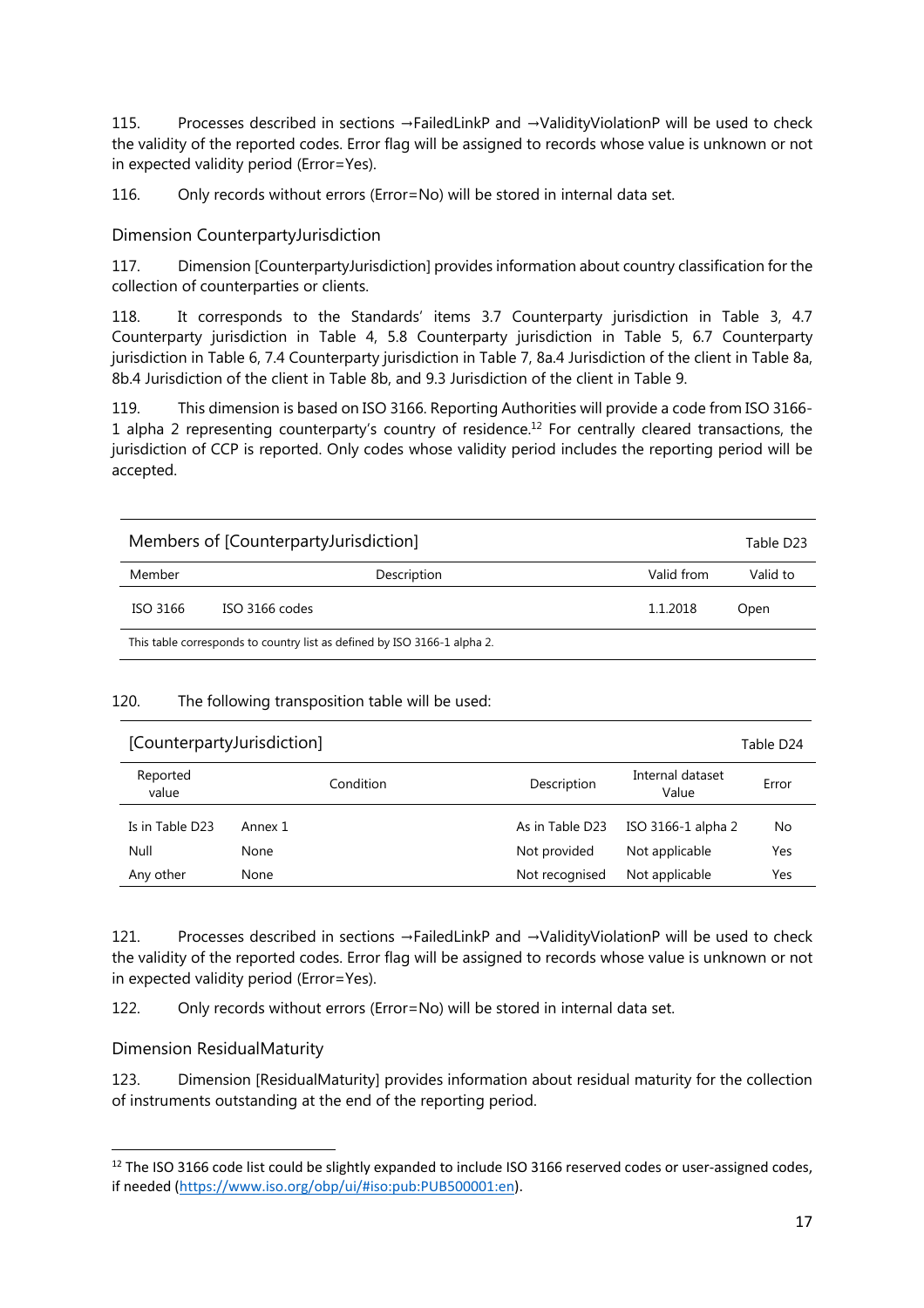124. It corresponds to the Standards' items 3.8 Residual maturity in Table 3, 4.12 Collateral residual maturity in Table 4, 5.10 Residual maturity in Table 5, 6.12 Collateral residual maturity in Table 6, 8a.6 Residual maturity of the outstanding loans in Table 8a, and 9.9 Collateral residual maturity in Table 9.

125. This dimension uses code lists defined in Table D8 and Table D25. Reporting Authorities will provide a code from the code lists representing a maturity bucket. Only codes whose validity period includes the reporting period will be accepted. There are additional conditions for the codes usage, as defined in Table D26.

| Members of [ResidualMaturity]* |                                                                                                         |            |          |
|--------------------------------|---------------------------------------------------------------------------------------------------------|------------|----------|
| Member                         | Description                                                                                             | Valid from | Valid to |
| LT1M                           | Below 1 month (included)                                                                                | 1.1.2018   | Open     |
| 1M3M                           | More than 1 month (not included) and up to 3 months (included)                                          | 1.1.2018   | Open     |
| 3M6M                           | More than 3 months (not included) and up to 6 months (included)                                         | 1.1.2018   | Open     |
| 6M1Y                           | More than 6 months (not included) and up to 1 year (included)                                           | 1.1.2018   | Open     |
| 1Y5Y                           | More than 1 year (not included) and up to 5 years (included)                                            | 1.1.2018   | Open     |
| 5Y10                           | More than 5 years (not included) and up to 10 years (included)                                          | 1.1.2018   | Open     |
| 10YO                           | More than 10 years (not included)                                                                       | 1.1.2018   | Open     |
| <b>NONE</b>                    | Not applicable (e.g. equity instruments, perpetual bonds, margin loans<br>without fixed maturity, etc.) | 1.1.2018   | Open     |
|                                | For evergreen contracts, corresponds to the minimum notice period.                                      |            |          |

#### 126. The following transposition table will be used:

| [ResidualMaturity]<br>Table D26 |                                                         |                 |                           |       |
|---------------------------------|---------------------------------------------------------|-----------------|---------------------------|-------|
| Reported value                  | Condition                                               | Description     | Internal dataset<br>Value | Error |
| Is in Table D8                  | Reporting Table = $3$ or = $5$ or = $8a$                | As in Table D8  | As reported               | No.   |
| Is in Table D25                 | ReportingTable=4 or =6 or =9                            | As in Table D25 | As reported               | No    |
| Is in Table D8                  | ReportingTable < > 3 and < > 5 and<br>$\langle >\!\!8a$ | Not allowed     | Not applicable            | Yes   |
| Is in Table D25                 | ReportingTable < > 4 and < > 6 and<br>$\langle > 9$     | Not allowed     | Not applicable            | Yes   |
| Null                            | None                                                    | Not provided    | Not applicable            | Yes   |
| Any other                       | None                                                    | Not recognised  | Not applicable            | Yes   |

127. Processes described in sections →FailedLinkP and →ValidityViolationP will be used to check the validity of the reported codes. Error flag will be assigned to records whose value is unknown or not in expected validity period (Error=Yes).

128. Only records without errors (Error=No) will be stored in internal data set.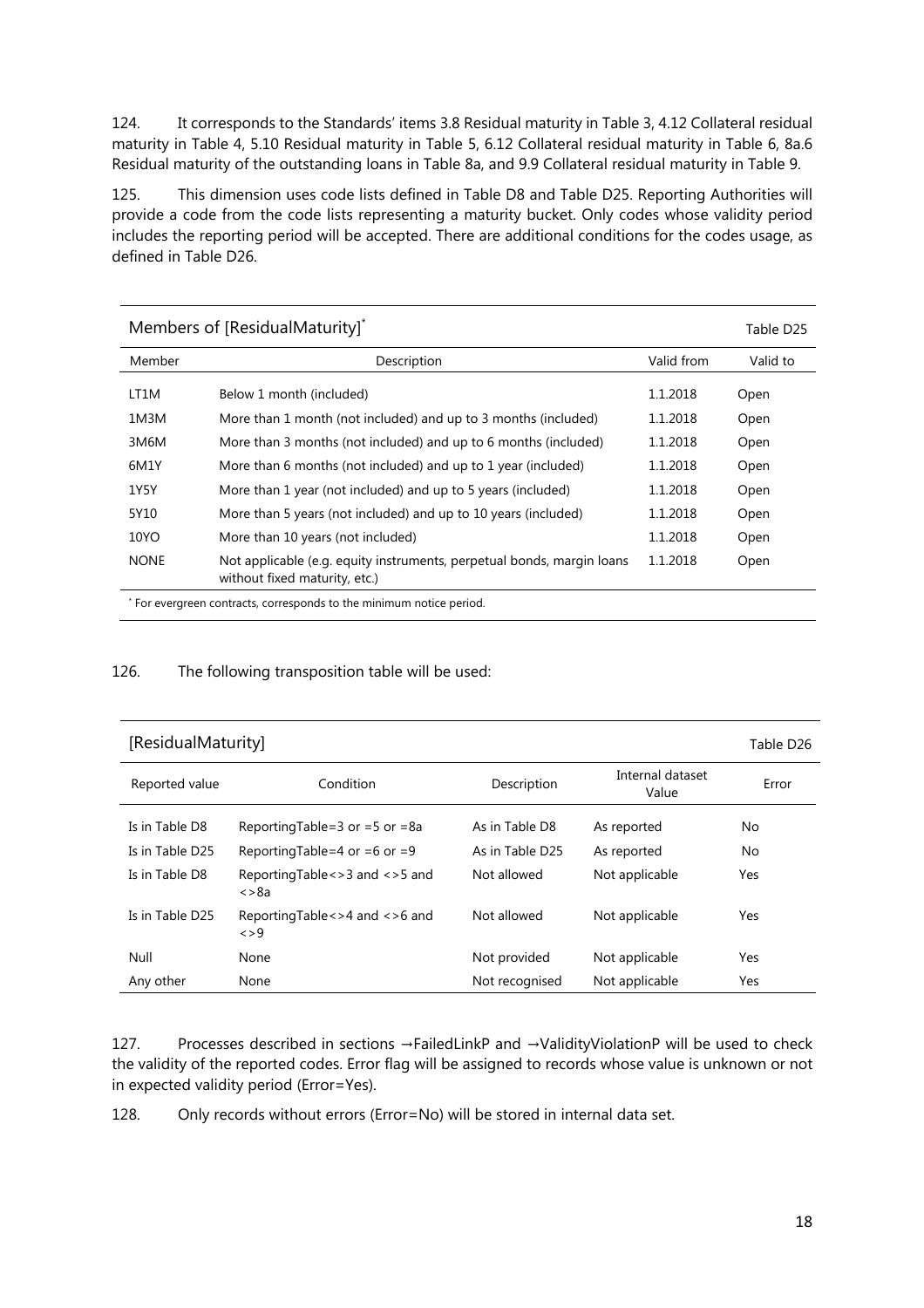## Dimension CollateralManagement

129. Dimension [CollateralManagement] provides information about how the collateral in reported groups of positions was managed.

130. It corresponds to the Standards' items 4.5 Collateral management in Table 4, and 6.5 Collateral management in Table 6.

131. This dimension uses code lists defined in Table D27. Reporting Authorities will provide a code from the table representing collateral management. Only codes whose validity period includes the reporting period will be accepted.

| Members of [CollateralManagement]<br>Table D27 |                      |            |          |
|------------------------------------------------|----------------------|------------|----------|
| Member                                         | Description          | Valid from | Valid to |
| MA                                             | By a tri-party agent | 1.1.2018   | Open     |
| MВ                                             | Bilaterally          | 1.1.2018   | Open     |

## 132. The following transposition table will be used:

| [CollateralManagement] |           |                 |                           | Table D28 |
|------------------------|-----------|-----------------|---------------------------|-----------|
| Reported<br>value      | Condition | Description     | Internal dataset<br>Value | Error     |
| Is in Table D27        | Annex 1   | As in Table D27 | As reported               | No        |
| Null                   | None      | Not provided    | Not applicable            | Yes       |
| Any other              | None      | Not recognised  | Not applicable            | Yes       |

133. Processes described in sections →FailedLinkP and →ValidityViolationP will be used to check the validity of the reported codes. Error flag will be assigned to records whose value is unknown or not in expected validity period (Error=Yes).

134. Only records without errors (Error=No) will be stored in internal data set.

Dimension CollateralReuseEligibility

135. Dimension [CollateralReuseEligibility] provides information if the collaterals in reported groups of positions are eligible for re-use.

136. It corresponds to the Standards' items 4.8 Collateral re-use eligibility in Table 4, 6.8 Collateral re-use eligibility in Table 6, and 9.4 Collateral re-use eligibility in Table 9.

137. This dimension uses code lists defined in Table D29. Reporting Authorities will provide a code from the table representing collateral reuse eligibility. Only codes whose validity period includes the reporting period will be accepted.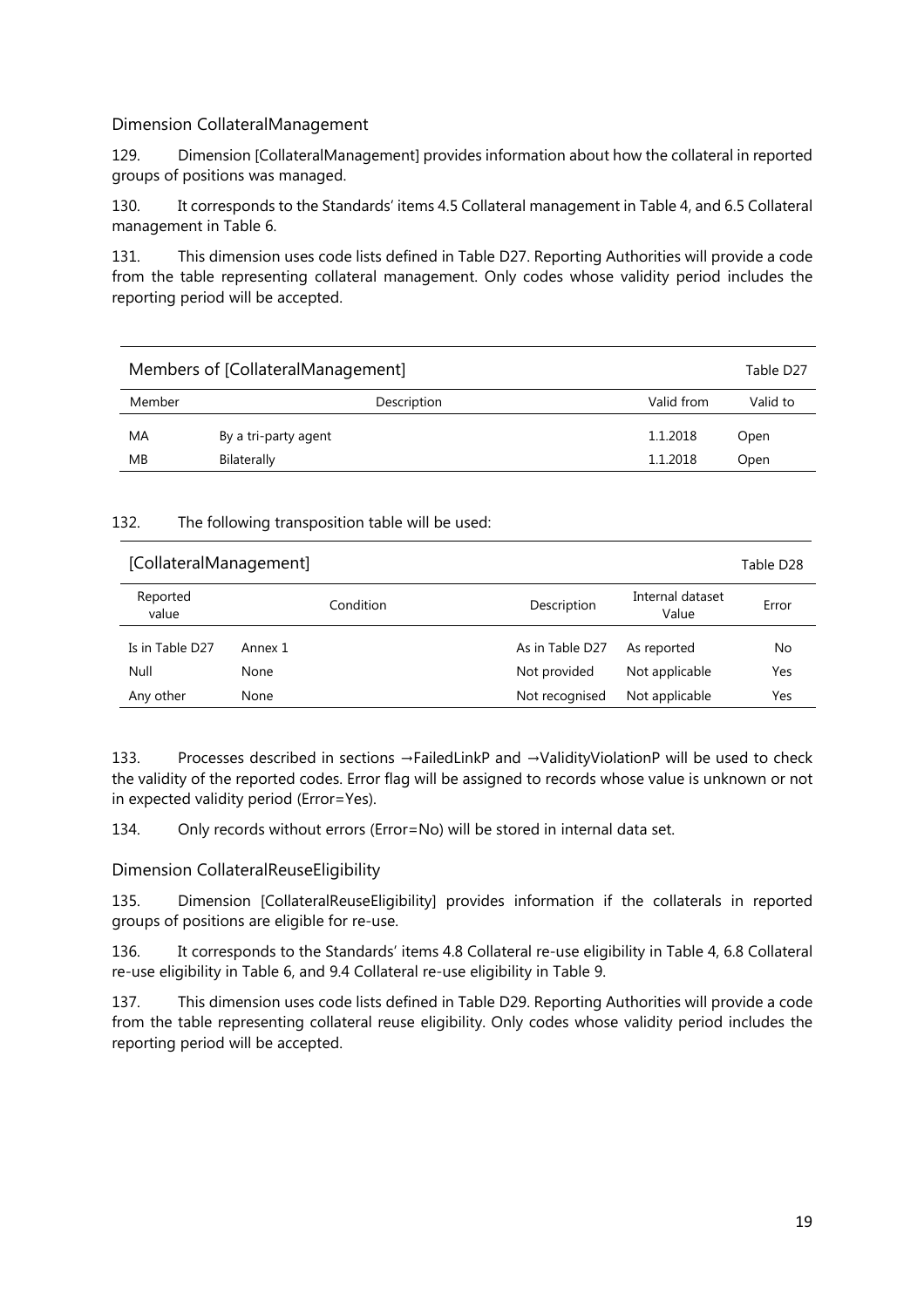| Members of [CollateralReuseEligibility] |     |             | Table D29  |          |
|-----------------------------------------|-----|-------------|------------|----------|
| Member                                  |     | Description | Valid from | Valid to |
| <b>REY</b>                              | Yes |             | 1.1.2018   | Open     |
| REN                                     | No  |             | 1.1.2018   | Open     |

| [CollateralReuseEligibility] |           |                 | Table D30                 |       |
|------------------------------|-----------|-----------------|---------------------------|-------|
| Reported<br>value            | Condition | Description     | Internal dataset<br>Value | Error |
| Is in Table D29              | Annex 1   | As in Table D29 | As reported               | No    |
| Null                         | None      | Not provided    | Not applicable            | Yes   |
| Any other                    | None      | Not recognised  | Not applicable            | Yes   |

139. Processes described in sections →FailedLinkP and →ValidityViolationP will be used to check the validity of the reported codes. Error flag will be assigned to records whose value is unknown or not in expected validity period (Error=Yes).

140. Only records without errors (Error=No) will be stored in internal data set.

## Dimension CollateralType

141. Dimension [CollateralType] provides information on asset types used as collateral.

142. It corresponds to the Standards' items 4.9 Collateral type in Table 4, 5.9 Type of security lent or borrowed in Table 5, 6.9 Collateral type in Table 6, and 9.5 Collateral type in Table 9.

143. This dimension uses code lists defined in Table D31. Reporting Authorities will provide a code from the table representing collateral asset class. Only codes whose validity period includes the reporting period will be accepted.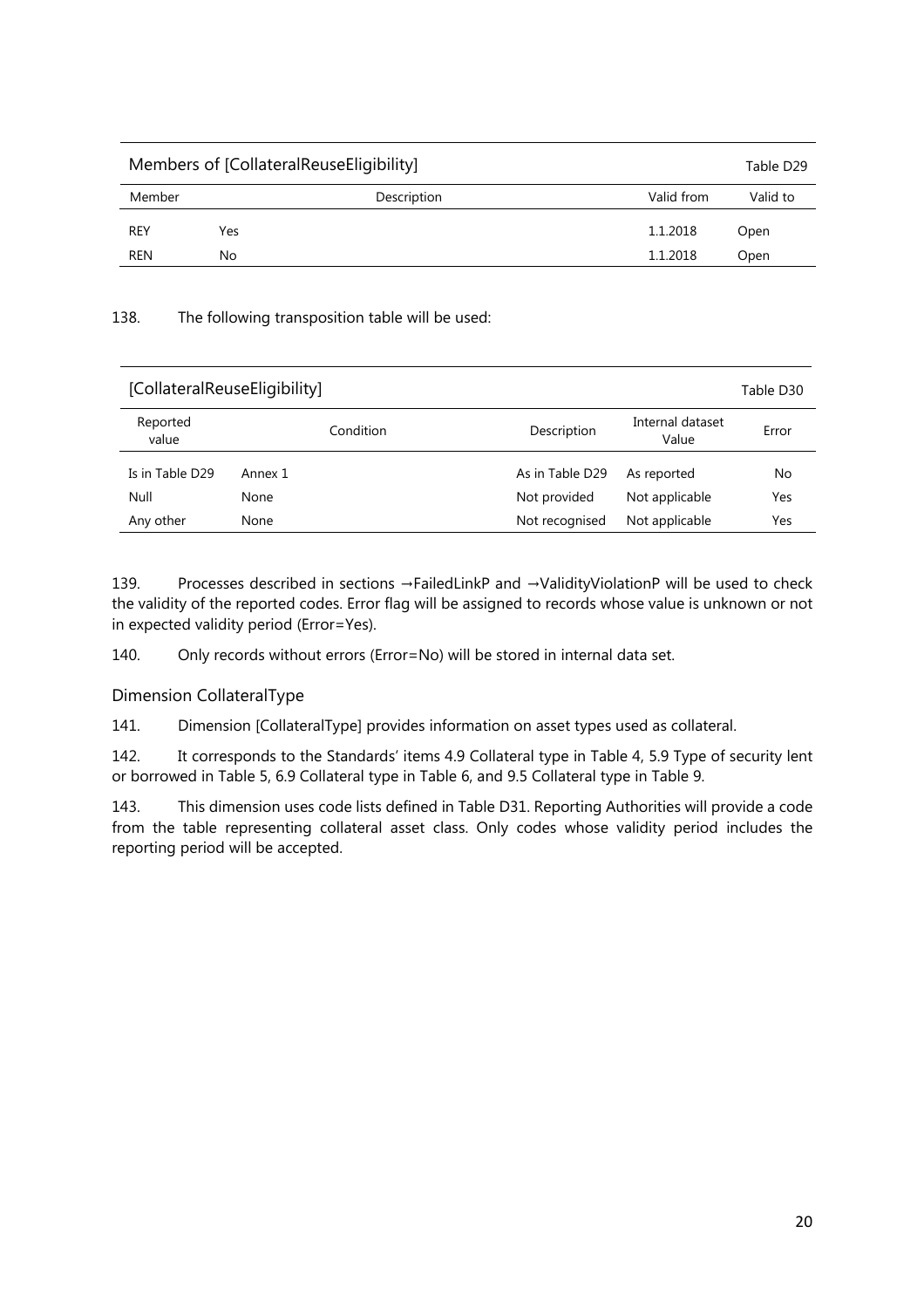| Members of [CollateralType] <sup>*</sup> |                                                                                               |            |          |  |
|------------------------------------------|-----------------------------------------------------------------------------------------------|------------|----------|--|
| Member                                   | Description                                                                                   | Valid from | Valid to |  |
| C                                        | Cash collateral                                                                               | 1.1.2018   | Open     |  |
| DBS13                                    | Government securities                                                                         | 1.1.2018   | Open     |  |
| DBS02                                    | Supra-nationals and agencies securities                                                       | 1.1.2018   | Open     |  |
| DBS12                                    | Debt securities (including covered bonds) issued by banks and other<br>financial institutions | 1.1.2018   | Open     |  |
| DBS11                                    | Corporate debt securities (including covered bonds) issued by non-<br>financial institutions  | 1.1.2018   | Open     |  |
| DA                                       | Securitized products (including CDO, CMBS, ABCP)                                              | 1.1.2018   | Open     |  |
| Е                                        | Main index equities (including convertible bonds)                                             | 1.1.2018   | Open     |  |
| O                                        | Other equities (including convertible bonds)                                                  | 1.1.2018   | Open     |  |
| M                                        | Other assets (including shares in mutual funds), excluding cash                               | 1.1.2018   | Open     |  |
|                                          | Collateral pool components should be distributed by types of assets.                          |            |          |  |

| [CollateralType]              |                                                                |                 |                           | Table D32 |
|-------------------------------|----------------------------------------------------------------|-----------------|---------------------------|-----------|
| Reported<br>value             | Condition                                                      | Description     | Internal dataset<br>Value | Error     |
| Is in Table D31 and $\lt$ > C | Reporting Table = 4 or = 5 or = 6 or = 9                       | As in Table D31 | As reported               | No        |
| C                             | Reporting Table = 4 or = 6                                     | As in Table D31 | As reported               | No        |
| Is in Table D31 and $\lt$ > C | ReportingTable<>4 and <>5 and<br>$\langle$ >6 and $\langle$ >9 | Not allowed     | Not applicable            | Yes       |
|                               | Reporting Table $\langle 24 \rangle$ and $\langle 26 \rangle$  | Not allowed     | Not applicable            | Yes       |
| Null                          | None                                                           | Not provided    | Not applicable            | Yes       |
| Any other                     | None                                                           | Not recognised  | Not applicable            | Yes       |

145. Processes described in sections →FailedLinkP and →ValidityViolationP will be used to check the validity of the reported codes. Error flag will be assigned to records whose value is unknown or not in expected validity period (Error=Yes).

146. Only records without errors (Error=No) will be stored in internal data set.

Dimension CollateralQuality

147. Dimension [CollateralQuality] provides information on quality of asset used as collateral.

148. It corresponds to the Standards' items 4.10 Collateral quality in Table 4, 6.10 Collateral quality in Table 6, and 9.6 Collateral quality in Table 9.

149. This dimension uses code lists defined in Table D33. Reporting Authorities will provide a code from the table representing collateral quality. Only codes whose validity period includes the reporting period will be accepted.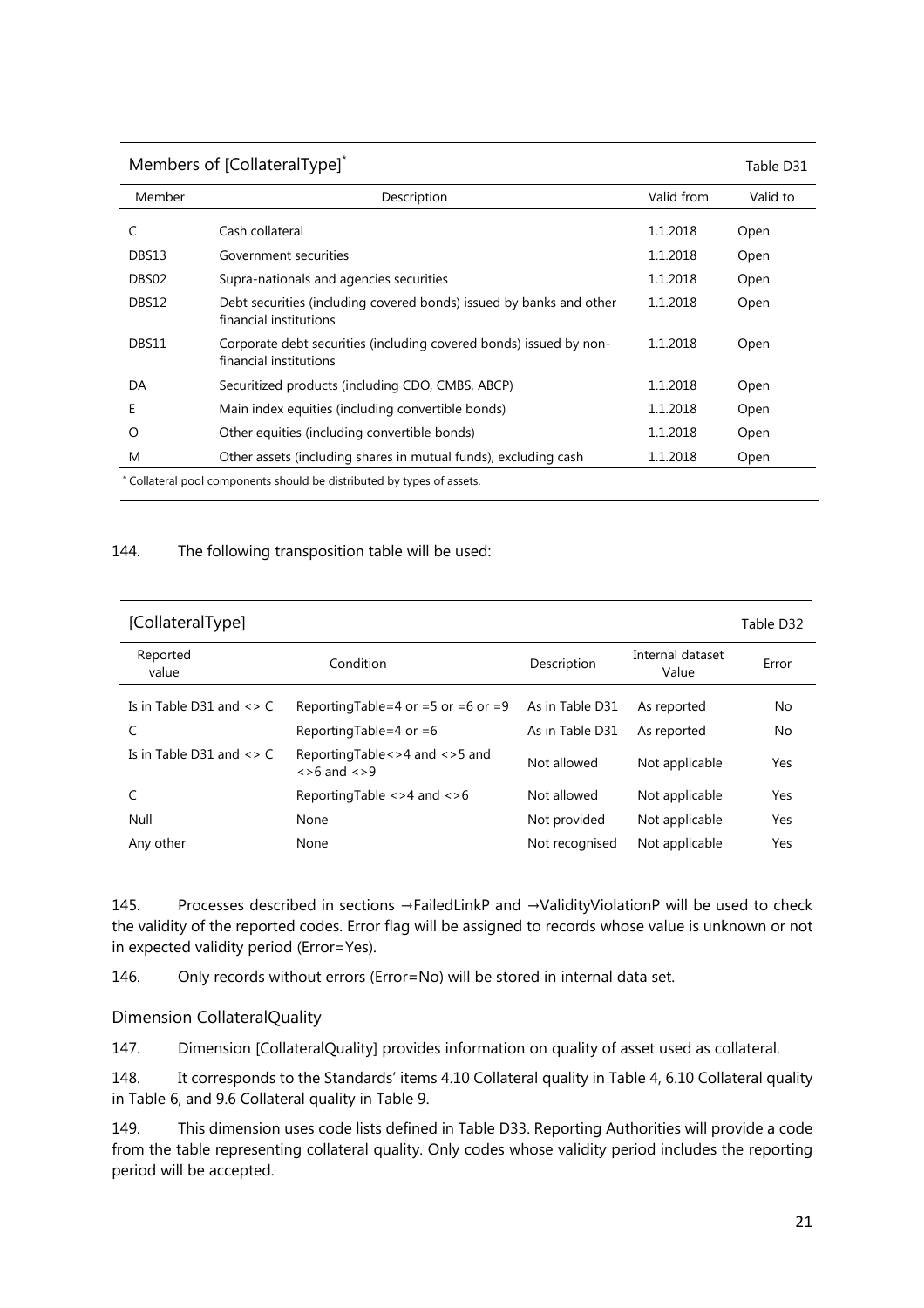| Members of [CollateralQuality] |                      | Table D33  |          |
|--------------------------------|----------------------|------------|----------|
| Member                         | Description          | Valid from | Valid to |
| <b>CQA</b>                     | Investment grade     | 1.1.2018   | Open     |
| CQB                            | Non-investment grade | 1.1.2018   | Open     |
| CQC                            | Non-rated            | 1.1.2018   | Open     |
| CQD                            | Not applicable       | 1.1.2018   | Open     |

| [CollateralQuality] |                     |                 |                           | Table D34 |
|---------------------|---------------------|-----------------|---------------------------|-----------|
| Reported<br>value   | Condition           | Description     | Internal dataset<br>Value | Error     |
| Is in Table D33     | CollateralType < >C | As in Table D33 | As reported               | No        |
| CQD                 | $CollateralType=C$  | Not required    | As reported               | No        |
| Null                | None                | Not provided    | Not applicable            | Yes       |
| Any other           | None                | Not recognised  | Not applicable            | Yes       |

151. Processes described in sections →FailedLinkP and →ValidityViolationP will be used to check the validity of the reported codes. Error flag will be assigned to records whose value is unknown or not in expected validity period (Error=Yes).

152. Only records without errors (Error=No) will be stored in internal data set.

Dimension JurisdictionIssuer

 $\overline{\phantom{a}}$ 

153. Dimension [JurisdictionIssuer] provides information about country classification for the collection of collateral issuers.

154. It corresponds to the Standards' items 4.13 Jurisdiction of the issuer of the underlying security in Table 4, 6.13 Jurisdiction of the issuer of the collateral in Table 6, and 9.7 Jurisdiction of the issuer of the collateral in Table 9.

155. This dimension is based on ISO 3166. Reporting Authorities will provide a code from ISO 3166- 1 alpha 2 representing collateral issuers' country of residence.13 Only codes whose validity period includes the reporting period will be accepted.

156. The following transposition table will be used:

<sup>&</sup>lt;sup>13</sup> The ISO 3166 code list could be slightly expanded to include ISO 3166 reserved codes or user-assigned codes, if needed (https://www.iso.org/obp/ui/#iso:pub:PUB500001:en).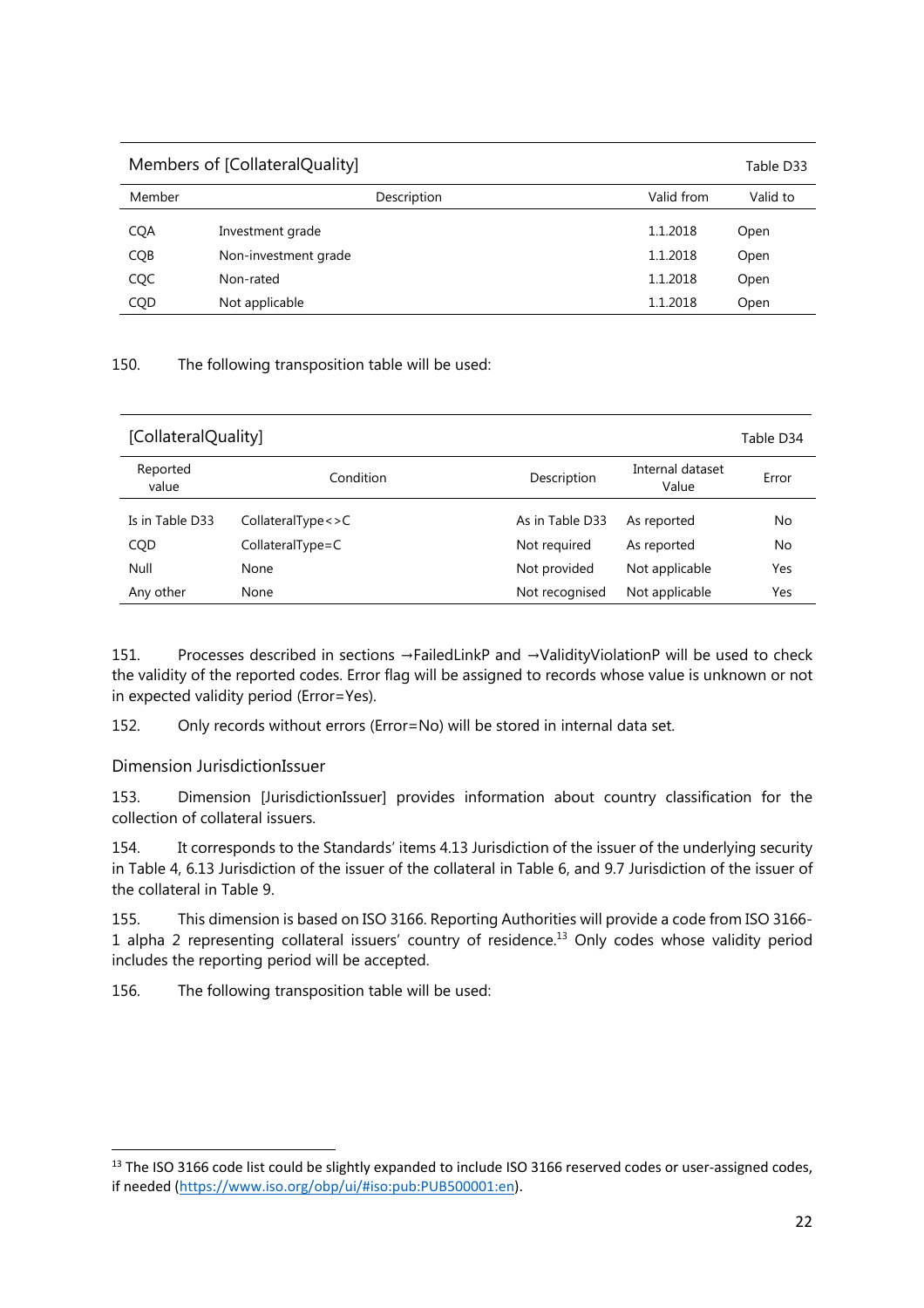| [JurisdictionIssuer] |           |                                          | Table D35 |
|----------------------|-----------|------------------------------------------|-----------|
| Reported<br>value    | Condition | Internal dataset<br>Description<br>Value | Error     |
| Is in Table D23      | Annex 1   | As in Table D23<br>ISO 3166-1 alpha 2    | No        |
| Null                 | None      | Not provided<br>Not applicable           | Yes       |
| Any other            | None      | Not applicable<br>Not recognised         | Yes       |

157. Processes described in sections →FailedLinkP and →ValidityViolationP will be used to check the validity of the reported codes. Error flag will be assigned to records whose value is unknown or not in expected validity period (Error=Yes).

158. Only records without errors (Error=No) will be stored in internal data set.

Dimension FundingSources

159. Dimension [FundingSources] provides information on sources for financing client margin lending.

160. It corresponds to the Standards' items 10.2 Funding sources in Table 10.

161. This dimension uses code lists defined in Table D36. Reporting Authorities will provide a code from the table representing classes of funding sources. Only codes whose validity period includes the reporting period will be accepted.

| Members of [FundingSources] |                                         |            | Table D36 |
|-----------------------------|-----------------------------------------|------------|-----------|
| Member                      | Description                             | Valid from | Valid to  |
| <b>FSA</b>                  | Repo (including sell/buy back)          | 1.1.2018   | Open      |
| <b>FSB</b>                  | Cash collateral from securities lending | 1.1.2018   | Open      |
| <b>FSC</b>                  | Free credits                            | 1.1.2018   | Open      |
| <b>FSD</b>                  | Proceeds from customer short sales      | 1.1.2018   | Open      |
| <b>FSE</b>                  | Proceeds from broker short sales        | 1.1.2018   | Open      |
| <b>FSF</b>                  | Unsecured borrowing                     | 1.1.2018   | Open      |
| FSG                         | Other                                   | 1.1.2018   | Open      |

## 162. The following transposition table will be used:

| [FundingSources]  |                       |                 |                           | Table D37 |
|-------------------|-----------------------|-----------------|---------------------------|-----------|
| Reported<br>value | Condition             | Description     | Internal dataset<br>Value | Error     |
| Is in Table D36   | ReportingTable=10     | As in Table D36 | As reported               | No        |
| Is in Table D36   | ReportingTable < > 10 | Not allowed     | Not applicable            | Yes       |
| Null              | None                  | Not provided    | Not applicable            | Yes       |
| Any other         | None                  | Not recognised  | Not applicable            | Yes       |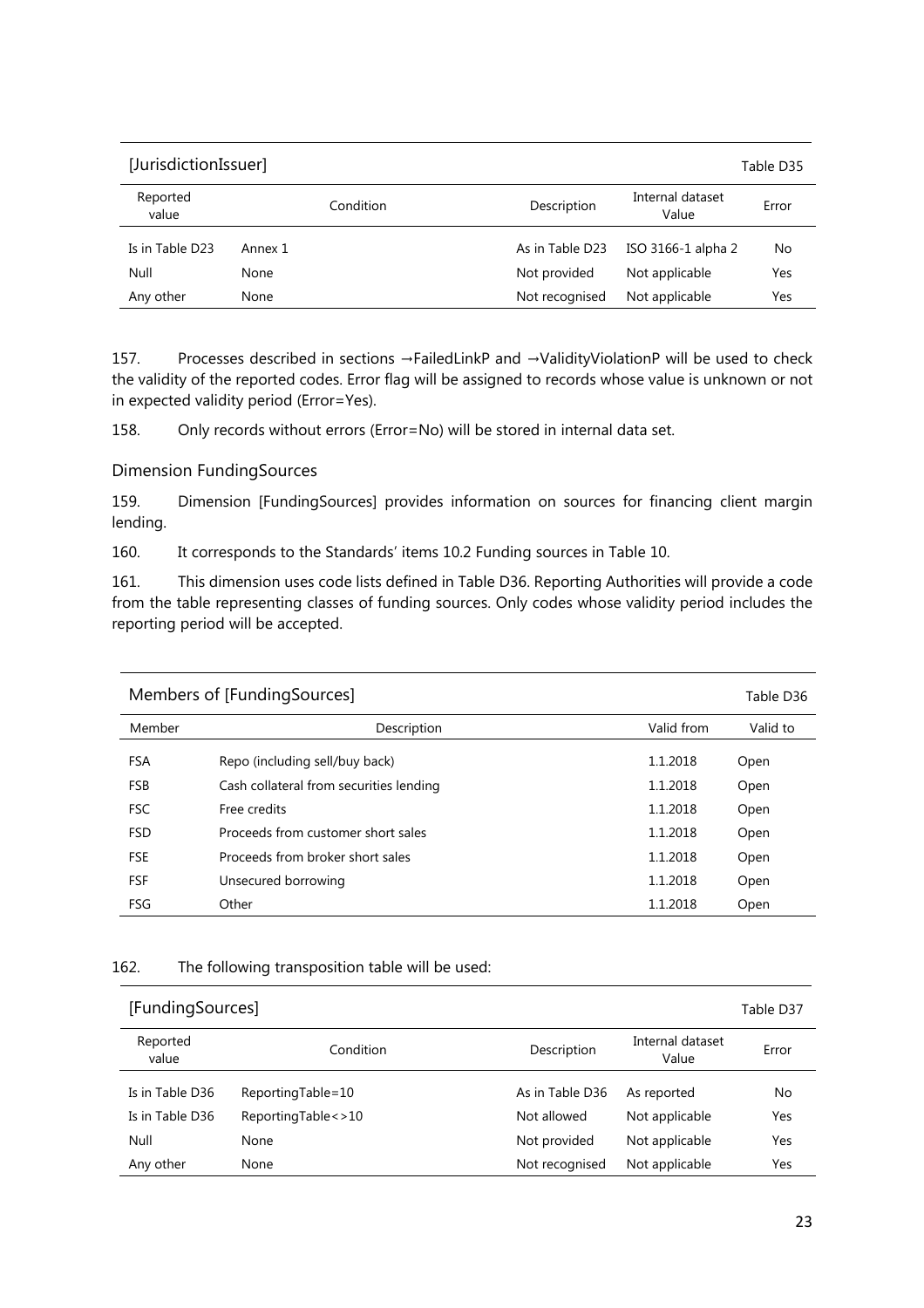163. Processes described in sections →FailedLinkP and →ValidityViolationP will be used to check the validity of the reported codes. Error flag will be assigned to records whose value is unknown or not in expected validity period (Error=Yes).

164. Only records without errors (Error=No) will be stored in internal data set.

Dimension CashCollateralReinvestmentClass

165. Dimension [CashCollateralReinvestmentClass] provides information on the asset class on which the cash collateral is reinvested.

166. It corresponds to the Standards' items 7.7 Cash collateral reinvestment in Table 7.

167. This dimension uses code lists defined in Table D38. Reporting Authorities will provide a code from the table representing classes of cash collateral reinvestment. Only codes whose validity period includes the reporting period will be accepted.

| Members of [CashCollateralReinvestmentClass] |                               |            | Table D38 |
|----------------------------------------------|-------------------------------|------------|-----------|
| Member                                       | Description                   | Valid from | Valid to  |
| <b>CRA</b>                                   | Registered money market fund  | 1.1.2018   | Open      |
| <b>CRB</b>                                   | Any other commingled pool     | 1.1.2018   | Open      |
| <b>CRE</b>                                   | Repo market                   | 1.1.2018   | Open      |
| <b>CRF</b>                                   | Direct purchase of securities | 1.1.2018   | Open      |
| <b>CRG</b>                                   | Other                         | 1.1.2018   | Open      |

#### 168. The following transposition table will be used:

|                   | [CashCollateralReinvestmentClass] |                 |                           | Table D39 |
|-------------------|-----------------------------------|-----------------|---------------------------|-----------|
| Reported<br>value | Condition                         | Description     | Internal dataset<br>Value | Error     |
| Is in Table D38   | ReportingTable=7                  | As in Table D38 | As reported               | No        |
| Is in Table D38   | ReportingTable < > 7              | Not allowed     | Not applicable            | Yes       |
| Null              | None                              | Not provided    | Not applicable            | Yes       |
| Any other         | None                              | Not recognised  | Not applicable            | Yes       |

169. Processes described in sections →FailedLinkP and →ValidityViolationP will be used to check the validity of the reported codes. Error flag will be assigned to records whose value is unknown or not in expected validity period (Error=Yes).

170. Only records without errors (Error=No) will be stored in internal data set.

Dimension CashReinvestmentRate

171. Dimension [CashReinvestmentRate] provides information on rates bucket for each source defined in CashCollateralReinvestmentClass.

172. It corresponds to the Standards' items 7.6 Cash reinvestment rate in Table 7.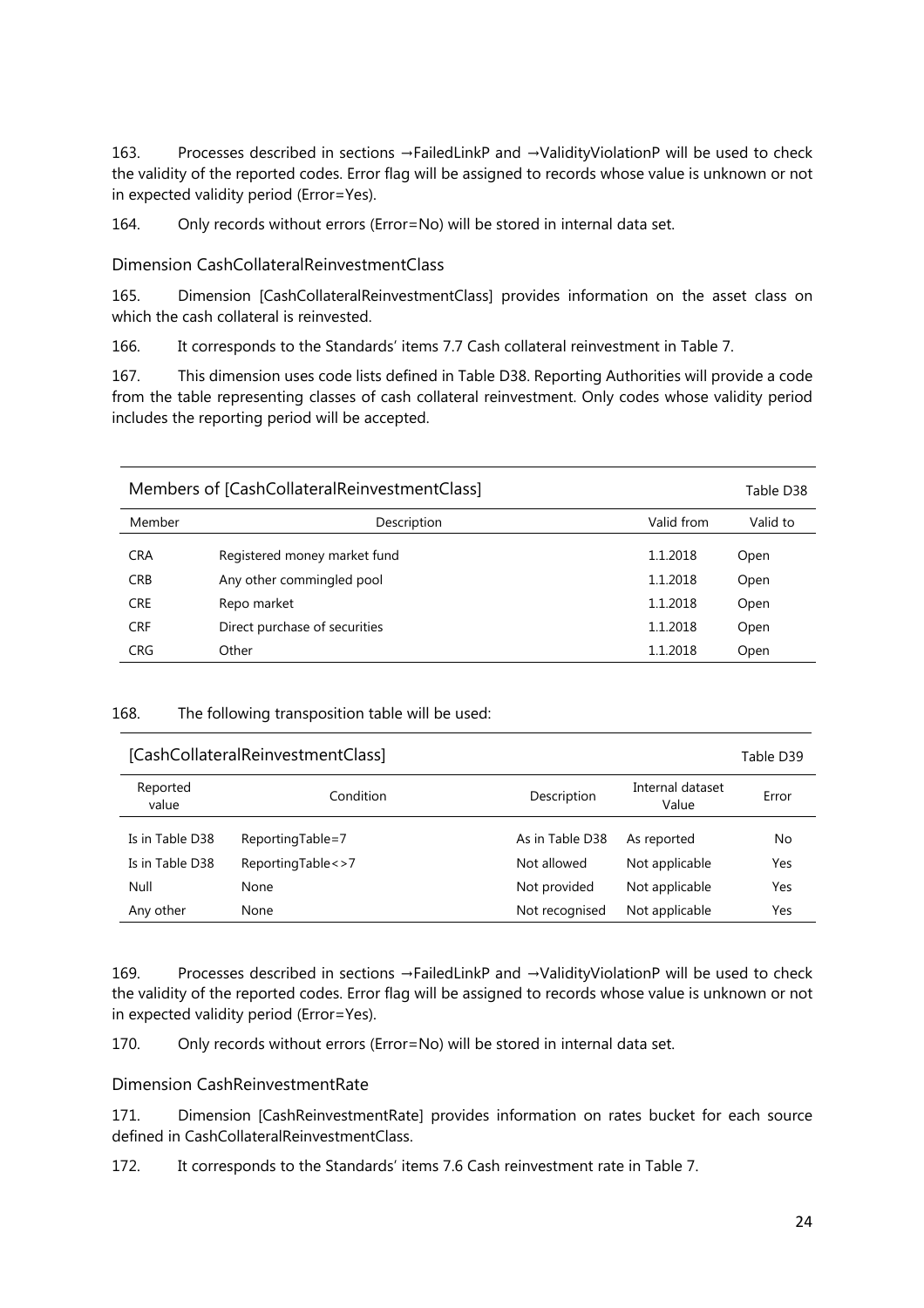173. This dimension uses code lists defined in Table D40. Reporting Authorities will provide a code from the table representing reinvestments rates buckets. Only codes whose validity period includes the reporting period will be accepted.

| Members of [CashReinvestmentRate] |                             | Table D40  |          |
|-----------------------------------|-----------------------------|------------|----------|
| Member                            | Description                 | Valid from | Valid to |
| $\cdots$                          | $\cdots$                    |            |          |
| N <sub>200</sub>                  | -20% (included) to -19.9%   | 1.1.2018   | Open     |
| N <sub>199</sub>                  | -19.9% (included) to -19.8% | 1.1.2018   | Open     |
|                                   | $\cdots$                    |            |          |
| P <sub>195</sub>                  | 19.5% (included) to 19.6%   | 1.1.2018   | Open     |
|                                   | $\cdots$                    |            |          |

#### 174. The following transposition table will be used:

| [CashReinvestmentRate] |                      |                 |                           | Table D41 |
|------------------------|----------------------|-----------------|---------------------------|-----------|
| Reported<br>value      | Condition            | Description     | Internal dataset<br>Value | Error     |
| Is in Table D40        | ReportingTable=7     | As in Table D40 | As reported               | No        |
| Is in Table D40        | ReportingTable < > 7 | Not allowed     | Not applicable            | Yes       |
| Null                   | None                 | Not provided    | Not applicable            | Yes       |
| Any other              | None                 | Not recognised  | Not applicable            | Yes       |

175. Processes described in sections →FailedLinkP and →ValidityViolationP will be used to check the validity of the reported codes. Error flag will be assigned to records whose value is unknown or not in expected validity period (Error=Yes).

176. Only records without errors (Error=No) will be stored in internal data set.

## Dimension FeeOrRebate

177. Dimension [FeeOrRebate] provides information on securities lending fees (premiums) or rebate rates.

178. It corresponds to the Standards' items 5.12 Securities lending fee/premium in Table 5.

179. This dimension uses code lists defined in Table D42. Reporting Authorities will provide a code from the table representing securities lending fees (premiums) or rebate rates buckets. Only codes whose validity period includes the reporting period will be accepted.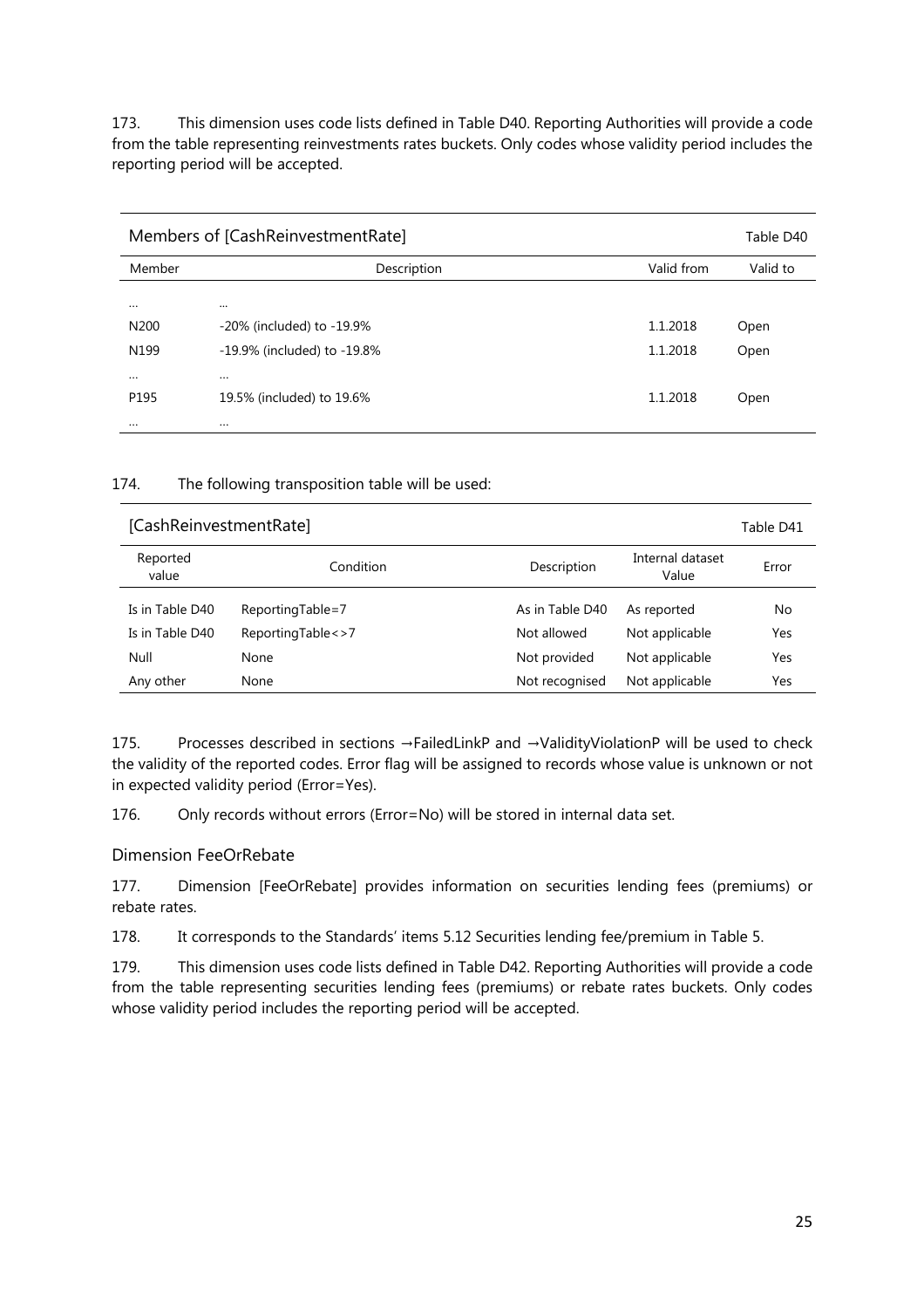| Members of [FeeOrRebate] |                                 |            | Table D42 |
|--------------------------|---------------------------------|------------|-----------|
| Member                   | Description                     | Valid from | Valid to  |
| ZZZZ                     | Not applicable                  | 1.1.2018   | Open      |
| $\cdots$                 | $\cdots$                        |            |           |
| N050                     | -5% (included) to -4.9%         | 1.1.2018   | Open      |
| N049                     | $-4.9\%$ (included) to $-4.8\%$ | 1.1.2018   | Open      |
| $\cdots$                 | $\cdots$                        |            |           |
| P195                     | 19.5% (included) to 19.6%       | 1.1.2018   | Open      |
| $\cdots$                 | $\cdots$                        |            |           |

| [FeeOrRebate]     |                      |                 |                           | Table D43 |
|-------------------|----------------------|-----------------|---------------------------|-----------|
| Reported<br>value | Condition            | Description     | Internal dataset<br>Value | Error     |
| Is in Table D42   | ReportingTable=5     | As in Table D42 | As reported               | No        |
| Is in Table D42   | ReportingTable < > 5 | Not allowed     | Not applicable            | Yes       |
| Null              | None                 | Not provided    | Not applicable            | Yes       |
| Any other         | None                 | Not recognised  | Not applicable            | Yes       |

181. Processes described in sections →FailedLinkP and →ValidityViolationP will be used to check the validity of the reported codes. Error flag will be assigned to records whose value is unknown or not in expected validity period (Error=Yes).

182. Only records without errors (Error=No) will be stored in internal data set.

## Dimension RepoRate

183. Dimension [RepoRate] provides information on repo and loan rate buckets.

184. It corresponds to the Standards' items 3.9 Repo rate in Table 3 and 8a.7 Loan rate in Table 8.

185. This dimension uses code lists defined in Table D44. Reporting Authorities will provide a code from the table representing repo and loan rates buckets. Only codes whose validity period includes the reporting period will be accepted.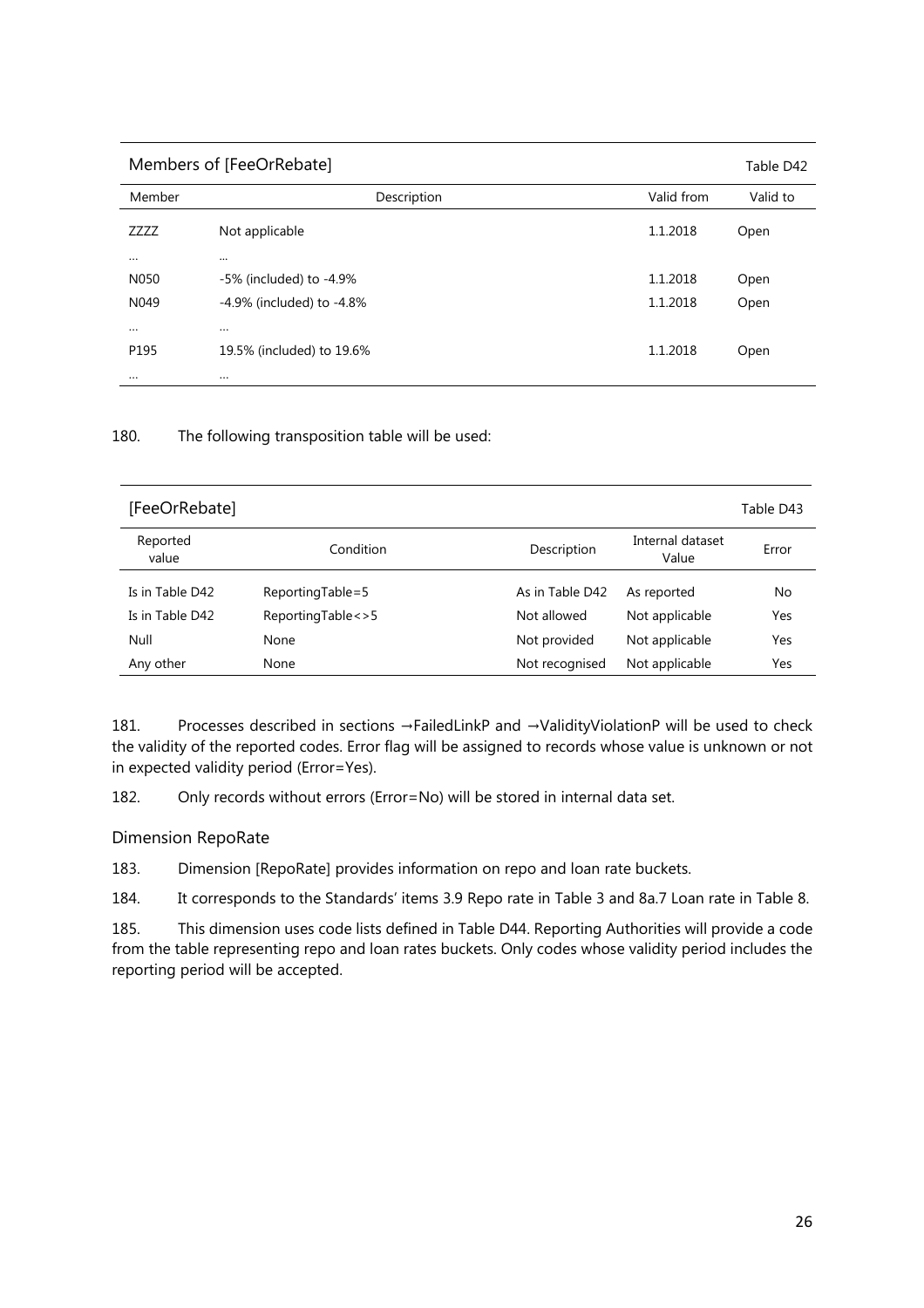| Members of [RepoRate] |                             |            | Table D44 |
|-----------------------|-----------------------------|------------|-----------|
| Member                | Description                 | Valid from | Valid to  |
| $\cdots$              | $\cdots$                    |            |           |
| N <sub>200</sub>      | -20% (included) to -19.9%   | 1.1.2018   | Open      |
| N <sub>199</sub>      | -19.9% (included) to -19.8% | 1.1.2018   | Open      |
| $\cdots$              | $\cdots$                    |            |           |
| P495                  | 49.5% (included) to 49.6%   | 1.1.2018   | Open      |
| $\cdots$              | $\cdots$                    |            |           |

| [RepoRate]        |                                 |                 |                           | Table D45 |
|-------------------|---------------------------------|-----------------|---------------------------|-----------|
| Reported<br>value | Condition                       | Description     | Internal dataset<br>Value | Error     |
| Is in Table D44   | Reporting Table = $3$ or = $8a$ | As in Table D44 | As reported               | No        |
| Is in Table D44   | ReportingTable <> 3 and <> 8a   | Not allowed     | Not applicable            | Yes       |
| Null              | None                            | Not provided    | Not applicable            | Yes       |
| Any other         | None                            | Not recognised  | Not applicable            | Yes       |

187. Processes described in sections →FailedLinkP and →ValidityViolationP will be used to check the validity of the reported codes. Error flag will be assigned to records whose value is unknown or not in expected validity period (Error=Yes).

188. Only records without errors (Error=No) will be stored in internal data set.

Dimension Haircut

189. Dimension [Haircut] provides information on haircuts.

190. It corresponds to the Standards' items 4.14 Haircut in Table 4 and 6.14 Haircut in Table 6.

191. This dimension uses code lists defined in Table D46. Reporting Authorities will provide a code from the table representing haircuts buckets. Only codes whose validity period includes the reporting period will be accepted.

|                  | Members of [Haircut]        |            | Table D46 |
|------------------|-----------------------------|------------|-----------|
| Member           | Description                 | Valid from | Valid to  |
|                  |                             |            |           |
| $\cdots$         | $\cdots$                    |            |           |
| N300             | -30% (included) to -29.9%   | 1.1.2018   | Open      |
| N <sub>299</sub> | -29.9% (included) to -29.8% | 1.1.2018   | Open      |
| $\cdots$         | $\cdots$                    | $\cdots$   | $\cdots$  |
| P490             | 49% (included) to 49.1%     | 1.1.2018   | Open      |
| $\cdots$         | $\cdots$ -                  | $\cdots$   | $\cdots$  |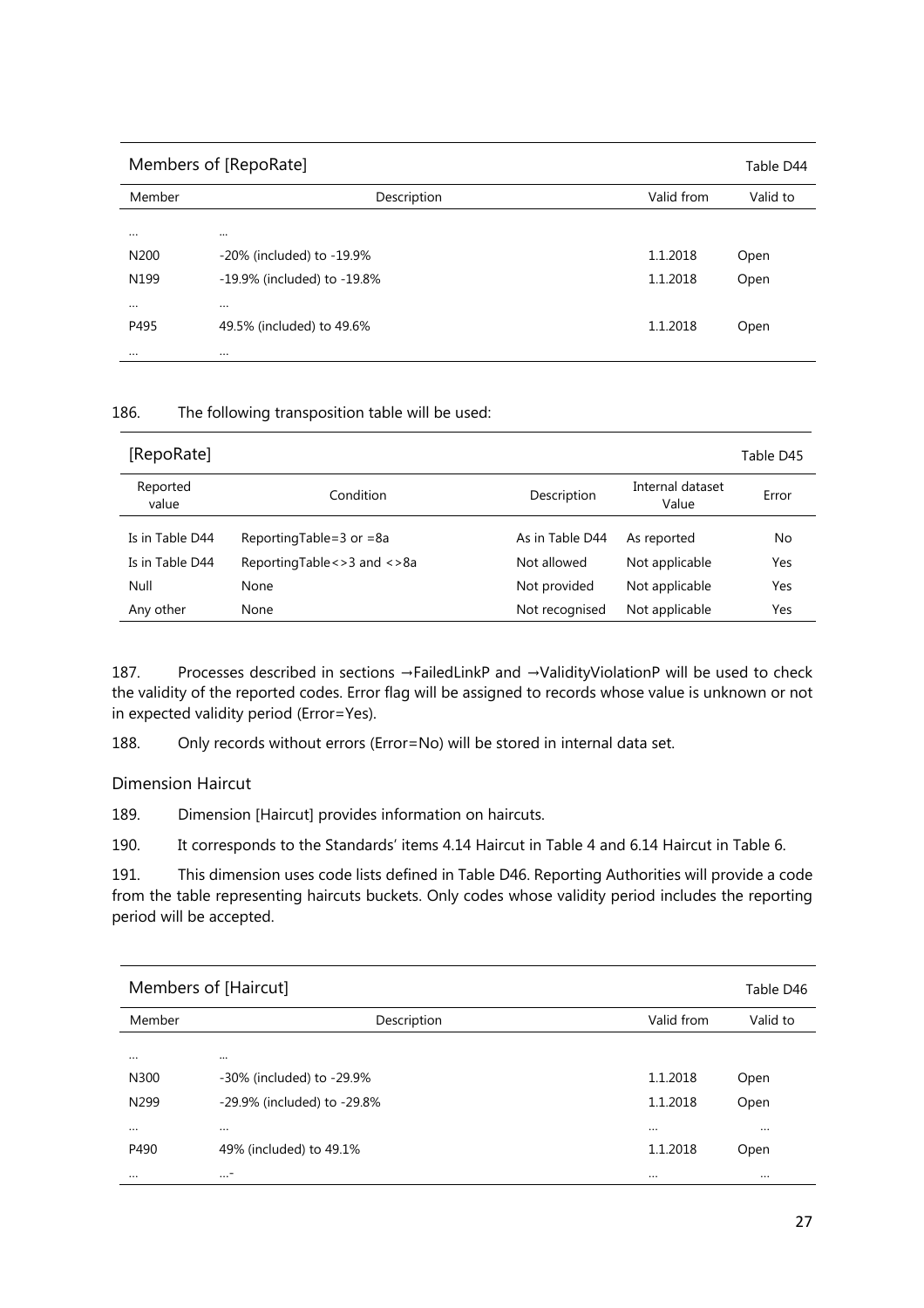| [Haircut]         |                              |                 |                           | Table D47 |
|-------------------|------------------------------|-----------------|---------------------------|-----------|
| Reported<br>value | Condition                    | Description     | Internal dataset<br>Value | Error     |
| Is in Table D46   | Reporting Table = 4 or = 6   | As in Table D46 | As reported               | No        |
| Is in Table D46   | ReportingTable <> 4 and <> 6 | Not allowed     | Not applicable            | Yes       |
| Null              | None                         | Not provided    | Not applicable            | Yes       |
| Any other         | None                         | Not recognised  | Not applicable            | Yes       |

193. Processes described in sections →FailedLinkP and →ValidityViolationP will be used to check the validity of the reported codes. Error flag will be assigned to records whose value is unknown or not in expected validity period (Error=Yes).

194. Only records without errors (Error=No) will be stored in internal data set.

Dimension MarginRequirement

195. Dimension [MarginRequirement] provides information on margin requirements.

196. It corresponds to the Standards' items 9.10 Margin requirement in Table 9.

197. This dimension uses code lists defined in Table D48. Reporting Authorities will provide a code from the table representing margin requirements buckets. Only codes whose validity period includes the reporting period will be accepted.

|          | Members of [MarginRequirement]  |            | Table D48 |
|----------|---------------------------------|------------|-----------|
| Member   | Description                     | Valid from | Valid to  |
| $\cdots$ | $\cdots$                        |            |           |
| N050     | -5% (included) to -4.9%         | 1.1.2018   | Open      |
| N049     | $-4.9\%$ (included) to $-4.8\%$ | 1.1.2018   | Open      |
| $\cdots$ | $\cdots$                        |            |           |
| P490     | 49% (included) to 49.1%         | 1.1.2018   | Open      |
| $\cdots$ | $\cdots$                        |            |           |

198. The following transposition table will be used: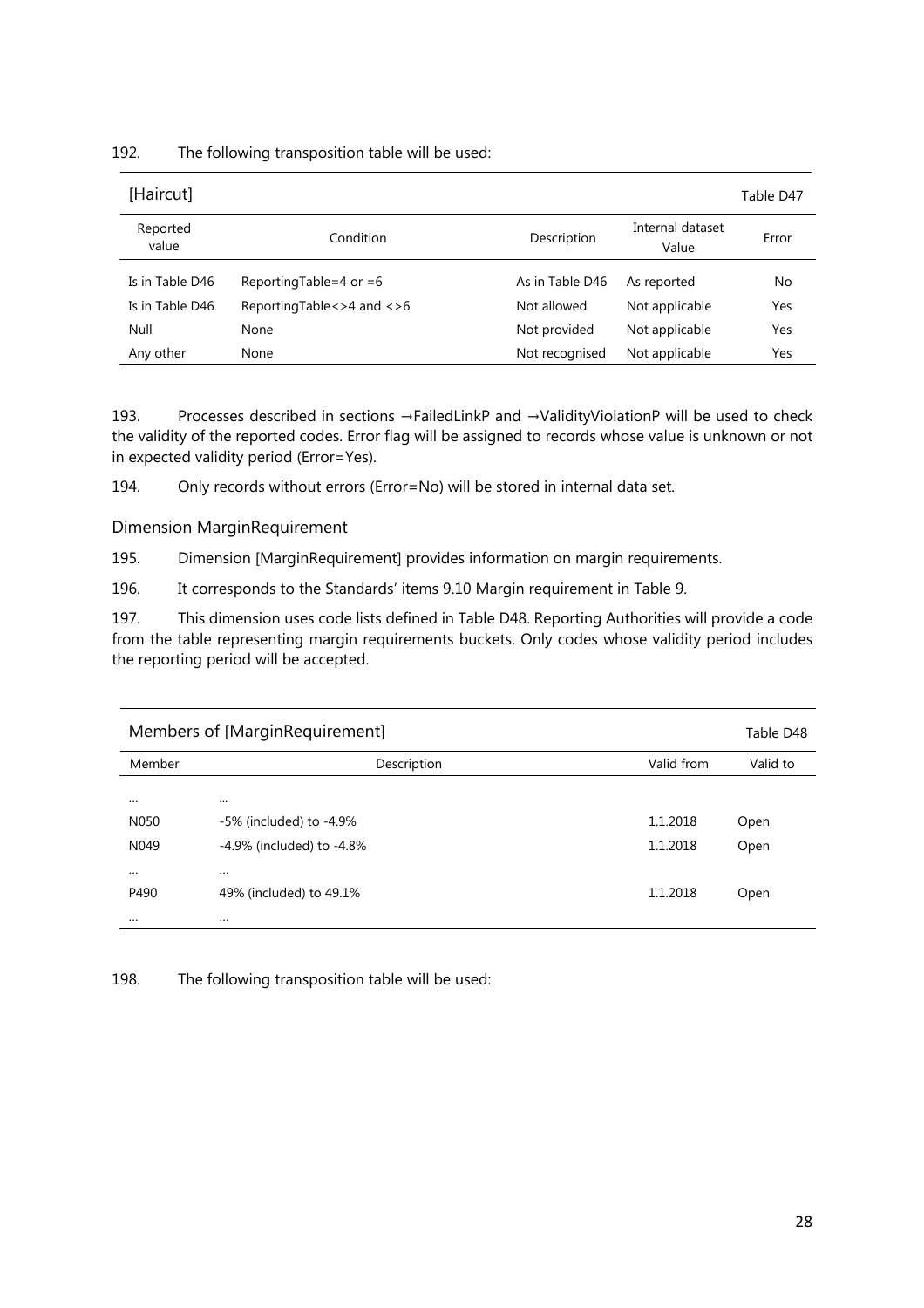| [MarginRequirement] |                   |                 |                           | Table D49 |
|---------------------|-------------------|-----------------|---------------------------|-----------|
| Reported<br>value   | Condition         | Description     | Internal dataset<br>Value | Error     |
| Is in Table D48     | ReportingTable=9  | As in Table D48 | As reported               | No        |
| Is in Table D48     | ReportingTable<>9 | Not allowed     | Not applicable            | Yes       |
| Null                | None              | Not provided    | Not applicable            | Yes       |
| Any other           | None              | Not recognised  | Not applicable            | Yes       |

199. Processes described in sections →FailedLinkP and →ValidityViolationP will be used to check the validity of the reported codes. Error flag will be assigned to records whose value is unknown or not in expected validity period (Error=Yes).

200. Only records without errors (Error=No) will be stored in internal data set.

Dimension Confidentiality

201. Dimension [Confidentiality] provides information on confidentiality of the reported data.

202. This dimension uses code lists defined in Table D50. Reporting Authorities will provide a code from the table representing level of confidentiality. Only codes whose validity period includes the reporting period will be accepted.

|        | Members of [Confidentiality] |            | Table D50 |
|--------|------------------------------|------------|-----------|
| Member | Description                  | Valid from | Valid to  |
|        | Free for publications        | 1.1.2018   | Open      |
| N      | Restricted                   | 1.1.2018   | Open      |
|        | Confidential                 | 1.1.2018   | Open      |

#### 203. The following transposition table will be used:

| [Confidentiality] |           |                 |                           | Table D51 |
|-------------------|-----------|-----------------|---------------------------|-----------|
| Reported<br>value | Condition | Description     | Internal dataset<br>Value | Error     |
| Is in Table D50   | Annex 1   | As in Table D50 | As reported               | No        |
| Null              | None      | Not provided    | Not applicable            | Yes       |
| Any other         | None      | Not recognised  | Not applicable            | Yes       |

204. Processes described in sections →FailedLinkP and →ValidityViolationP will be used to check the validity of the reported codes. Error flag will be assigned to records whose value is unknown or not in expected validity period (Error=Yes).

205. Only records without errors (Error=No) will be stored in internal data set.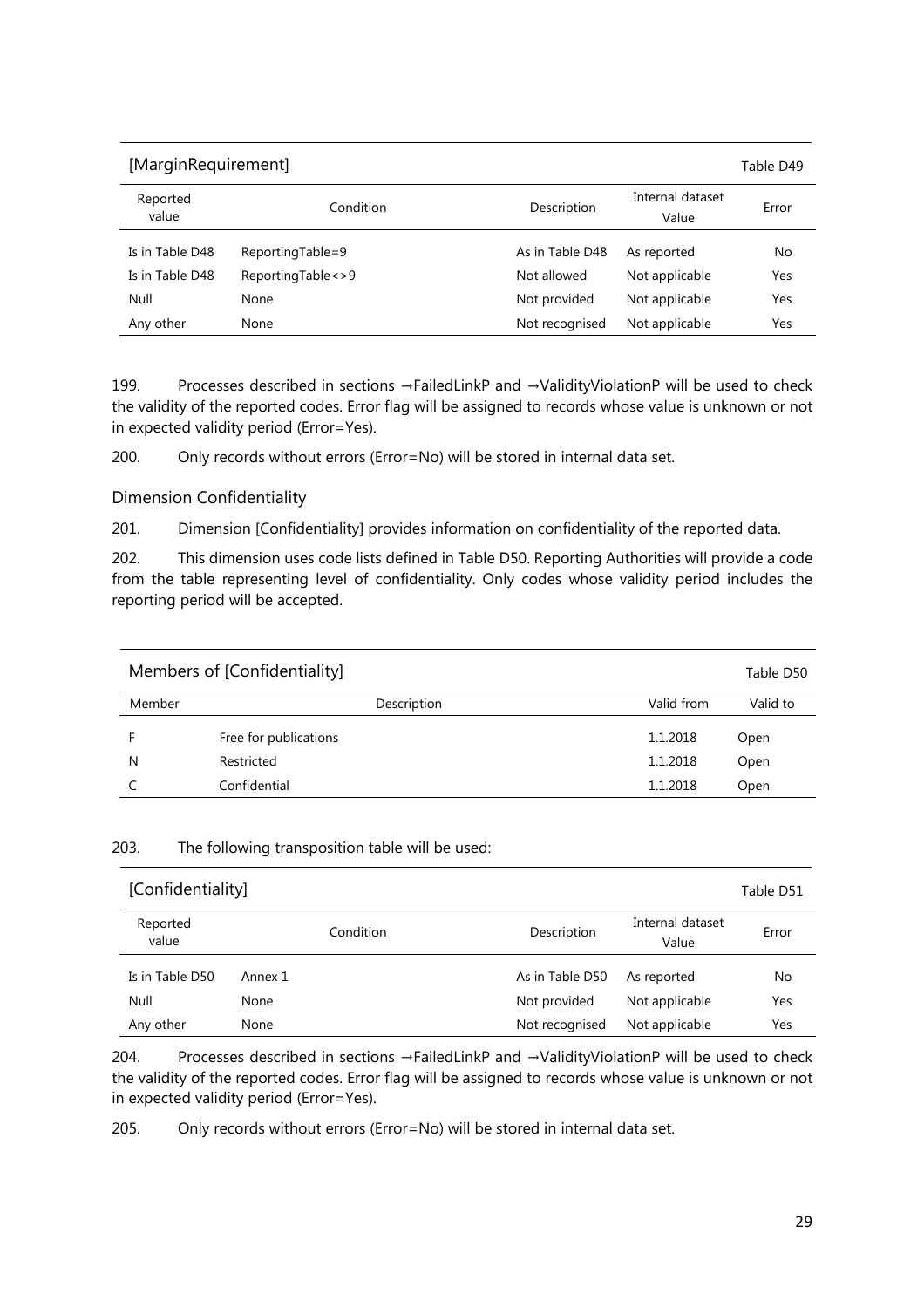## Measure Amount

206. Measure [Amount] provides information on outstanding amounts (loan, collateral, etc.) being provided.

207. It corresponds to the Standards' items 2.5 Principal amount in Table 2, 3.11 Principal amount in Table 3, 4.15 Collateral market value in Table 4, 5.13 Amount of securities lent or borrowed in Table 5, 6.15 Collateral market value in Table 6, 7.7 Cash collateral reinvestment in Table 7, 8a.8 Amount of outstanding loans in Table 8a, 8b.5 Free credit balances in Table 8b, 9.11 Collateral market value in Table 9, and 10.3 Market value of funding sources in Table 10.

208. Identification of the Standards' table in dimension ReportingTable defines type of amount being reported.

209. Measure [Amount] is numeric. Only zero and positive values can be provided. All values are reported as integer number. This means that any amount lower than 1 US dollar will be reported as zero. However, zero will not be reported if certain item does not exist: any such item will simply be left out of the report.

| [Amount]  |             |                     |                  | Table D52 |
|-----------|-------------|---------------------|------------------|-----------|
|           |             |                     |                  |           |
| Reported  | Condition   | Description         | Internal dataset | Error     |
| value     |             |                     | Value            |           |
| Positive  | Annex 1     | As in paragraph 208 | As reported      | No        |
| Null      | <b>None</b> | Not provided        | Not applicable   | Yes       |
| Any other | None        | Not recognised      | Not applicable   | Yes       |

210. The following transposition table will be used:

## 211. The following rules apply:

- Amounts in original currency are converted to US dollar amounts. Transaction data (item 2.5 Principle amount in Table 2) will be converted using current (e.g. day of transaction) or monthly average exchange rate, while position data will be converted using end-of-period exchange rates;
- Unit of reporting is US dollar, excluding decimals (e.g. cents are excluded);
- Loan amounts are provided following the accounting standards for valuation of loans used in a jurisdiction. This referes to items 2.5 Principal amount in Table 2, 3.11 Principal amount in Table 3, 7.7 Cash collateral reinvestment in Table 7, 8a.8 Amount of outstanding loans in Table 8a, and 8b.5 Free credit balances in Table 8b.
- Collateral value always refers to its end-month market value.
- The market value is that at which securities are acquired or disposed of, between willing parties, on the basis of commercial considerations only, excluding commissions, fees, and taxes. It also takes account of accrued income (e.g. interest or dividend.)<sup>14</sup>

212. Processes described in section →PositiveOnlyP will be used to check the validity of the reported data. Error flag will be assigned to records whose value is unknown or not numeric (Error=Yes).

213. Only records without errors (Error=No) will be stored in internal data set.

 $\overline{\phantom{a}}$ 14 See Handbook on Securities Statistics, https://www.imf.org/external/np/sta/wgsd/hbook.htm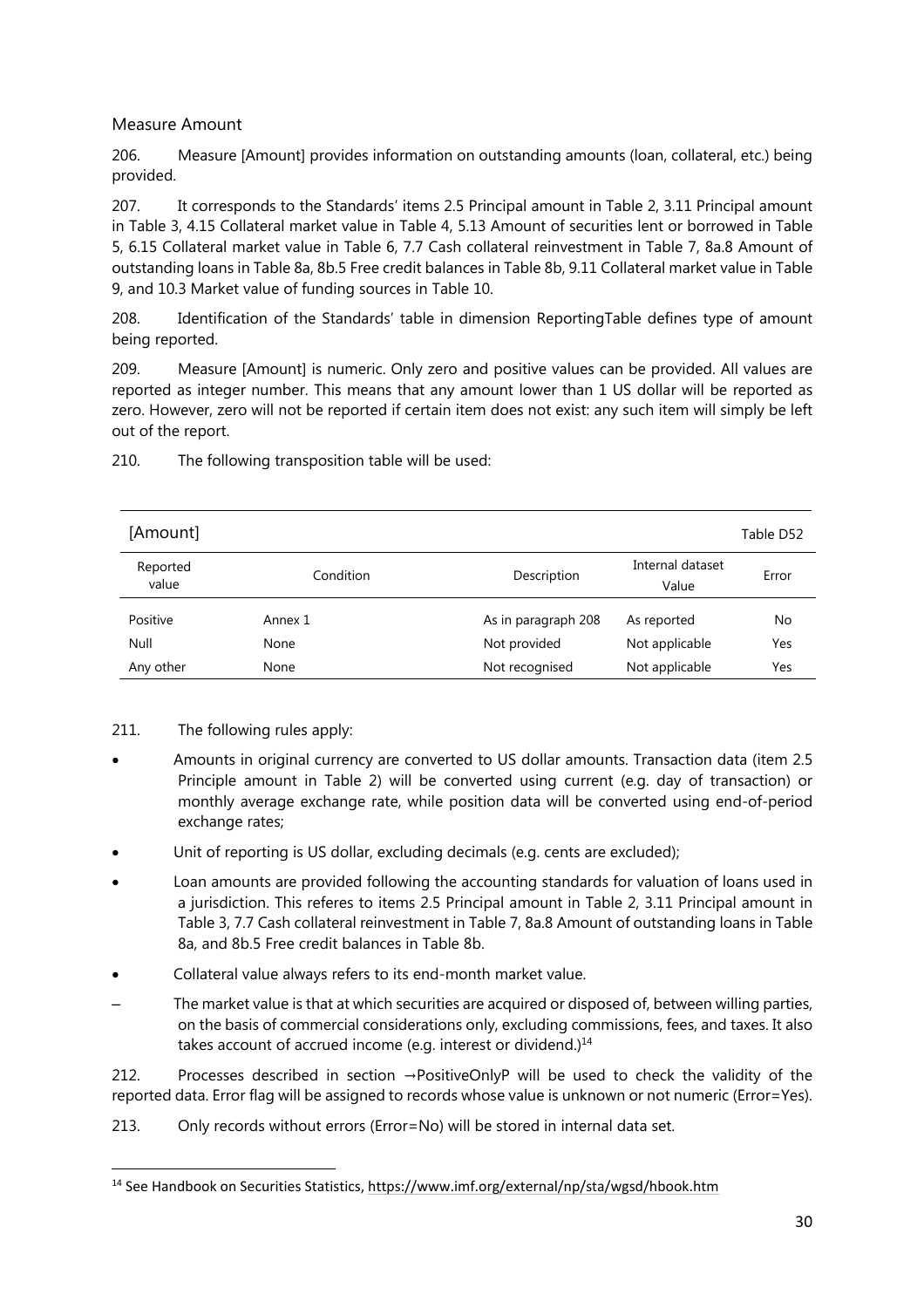## Measure ShortMarketValues

214. Measure [ShortMarketValues] provides information on short market values.

215. It corresponds to the Standards' items 8b.6 Short market values in Table 8b.

216. Measure [ShortMarketValues] is numeric. Only zero and positive values can be provided. All values are reported as integer numbers. This means that any amount lower than 1 US dollar will be reported as zero. However, zero will not be reported if certain item does not exist: any such item will simply be left out of the report.

217. The following transposition table will be used:

| [ShortMarketValues] |           |                     |                           | Table D53 |
|---------------------|-----------|---------------------|---------------------------|-----------|
| Reported<br>value   | Condition | Description         | Internal dataset<br>Value | Error     |
| Zero or positive    | Annex 1   | As in paragraph 217 | As reported               | No        |
| Null                | None      | Not provided        | Not applicable            | Yes       |
| Any other           | None      | Not recognised      | Not applicable            | Yes       |

## 218. The following rules apply:

- Amounts in original currency are converted to US dollar amounts using end-of-period foreign exchange rates;
- Unit of reporting is US dollar, excluding decimals (e.g. cents are excluded);
- Short market value always refers to end-month market value of short positions being reported.

219. Processes described in section →PositiveOnlyP will be used to check the validity of the reported data. Error flag will be assigned to records whose value is unknown or not numeric (Error=Yes).

220. Only records without errors (Error=No) will be stored in internal data set.

## Measure NumberTransactions

 $\overline{\phantom{a}}$ 

221. Measure [NumberTransactions] provides information on number of repo transactions during the reporting period. It counts all the new deals, including renegotiated deals where the terms of the deal have changed with the active involvement of the parties. However, this does not refer to novated trades (they are counted only once).<sup>15</sup>

222. It corresponds to the Standards' item 2.2 Number of transactions traded during the reporting period in Table 2.

- 223. Measure [NumberTransactions] is numeric. Only positive values can be provided.
- 224. The following transposition table will be used:

<sup>&</sup>lt;sup>15</sup> In outstanding amounts, the original trade before novation will not be reported after novation: only novated trade will be reported.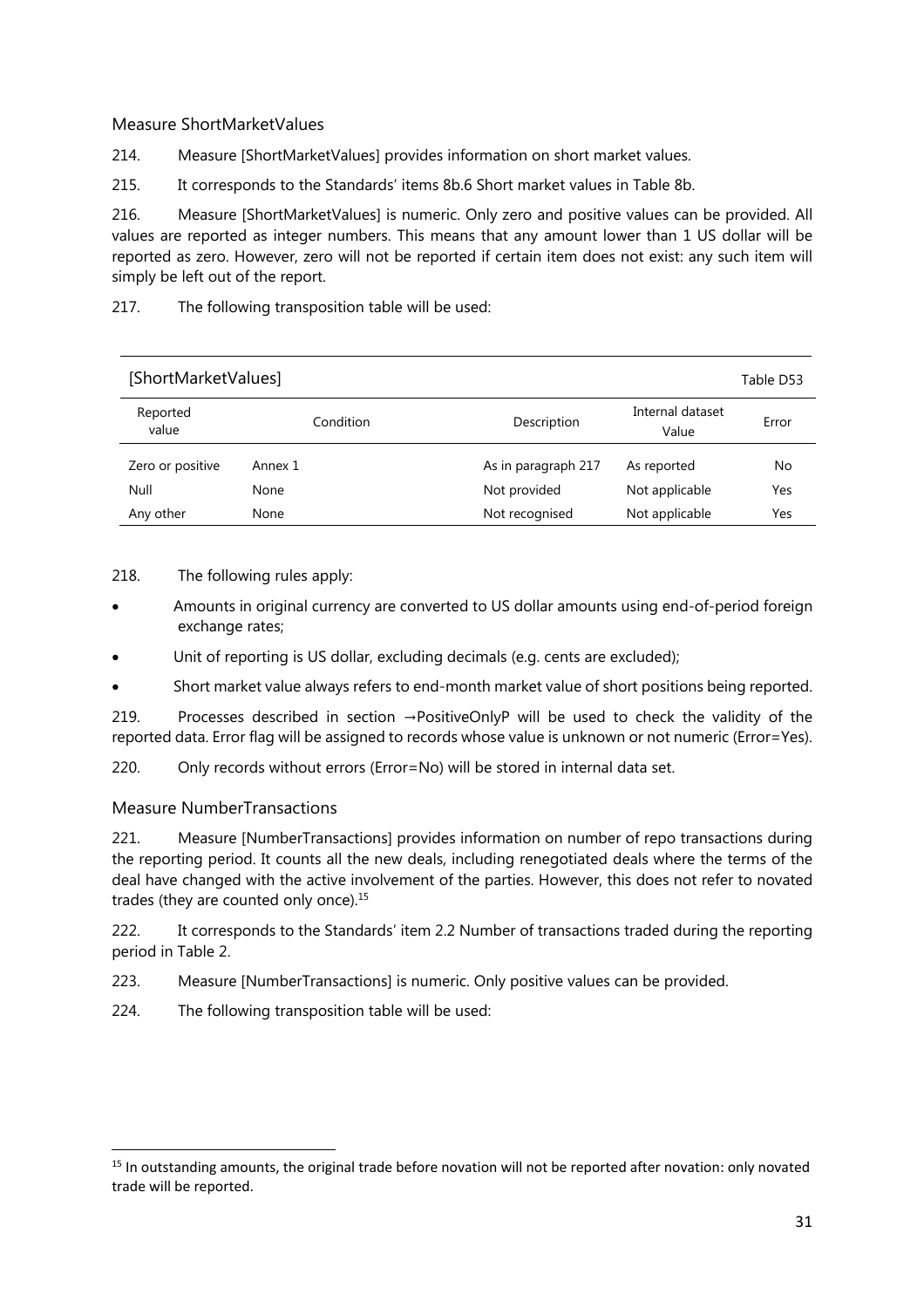| [NumberTransactions] |           |                     |                           | Table D52 |
|----------------------|-----------|---------------------|---------------------------|-----------|
| Reported<br>value    | Condition | Description         | Internal dataset<br>Value | Error     |
| Zero or positive     | Annex 1   | As in paragraph 218 | As reported               | No        |
| Null                 | None      | Not provided        | Not applicable            | Yes       |
| Any other            | None      | Not recognised      | Not applicable            | Yes       |

225. The following rules apply:

- All transaction traded during the month are included;
- New deals created during the month are included here regardless if they have matured or not;
- This means that both (1) deals created and (2) deals created and matured during the month will be counted.

226. Processes described in section →PositiveOnlyP will be used to check the validity of the reported data. Error flag will be assigned to records whose value is unknown or not numeric (Error=Yes).

227. Only records without errors (Error=No) will be stored in internal data set.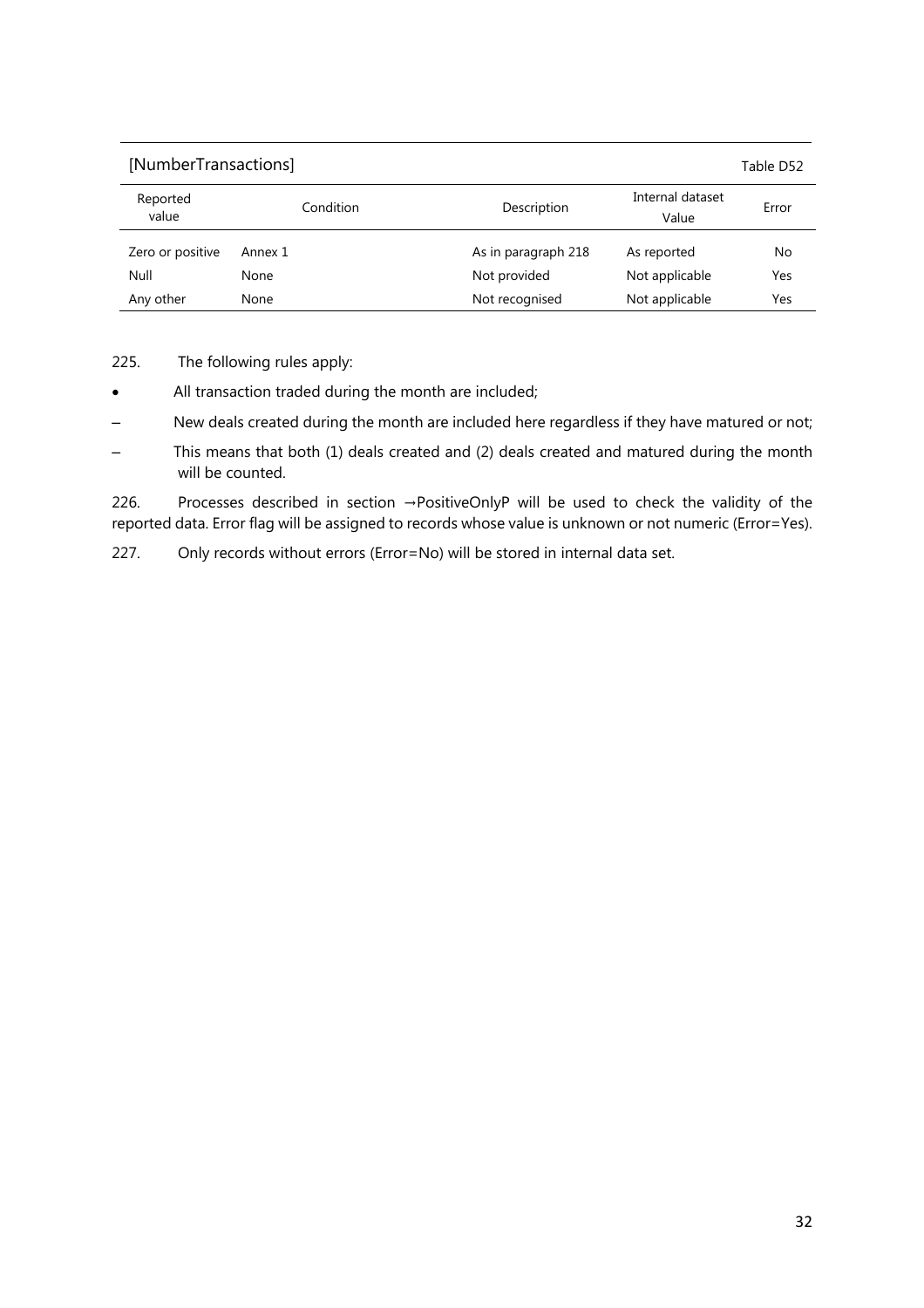## Minimum standards for the reported data

228. National data will be anonymized, aggregated, and organized using a single reporting template, as described in Annex 1 and →Data collection.

229. The following minimum standards shall be fulfilled by national reporting institutions to meet the reporting guidelines set out in this document.

- 230. Minimum standards for transmission:
- Reporting will be timely, e.g. within the deadlines set by the global aggregator;
- Reporting will take a form and format from the technical reporting guidelines set by the global aggregator;
- The contact person(s) within the reporting agent will be identified;
- The technical specifications for data transmission to the global aggregator will be followed.
- 231. Minimum standards for accuracy:
- Formal and logical constraints will be fulfilled;
- For dimensions whose values are code-list based, reported data will contain only values that must be aligned with prescribed code-lists for a given reporting period;
- For dimensions whose values are not code-list based, all the rules described per dimension in →Data collection section will be applied in reported data.
- The information will be complete; existing gaps should be acknowledged, explained to the global aggregator and, where applicable, solved as soon as possible.
- The global aggregator will follow the recommendations set by the November 2015 Data Standards in dealing with discrepancies during the calculation of global aggregates:
- Discrepancy between two legs of the same group of deals in the same national/regional report on domestic deals will be solved as described in sections 3.3 Double-counting and 3.3.1 Overnetting of the Standards;
- Discrepancy between mirror data provided by two national/regional reports on cross-border deals will be solved as described in sections 3.3 Double-counting and 3.3.1 Over-netting of the Standards.
- Reporting institutions will follow the standards for technical transmission of data set by the global aggregator.
- 232. Minimum standards for conceptual compliance:
- The submitted data will comply with the definitions and classifications contained in this document;
- In the event of deviations from these definitions and classifications, reporting institutions shall monitor on a regular basis and quantify the difference between the measure used and the measure prescribed in these Instructions;
- Reporting institutions will explain breaks in the reported data to the global aggregator.
- 233. Minimum standards for revisions:
- The reporting institutions will follow the revisions policy and procedures set by the global aggregator;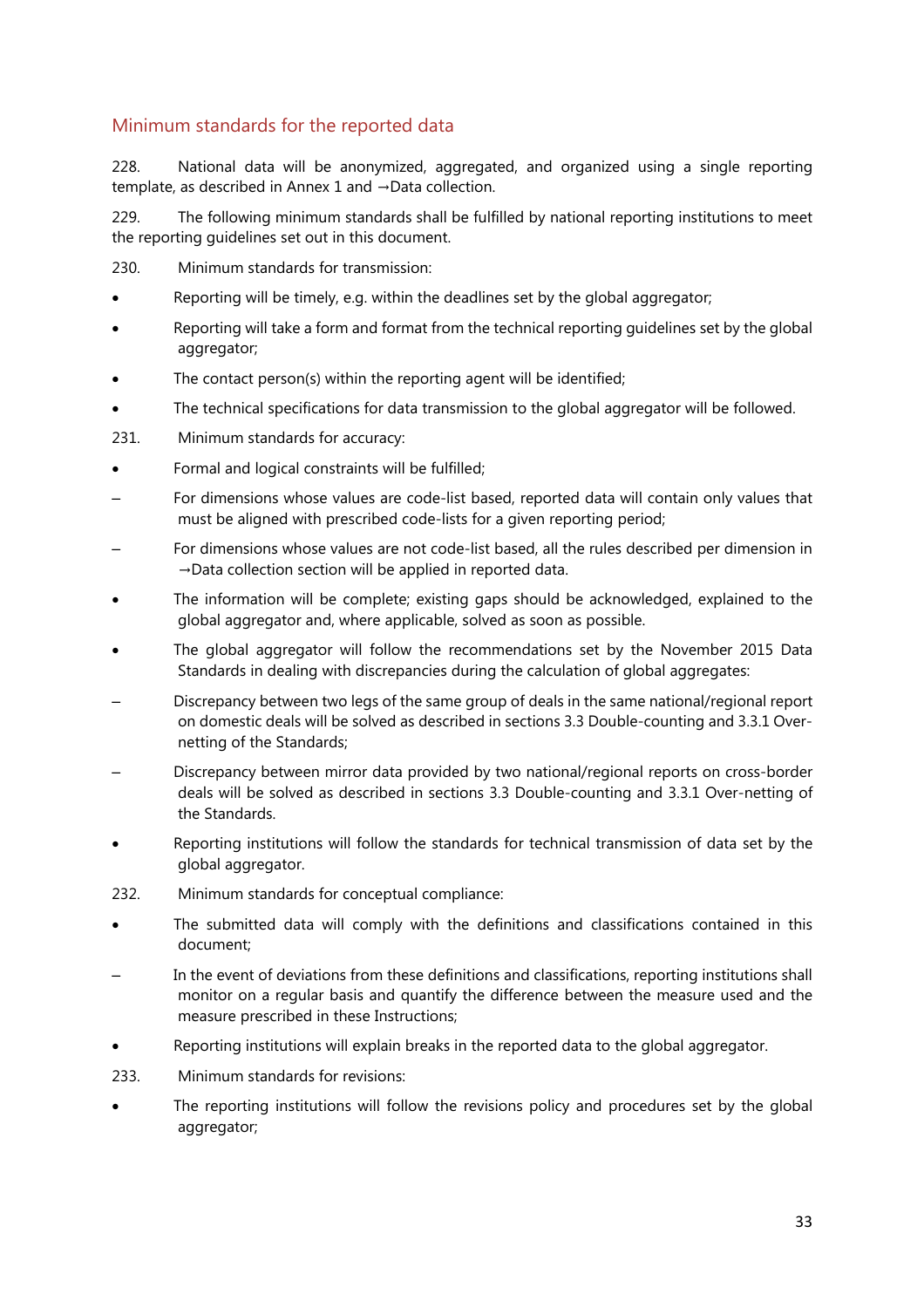Large revisions will be accompanied by explanatory notes. $16$ 

## Revising the data

234. Global aggregates should reflect real situation in the markets for all periods reported to the global aggregator. Reporting Authorities should revise the reported data so that this aim can be achieved.

235. Revisions for the historical data can be reported together with the data for the current reporting period. There is no need to create additional data submission.

236. Period being revised is identified in dimension [ReportingPeriod].

237. Revised data is different to a value previously submitted for the same reporting period and the same phenomena being reported.

238. Substantial revisions will be accompanied with additional explanations. Substantial revisions cover at least [13] months before the current reporting period (included).17

239. The global aggregator will provide feedback report showing size of revision (previous and revised data) for all revised items.

## Processing the data

240. Processes defined in this section check validity of individual records provided by the Reporting Authorities. They will always result in creation of error entries only for records whose dimensions' value fails.

241. Each error creates single entry per check. This means that a single record with several problems will have multiple error entries. In other words, the system will report all errors and not only the first one discovered.

242. Error ID used in error entries for each process and each outcome has a unique value. This means that while descriptions of errors are common for e.g. both null and unexpected values, Error IDs are not.

243. To assure smooth processing of their data, national Reporting Authorities are encouraged to implement the same processes in their reporting systems.

## FailedLinkP

 $\overline{\phantom{a}}$ 

244. Description: Links input values from a particular dimension with respective list defined for selected characteristic.

245. Message: Unable to link value provided with ISO or internal code list.

- 1. Link does not fail (error=No)
	- a. Do nothing
- 2. Link fails: value is not in a list defined in this document (error=Yes)
	- a. Create DQC if dimension's value is NOT null

 $16$  Changes in reporting population will be quantified and reported. Details on how to report them will be communicated separately, after the completion of national and global pilot exercises. 17 Subject to revision, depending on the pilot exercise results.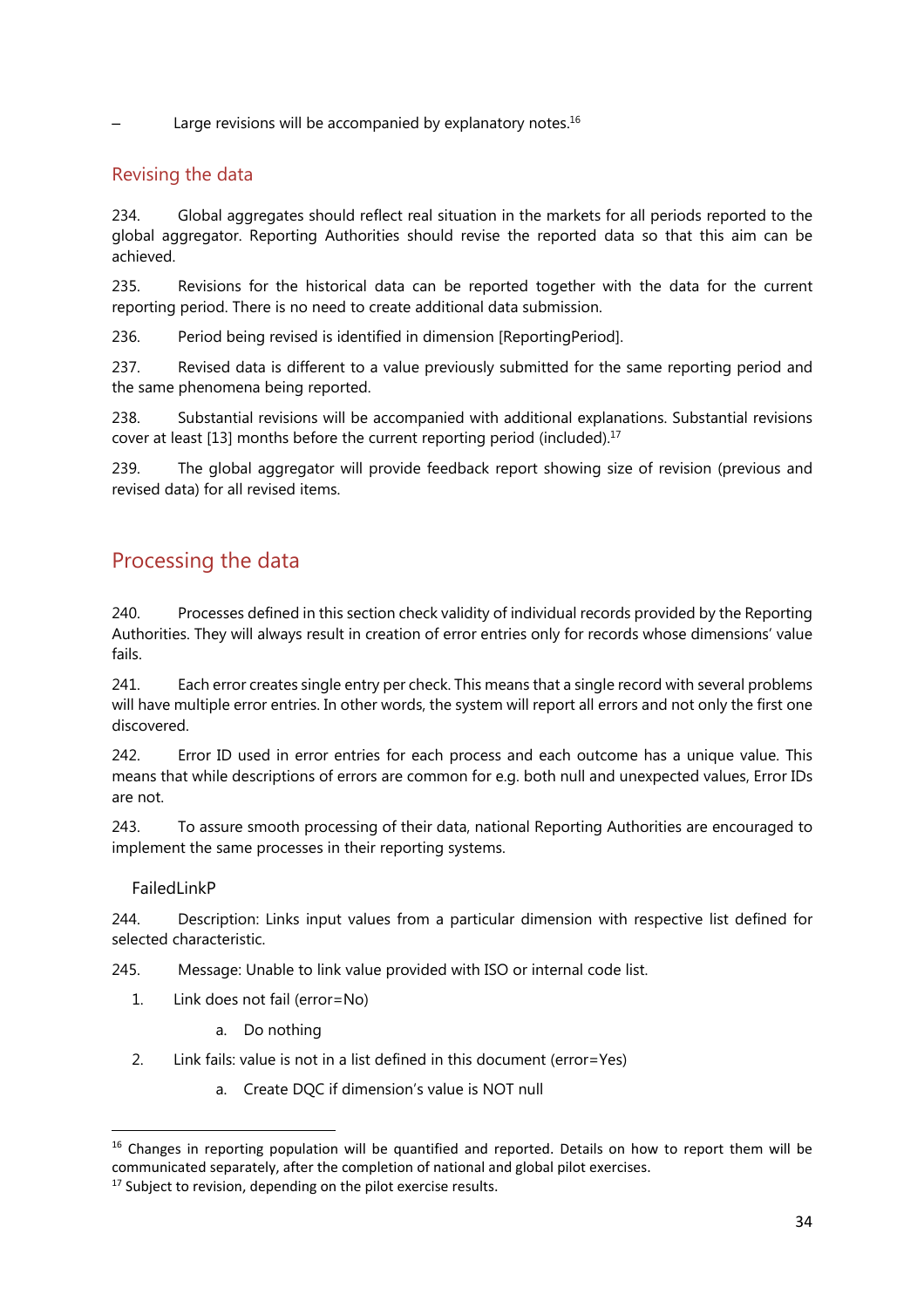- i. Error ID
- ii. Record ID
- iii. Source
- iv. Source dimension
- v. Source value
- vi. Internal data set's dimension
- b. Create DQC if dimension value is null
	- i. Error ID
	- ii. Record ID
	- iii. Source
	- iv. Source dimension
	- v. Value = Null
	- vi. Internal data set's dimension

#### ValidityViolationP

- 246. Description: Check if reporting period linked to a value provided by a source is valid.
- 247. Message: Validity period violation.
	- 1. For each record:
		- a. If FailedLinkP did not result in DQC entry, check if reported value is within validity period for a particular value in code list
			- i. Check does not fail (Error=No):
				- 1. Do nothing.
			- ii. Check fails (Error=Yes). Reporting period is out of the value's validity period. Create DQC entry:
				- 1. Error ID
				- 2. Record ID
				- 3. Source
				- 4. Source dimension
				- 5. Source value
				- 6. Internal data set's dimension

#### PositiveOnlyP

248. Description: Checks if a numerical value which will be used in aggregation stage to derive aggregates, weighted averages, etc. makes sense.

- 249. Message: Negative or null value provided, but not allowed.
	- 1. If numeric value is zero or positive, and in some cases null (depending on input dimension for a particular source)
		- a. End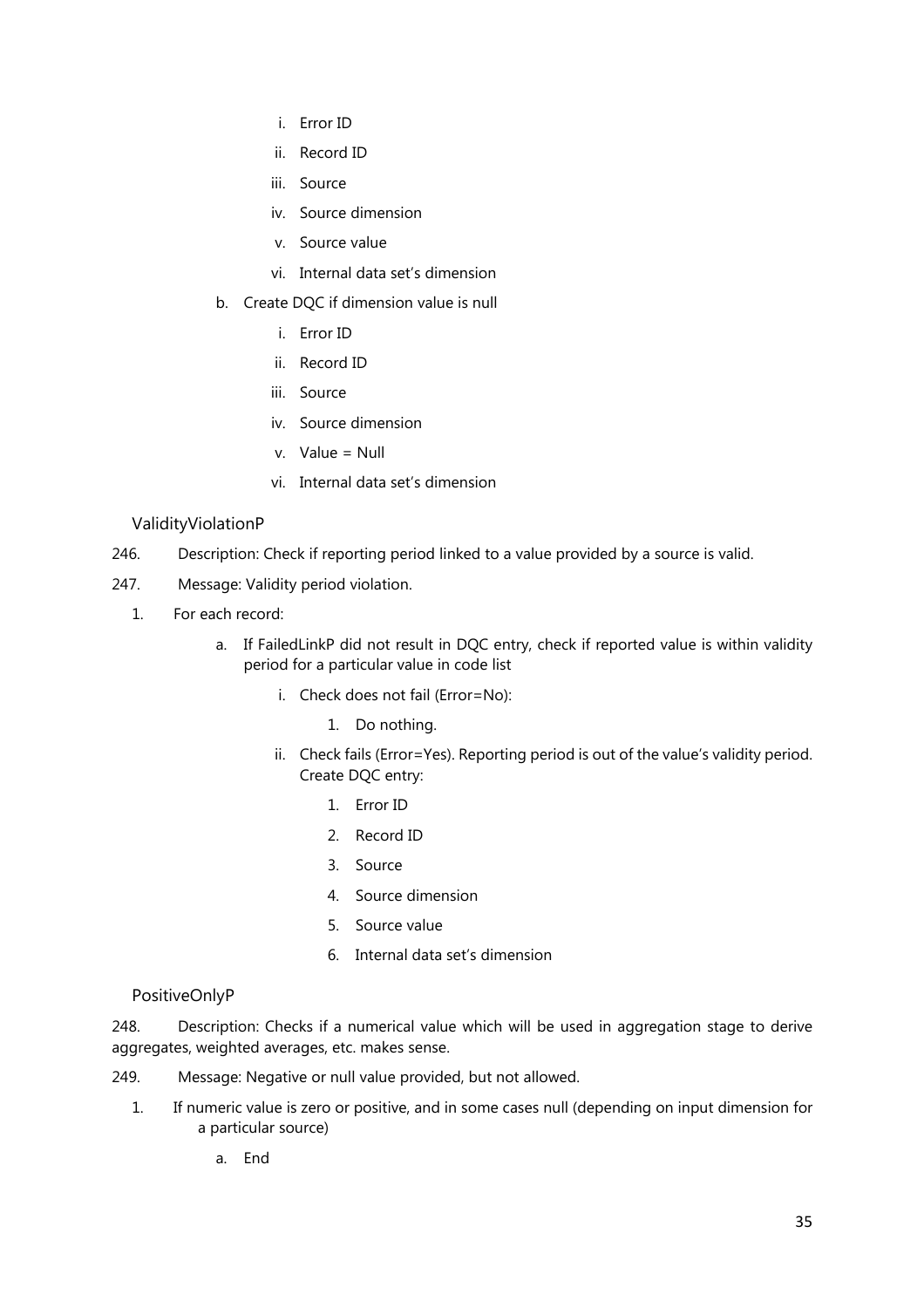- 2. Create DQC entry if certain numeric value is negative, and in some cases null (depending on input dimension for a particular source)
	- i. Error ID
	- ii. Record ID
	- iii. Source
	- iv. Source dimension
	- v. Source value
	- vi. SFT dimension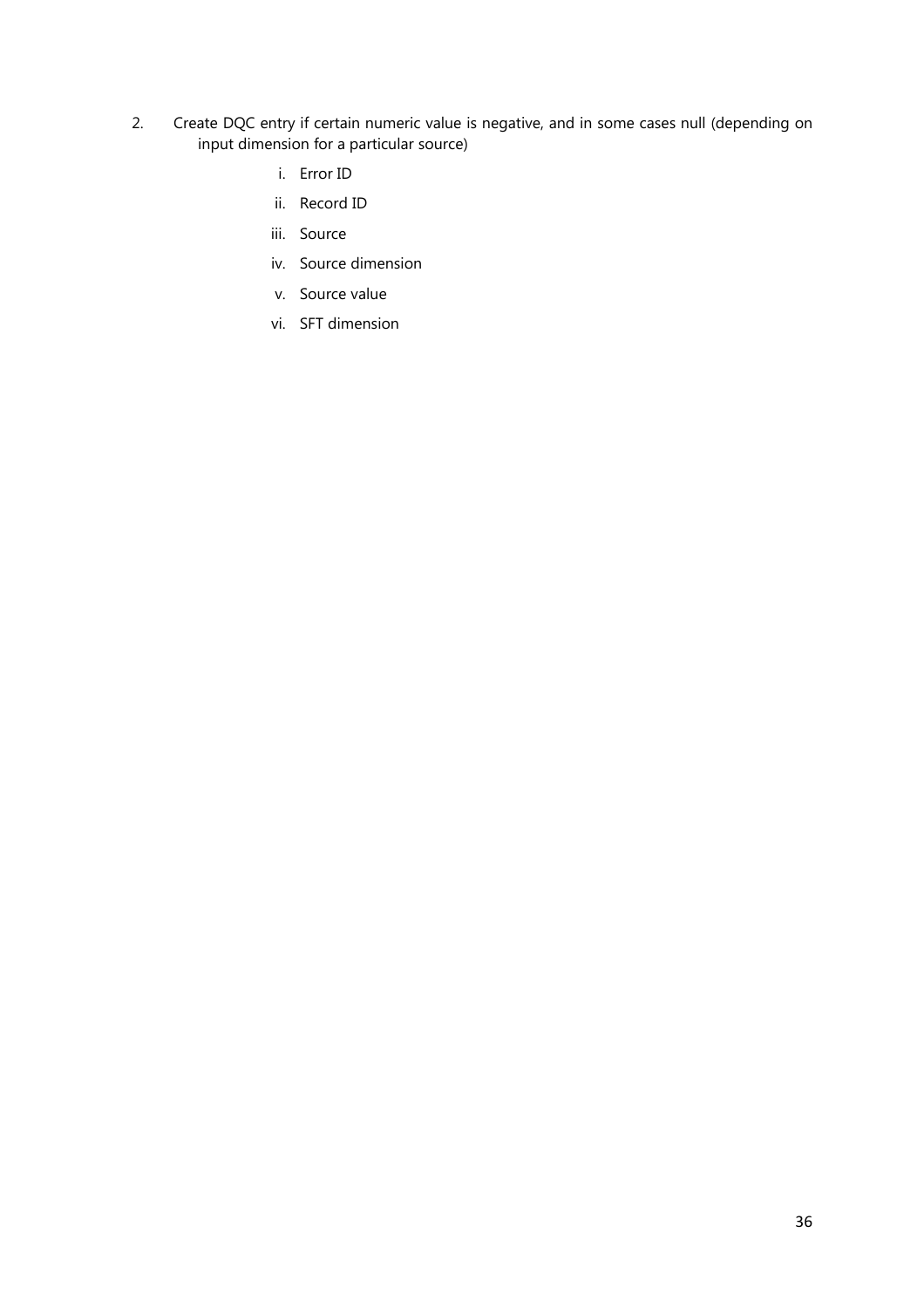## Annex 1: Reporting template

- 250. There are two main parts of the Template:
- The first part (yellow header) refers to the November 2015 Data Standards' tables and data elements.
- Data elements are identified under the column 'Name'. Those that refer to the same type of data element, but use different naming, are grouped in a single cell. All other data elements are stored individually.
- Each cell is identified in the Standards' table if that particular table requests it. For example, item 'Original maturity' is requested by Table 2 as item 2.1; items 'Counterparty sector' and 'Sector of the client' provide data on the same statistical phenomena, and are requested by almost all tables except Table 2 and Table 10. Another example, values reported in 'Currency' are linked to a table they belong to: if Table 2 or Table 3, it refers to loans; if Table 4, it refers to collateral, etc. Also, values reported in 'Amount' will be interepreted as gross flow if Table 2; loans principal if Table 3; collateral value if Table 4, etc.
- Data elements are mapped to consolidated record's dimensions that are defined in second part of the table (red header.)
- Each dimension covers at least one data element, but can also cover more if the corresponding cell in the table refers to several data elements (as described in the previous paragraph.)

251. For each table in Table area (yellow header), numbers in white cells refer to the Standards' data elements, while grey area indicates those not requested by a particular table.

252. Confidentiality (item 30) refers to a single logical record defined in the Template.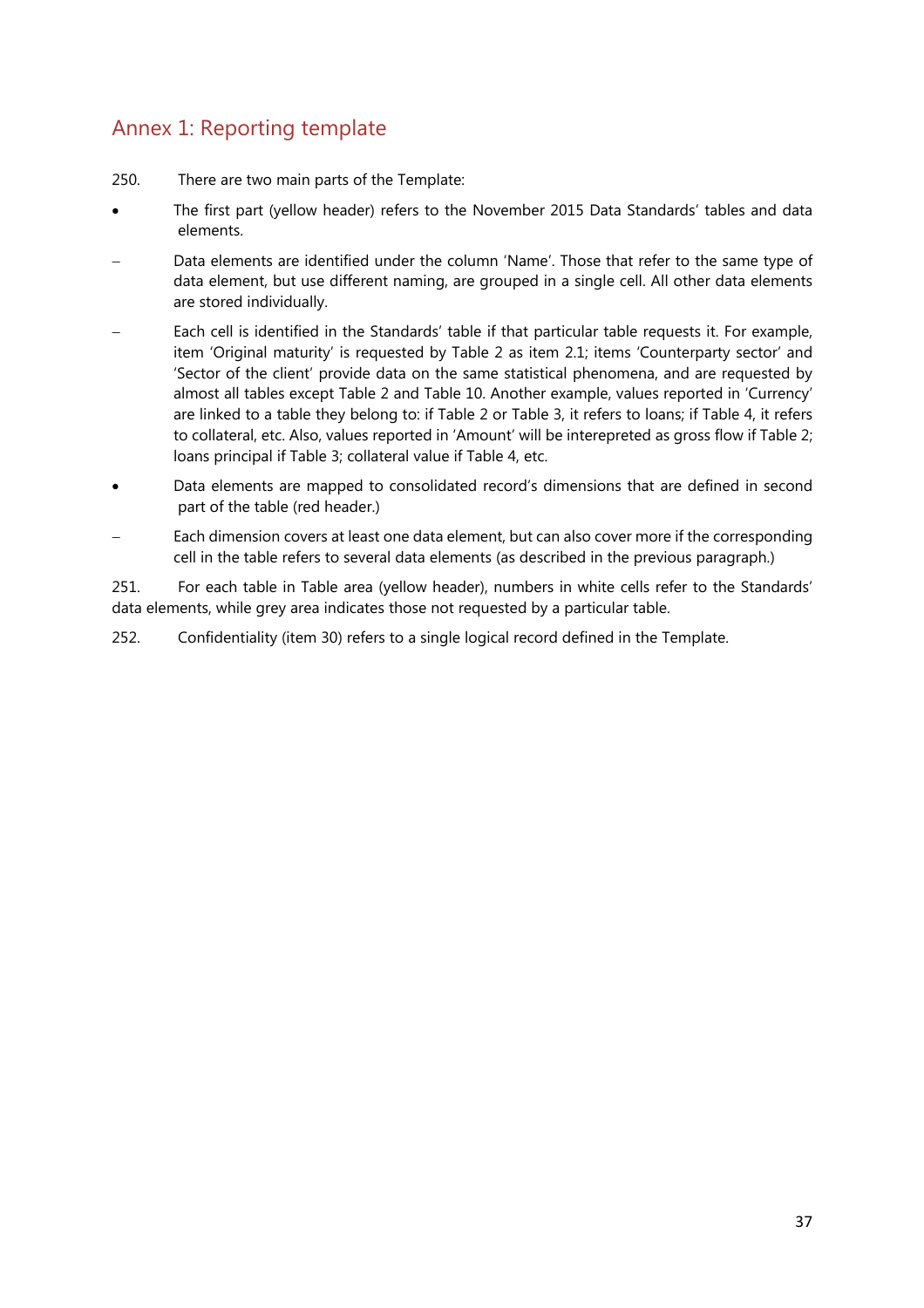|                 |                                                                                                       | November 2015 Data Standards                                                   |            |                |            |         |                    |            |                   |              |                  |          |                                        |           |
|-----------------|-------------------------------------------------------------------------------------------------------|--------------------------------------------------------------------------------|------------|----------------|------------|---------|--------------------|------------|-------------------|--------------|------------------|----------|----------------------------------------|-----------|
|                 | Data element                                                                                          |                                                                                |            |                |            |         | <b>Table</b>       |            |                   |              |                  |          | Template                               |           |
|                 | Name                                                                                                  | Comment                                                                        |            | Repo           |            |         | Securities lending |            |                   | Margin loans |                  |          | Dimension                              | Data type |
|                 |                                                                                                       |                                                                                | N<br>Table | Table 3        | 4<br>Table | Table 5 | Table 6            | r<br>Table | 88<br>Table       | Table 8b     | Table 9          | Table 10 |                                        |           |
|                 | National authority reporting to the FSB                                                               | eport, but needed<br>Not defined in the R                                      |            |                |            |         |                    |            |                   |              |                  |          | AuthorityName<br>$\div$                | List      |
|                 | Country of the authority                                                                              | for reporting                                                                  |            |                |            |         |                    |            |                   |              |                  |          | AuthorityCountry<br>2.                 | List      |
| Report ID       | Document table                                                                                        |                                                                                | Table 2    | Table 3        | Table 4    | Table 5 | Table 6            | Table 7    | Table 8a Table 8b |              | Table 9          | Table 10 | ReportingTable<br>$\sim$               | List      |
|                 | Reporting period OR Reference date                                                                    | Both define a period (flows=during,<br>postion=end)                            | 2.1        | 3.1            | 4.1        | 51      | $\overline{61}$    | 7.1        | 8a.1              | 3b.1         | $\overline{9.1}$ | 10.1     | ReportingPeriod<br>4                   | Date      |
|                 | Original maturity                                                                                     |                                                                                | 2.3        |                |            |         |                    |            |                   |              |                  |          | <b>Original Maturity</b><br>ιή         | List      |
|                 | Currency OR Cash currency OR Collateral currency OR                                                   |                                                                                |            |                |            |         |                    |            |                   |              |                  |          | Currency<br>6                          | List      |
|                 | Loan currency*                                                                                        | ncy of denomination<br>nstrument's currer                                      | 2.4        | 3.10           | 4.11       | 5.11    | 6.11               | 7.5        | π.<br>æ.          |              | 9.8              |          |                                        |           |
|                 | Type of contract                                                                                      |                                                                                |            | 3.2            | 4.2        | 5.2     |                    |            |                   |              |                  |          | ContractType<br>J.                     | List      |
|                 | Position                                                                                              |                                                                                |            |                |            | 5.3     | 62                 |            |                   |              |                  |          | Position<br>$\infty$                   | List      |
|                 | Sector of the reporting party to a trade                                                              |                                                                                |            | $\,$<br>ന്     | 4.3        | 5.4     | 6.3                | 7.2        | 8a.2              | 8b.2         |                  |          | ReportingSector<br>o,                  | List      |
|                 | Market segment-trading                                                                                |                                                                                |            | 3.4            |            | 5.5     |                    |            |                   |              |                  |          | MarketSegmentTrading<br>10.            | List      |
|                 | Market segment-clearing                                                                               |                                                                                |            | 3.5            | 4.4        | 5.6     | 6.4                |            |                   |              |                  |          | MarketSegmentClearing<br>11.           | List      |
|                 | Counterparty sector OR Sector of the client                                                           |                                                                                |            | 3.6            | 4.6        | 5.7     | 6.6                | 7.3        | 8a.3              | 8b.3         | 9.2              |          | CounterpartySector<br>12.              | List      |
|                 | Counterparty jurisdiction OR Jurisdiction of the client                                               |                                                                                |            | 3.7            | 4.7        | 5.8     | 67                 | 7.4        | 8a.4              | 8b.4         | $9.\overline{3}$ |          | CounterpartyJurisdiction<br>13.        | List      |
|                 | Residual maturity OR Collateral residual maturity OR                                                  |                                                                                |            | $\infty$<br>ന് | 4.12       | 5.10    | 6.12               |            | ڢ<br>æ.           |              | 9.9              |          | Residual Maturity<br>$\overline{4}$    | List      |
|                 | Residual maturity of the outstanding loans                                                            |                                                                                |            |                |            |         |                    |            |                   |              |                  |          |                                        |           |
|                 | Collateral management                                                                                 |                                                                                |            |                | 4.5        |         | 6.5                |            |                   |              |                  |          | CollateralManagement<br>15.            | List      |
|                 | Collateral re-use eligibility                                                                         |                                                                                |            |                | 4.8        |         | 6.8                |            |                   |              | 9.4              |          | CollateralReuseEligibility<br>16.      | List      |
|                 | Collateral type OR Type of security lent or borrowed                                                  | lass<br>Both define asset cl                                                   |            |                | 4.9        | 5.9     | 6.9                |            |                   |              | 9.5              |          | CollateralType<br>17.                  | List      |
| Classifications | Collateral quality                                                                                    |                                                                                |            |                | 4.10       |         | 6.10               |            |                   |              | 9.6              |          | CollateralQuality<br>$\overline{18}$ . | List      |
|                 | Jurisdiction of the issuer of the underlying security                                                 |                                                                                |            |                | 4.13       |         | 6.13               |            |                   |              | 9.7              |          | JurisdictionIssuer<br>$\overline{19}$  | List      |
|                 | Funding sources                                                                                       |                                                                                |            |                |            |         |                    |            |                   |              |                  | 10.2     | FundingSources<br>20.                  | List      |
|                 | Cash collateral reinvestment, registered money market                                                 | ith amounts in the<br>These are mixed wi                                       |            |                |            |         |                    |            |                   |              |                  |          | CashCollateralReinvestm<br>21.         | List      |
|                 | fund OR Cash collateral reinvestment, other commingled                                                | are split into two<br>Report. Here, they                                       |            |                |            |         |                    |            |                   |              |                  |          | entClass                               |           |
|                 | pool OR Cash collateral reinvestment, repo market OR                                                  | fields: cash collateral reinviestment                                          |            |                |            |         |                    | 7.7        |                   |              |                  |          |                                        |           |
|                 | securities OR Cash collateral reinvestment, other<br>Cash collateral reinvestment, direct purchase of | type (list of five values), and related<br>amount (see field Principal amount) |            |                |            |         |                    |            |                   |              |                  |          |                                        |           |
|                 |                                                                                                       |                                                                                |            |                |            |         |                    |            |                   |              |                  |          |                                        |           |
|                 | Cash reinvestment rate                                                                                |                                                                                |            |                |            |         |                    | 7.6        |                   |              |                  |          | CashReinvestmentRate<br>22.            | List      |
|                 | Securities lending fee/premium OR Rebate rate                                                         | d, depending on<br>Only one is provide<br>collateral type                      |            |                |            | 5.12    |                    |            |                   |              |                  |          | FeeOrRebate<br>23.                     | List      |
|                 | Reporate OR Loan rate                                                                                 |                                                                                |            | 3.9            |            |         |                    |            | 8a.7              |              |                  |          | RepoRate<br>24.                        | List      |
|                 | Haircut                                                                                               |                                                                                |            |                | 4.14       |         | 6.14               |            |                   |              |                  |          | Haircut<br>25.                         | List      |
|                 | Margin requirement                                                                                    |                                                                                |            |                |            |         |                    |            |                   |              | 9.10             |          | MarginRequirement<br>26.               | List      |
|                 | borrowed OR Collateral market value OR Amount of<br>Principal amount OR Amount of securities lent or  |                                                                                |            |                |            |         |                    |            |                   |              |                  |          | Amount<br>27.                          | Number    |
|                 | outstanding loans OR Market value of funding sources OR                                               |                                                                                | 2.5        | 3.11           | 4.15       | 5.13    | 6.15               | 7.7        | 8a.8              | 8b.5         | 9.11             | 10.3     |                                        |           |
| Measures        | Cash collateral reinvestment OR Free credit balances                                                  |                                                                                |            |                |            |         |                    |            |                   |              |                  |          |                                        |           |
|                 | Short market values                                                                                   |                                                                                |            |                |            |         |                    |            |                   | 8b.6         |                  |          | ShortMarketValues<br>28.               | Number    |
|                 | Number of transactions traded during the reporting                                                    |                                                                                |            |                |            |         |                    |            |                   |              |                  |          | NumberTransactions<br>29.              | Number    |
|                 | period                                                                                                |                                                                                | 2.2        |                |            |         |                    |            |                   |              |                  |          |                                        |           |
|                 |                                                                                                       |                                                                                |            |                |            |         |                    |            |                   |              |                  |          | 30. Confidentiality                    | List      |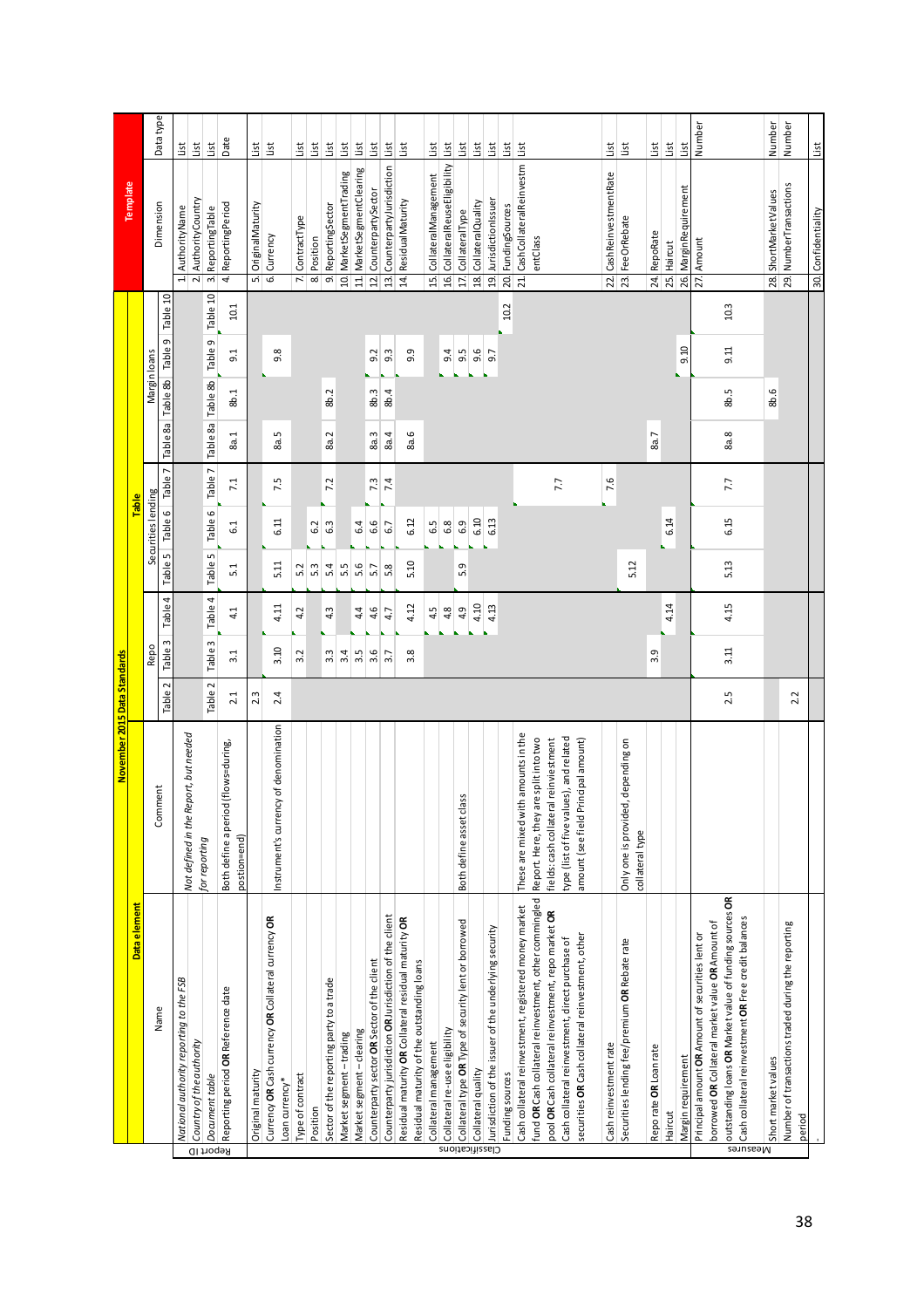## Annex 2: Reporting Authorities and reporting tables

253. Each country/region can nominate more than one Reporting Authority.

254. Each Reporting Authority will be responsible for an exclusive set of reporting tables. It is not possible to provide the same table by more than one Reporting Authority from the same country/region.

255. The following table provides reporting country, Reporting Authority, and reporting table matrix of possible combinations. It uses the codes from tables D1, D3, and D5 defined previously in this document.

|                                           | Reporting Authorities and reporting tables |                                |            | Table DA2.1 |
|-------------------------------------------|--------------------------------------------|--------------------------------|------------|-------------|
| Reporting<br>country/region<br>(Table D3) | <b>Reporting Authority</b><br>(Table D1)   | Reporting tables<br>(Table D5) | Valid from | Valid to    |
| $\cdot$                                   |                                            | $\cdots$                       | 1.1.2018   | Open        |
| $\cdot$                                   | $\cdots$                                   | $\cdots$                       | 1.1.2018   | Open        |

256. The following transposition table will be used:

| Reporting Authorities and reporting tables |                   | Table DA2.2               |       |
|--------------------------------------------|-------------------|---------------------------|-------|
| Reported<br>value                          | Description       | Internal dataset<br>Value | Error |
| Is in Table DA2.1                          | As in Table DA2.1 | As reported               | No    |
| Null                                       | Not provided      | Not applicable            | Yes   |
| Any other                                  | Not recognised    | Not applicable            | Yes   |

257. Any combination of reporting country, Reporting Authority, and reporting table that is not defined in the table above will not be allowed (error=Yes).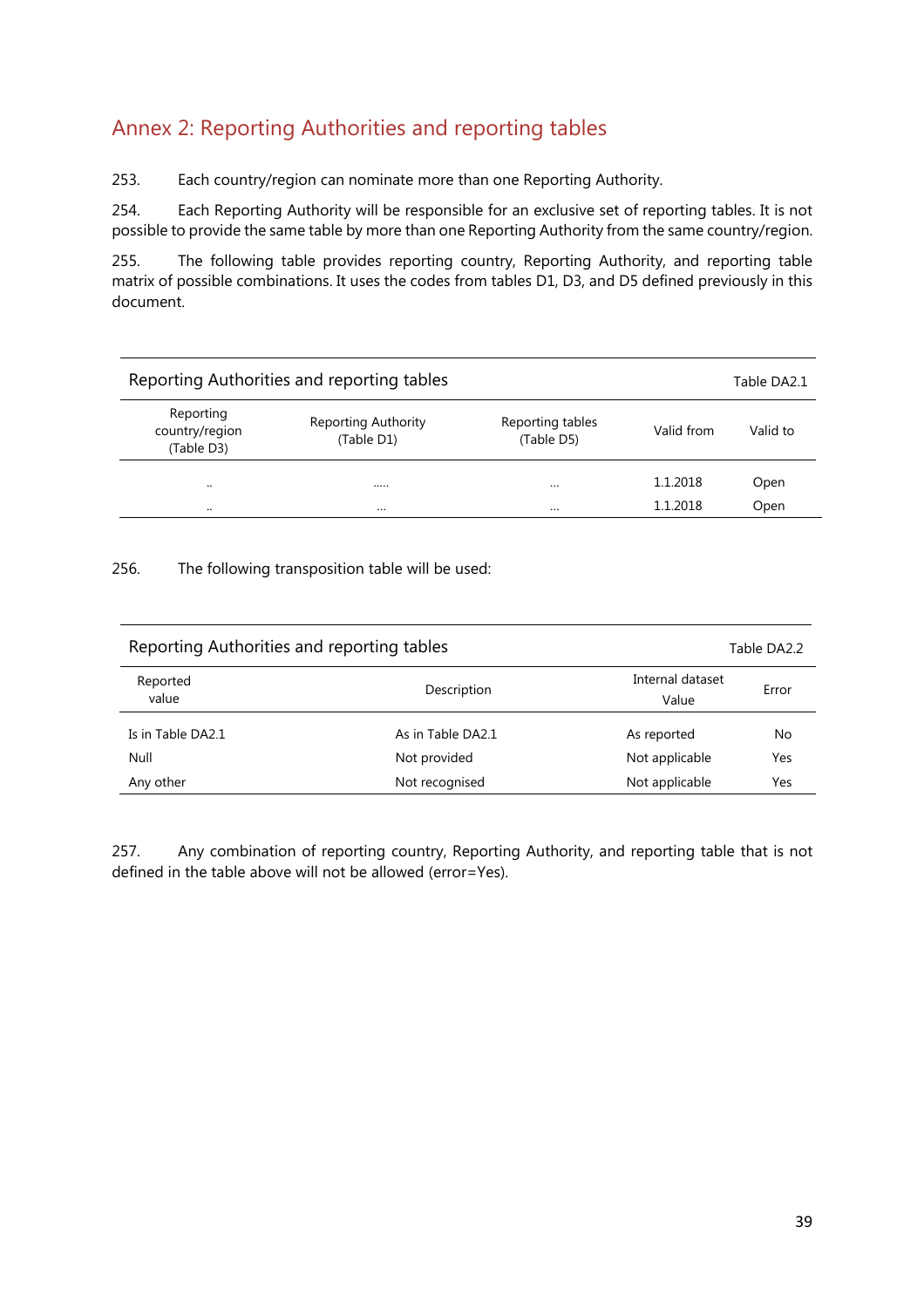## Annex 3: Coverage of counterparties and transactions, illustration

258. All counterparties and all SFTs covered by the definitions set out in Section 2 of the November 2015 Data Standards are included in the global securities financing data collection and aggregation.

259. There are some exceptions. Transactions executed with central banks are excluded from the data reporting scope at the global level as well as internal transactions in which both counterparties residing in the same jurisdiction are part of the same legal entity. Intra-group transactions between different legal entities (banks or other subsidiaries) or between foreign branches and their parent company should be included.

260. In the following example, resident financial group consists of three financial subsidiaries (two resident and one non-resident) and resident financial headquarters. All are involved in SFT transactions (arrows). Red arrows show transaction that are within the scope of SFT data reporting, while blue dashed arrows show those that should not be reported.



261. National authority should include resident legal entities (shaded) in national reporting population. Resident branches (branch A) is part of resident legal entity (ABC Bank) and as such is included in reporting population, while non-resident branch and other non-resident legal entities are not part of the same national reporting population.

| 262. | The following table defines the scope of national reporting: |  |  |
|------|--------------------------------------------------------------|--|--|
|      |                                                              |  |  |

| <b>SFT</b>     | First counterparty          |            | Second counterparty           |            |  |
|----------------|-----------------------------|------------|-------------------------------|------------|--|
|                | Entity                      | Reporting  | Entity                        | Reporting  |  |
| $\circled{1}$  | ABC Financial HQ (resident) | <b>Yes</b> | ABC bank (resident)           | Yes        |  |
| $^{\circledR}$ | ABC bank (resident)         | <b>Yes</b> | ABC securities (resident)     | <b>Yes</b> |  |
| ③              | ABC securities (resident)   | <b>Yes</b> | ABC trust bank (non-resident) | <b>No</b>  |  |
| ④              | ABC bank (resident)         | <b>No</b>  | A branch (resident)           | No         |  |
| $\circledS$    | ABC bank (resident)         | <b>Yes</b> | B branch (non-resident)       | No         |  |
| $^\circledR$   | A branch (resident)         | <b>Yes</b> | B branch (non-resident)       | No         |  |
| $^\circledR$   | B branch (non-resident)     | <b>No</b>  | EF bank (non-resident)        | <b>No</b>  |  |
| $^{\circledR}$ | ABC bank (resident)         | <b>Yes</b> | CD bank (resident)            | <b>Yes</b> |  |
| $^\circledR$   | ABC bank (resident)         | <b>Yes</b> | EF bank (non-resident)        | No.        |  |
| ◍              | CD bank (resident)          | <b>Yes</b> | EF bank (non-resident)        | No         |  |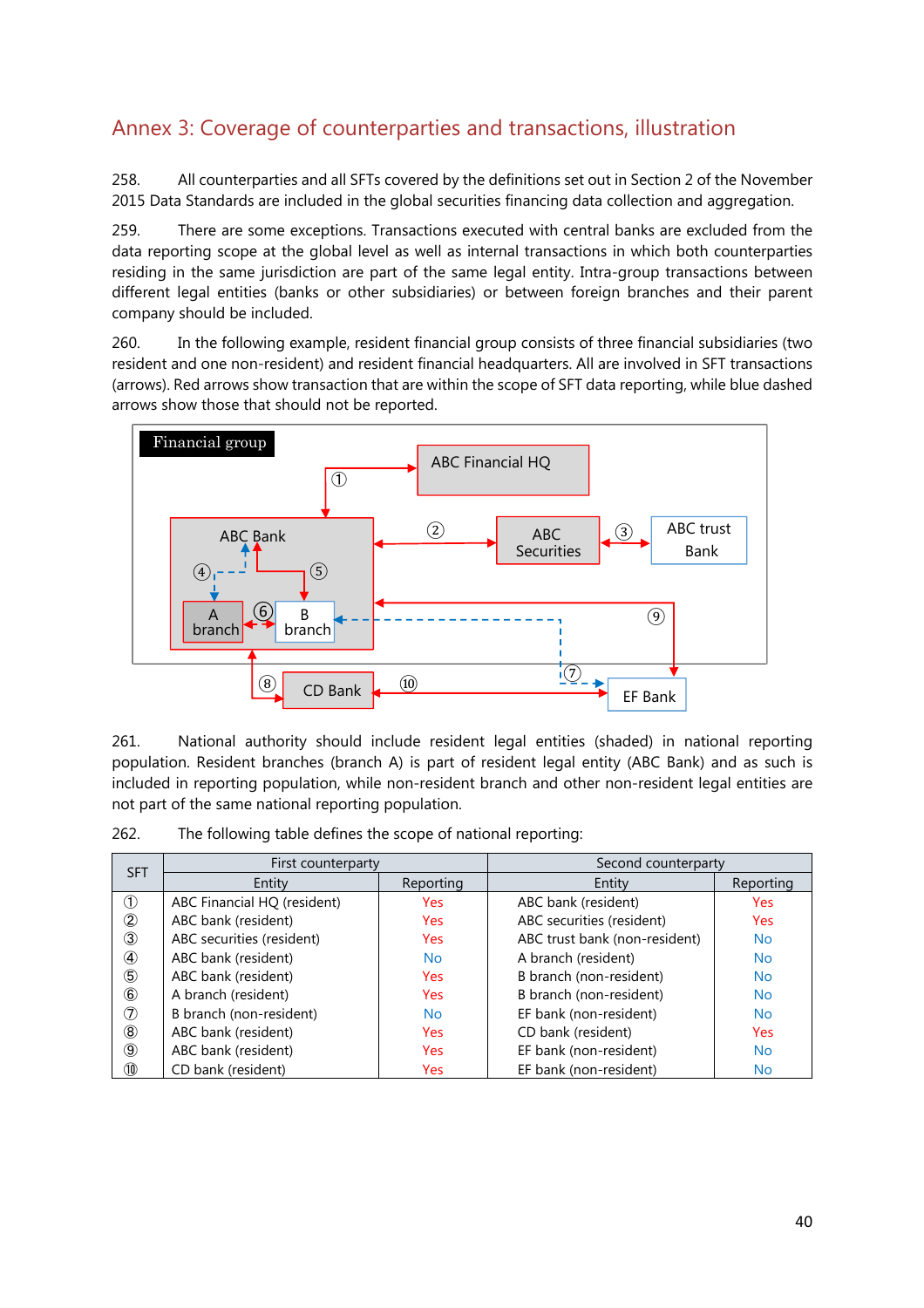## Annex 4: Reporting population and SFT reporting, illustration

263. The Standards recommended that all counterparties and all SFTs should be included in the global securities financing data collection and aggregation. This Annex illustrates the impact of partially covered counterparties on the quality of global aggregates.

264. There are two countries, A and B. There are three resident market participants in A (same sector), but not all of them provide data to A's national authority (NonRP is not reporting agent). Furthermore, one market participant is not resident in country A and cannot be included in A's reporting population (RP3 is resident in country B).

265. In this example, RP1 and RP2 transact 100 USD in one deal, and 200 USD in another deal, RP2 and NonRP transact 10 USD and 30 USD (RP2 on repo side in both deals), RP1 and NonRP 51 USD (RP1 on reverse repo side) and RP1 and RP3 transact 25 USD. There is also a deal between NonRP and RP3 which is 5 USD.

|          |                 | Reverse repo leg |                 |              |     |
|----------|-----------------|------------------|-----------------|--------------|-----|
|          |                 | RP <sub>1</sub>  | RP <sub>2</sub> | <b>NonRP</b> | RP3 |
|          | RP <sub>1</sub> |                  | 100             |              | 25  |
| Repo leg | RP <sub>2</sub> | 200              |                 | $10 + 30$    |     |
|          | NonRP           | 51               |                 |              |     |
|          | RP3             |                  |                 |              |     |

266. In the table above, shaded area covers transactions that can be reported by RP1 and RP2, while the dotted area covers intra-jurisdiction transactions. The following should be provided:

- RP1 and RP2 provide data on their transactions to A's national authority. Both legs are covered in national reporting. The requirement for national authorities is to correct for double counting in intra-jurisdiction report, e.g. only one leg should be provided to the global aggregator, (national authority can choose any leg; here, repo mirrors reverse repo), or both legs if reporting population covers close to all transactions (thus, both legs are statistically the same);
- RP1 and RP2 provide data on transactions with NonRP, viewed from their perspective. There is no need to correct for double counting in intra-jurisdiction report because NonRP is not part of reporting population (there is no info provided by NonRP);
- Only RP1 provides data on transaction with RP3, viewed from its perspective (e.g. repo). There is no need to correct for double counting in intra-jurisdiction report because RP3 is nonresident counterparty (there is no info provided by RP3);
- Deal between nonRP and RP3 is not reported to A's national authority.

 $\overline{\phantom{a}}$ 

267. National authority provides both legs of the deals (if population is large enough, e.g. NonRP is part of reporting population). Otherwise, it will provide e.g. reverse repo leg for deals between RP1 and RP2. Its aggregate report shows (1) total repo 65 USD, of which 40 USD intra-jurisdiction, and (2) total reverse repo 351 USD, all intra-jurisdiction. There are no overlaps, so size of intra-jurisdiction SFT market (repo or reverse repo) is 351+40=391 USD, while total reported cross-border deals (with country B) amounted 25 USD. Thus, country A's aggregate for all SFTs (both intra-jurisdiction and cross-border) is 416 USD.18

 $18$  If both sides of the deals are provided in A's aggregate report (with partial coverage of reporting population), it would show (1) total repo 365 USD, of which 340 USD intra-jurisdiction, and (2) total reverse repo 351 USD, all intra-jurisdiction. Overlap between repo and reverse-repo would be interpreted as 340 USD